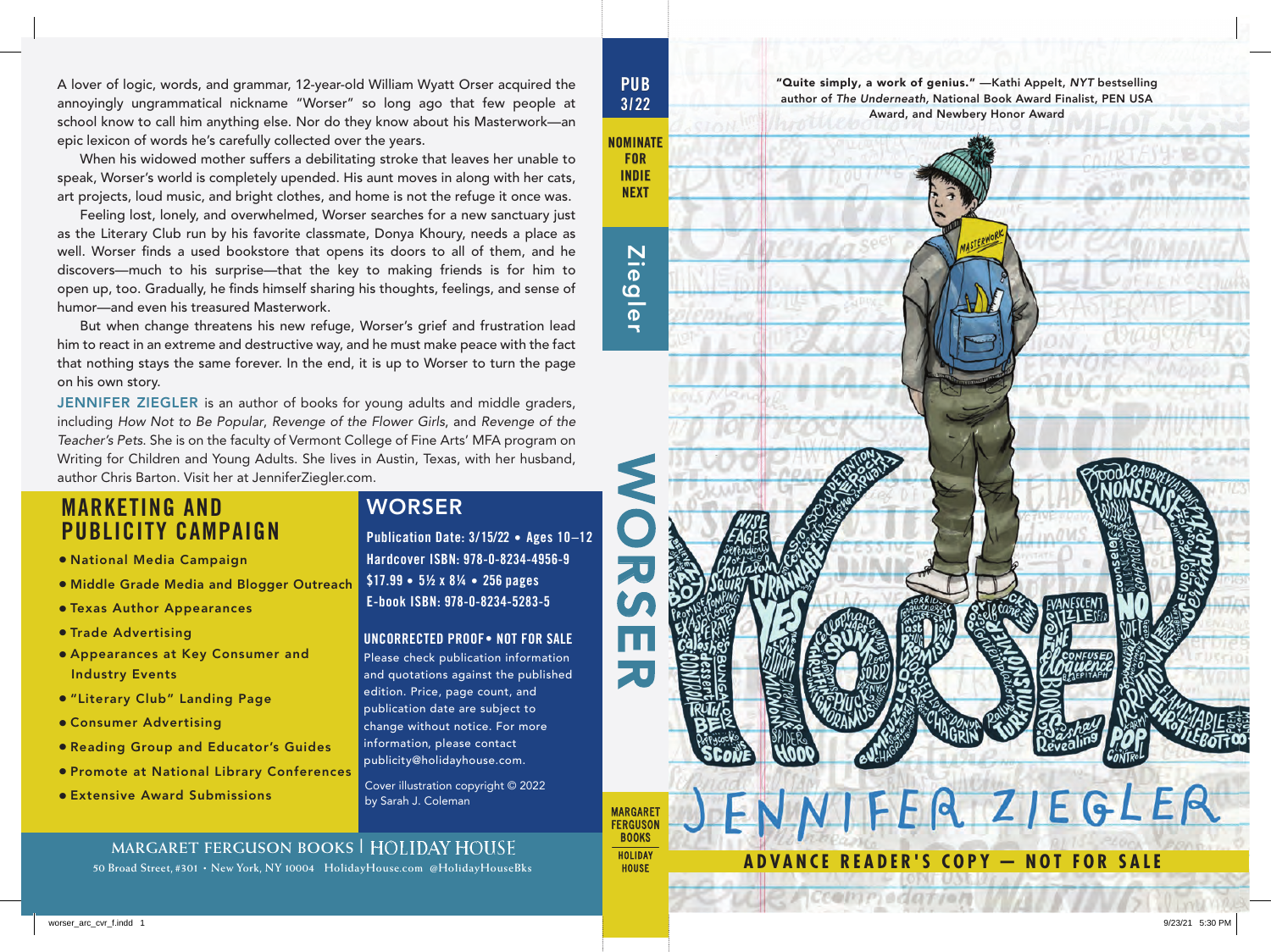# WORSER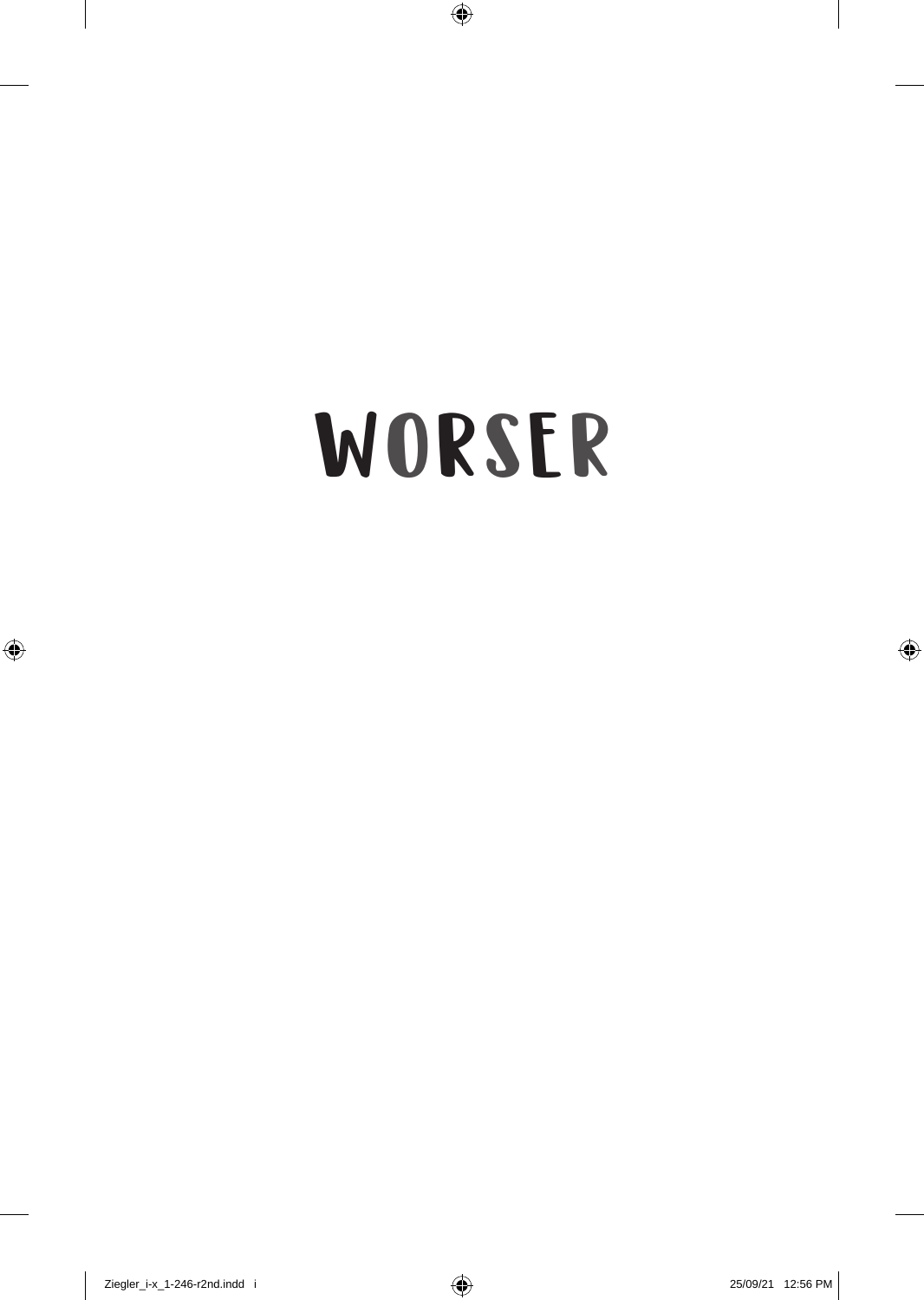

#### **J e n n i f e r Z i e g l e r Jennifer Ziegler**

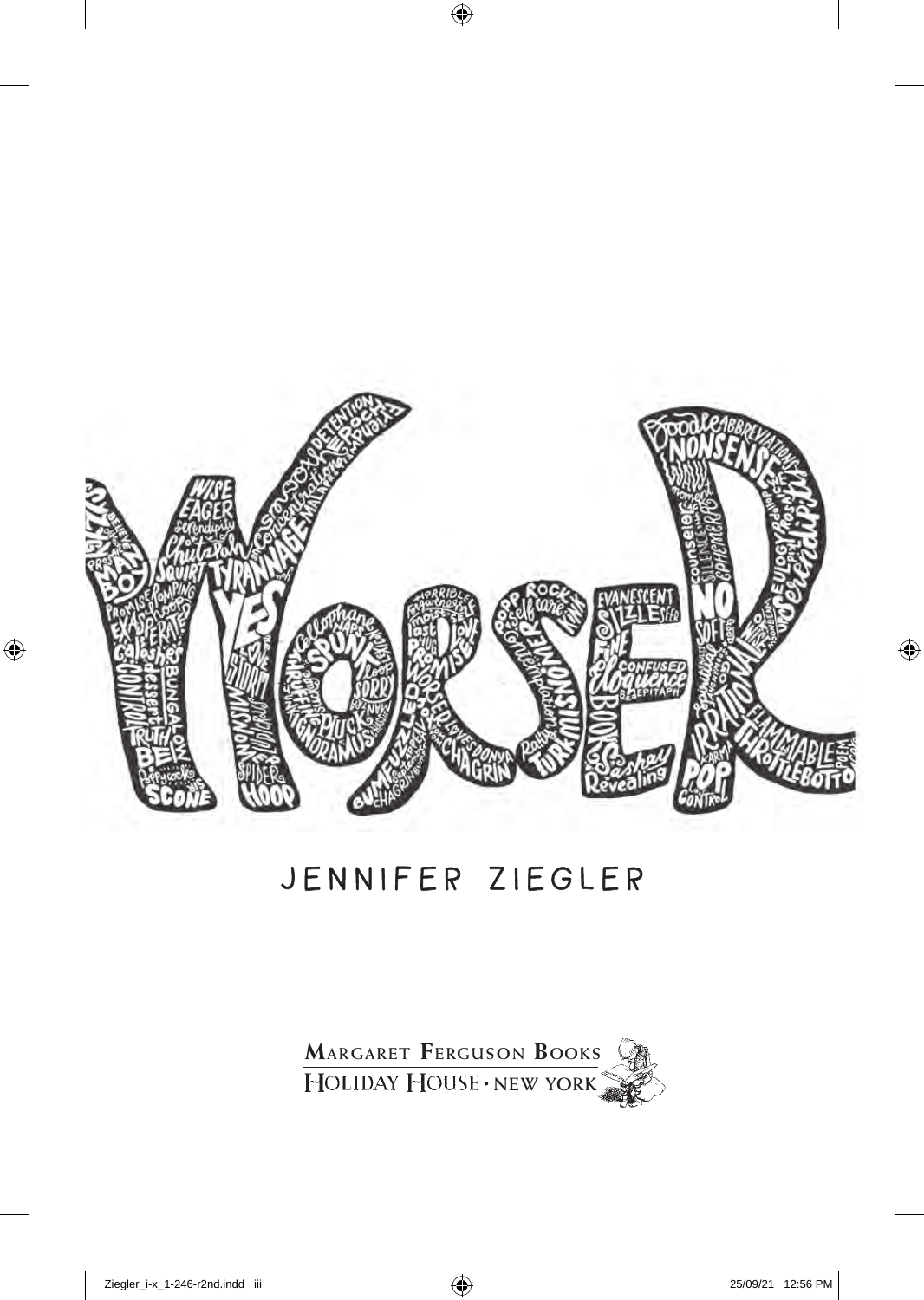Margaret Ferguson Books

Copyright © 2022 by Jennifer Ziegler All Rights Reserved

HOLIDAY HOUSE is registered in the U.S. Patent and Trademark Office.

Printed and bound in January 2022 at Maple Press, York, PA, USA.

www.holidayhouse.com First Edition 1 3 5 7 9 10 8 6 4 2

Library of Congress Cataloging-in-Publication Data

Names: Ziegler, Jennifer, 1967– author. Title: Worser / by Jennifer Ziegler.

Description: First edition. | New York : Holiday House, [2022] | Audience: Ages 10 to 12. | Audience: Grades 4–6. | Summary: William Wyatt Orser's life is turned upside down after his mother has a stroke, but the socially awkward, word-loving twelve-year-old finds glimmers of hope when he discovers friends who share his love of wordplay and books. Identifiers: LCCN 2021013007 | ISBN 9780823449569 (hardcover) Subjects: CYAC: Change—Fiction. | Vocabulary—Fiction. | Plays on words—Fiction. | Cerebrovascular disease—Fiction. | Aunts—Fiction. Mothers—Fiction. | Friendship—Fiction. | Bookstores—Fiction. Middle schools—Fiction. | Schools—Fiction. | LCGFT: Novels. Classification: LCC PZ7.Z4945 Wo 2022 | DDC [Fic]-dc23 LC record available at https://lccn.loc.gov/2021013007

ISBN: 978-0-8234-4956-9 (hardcover)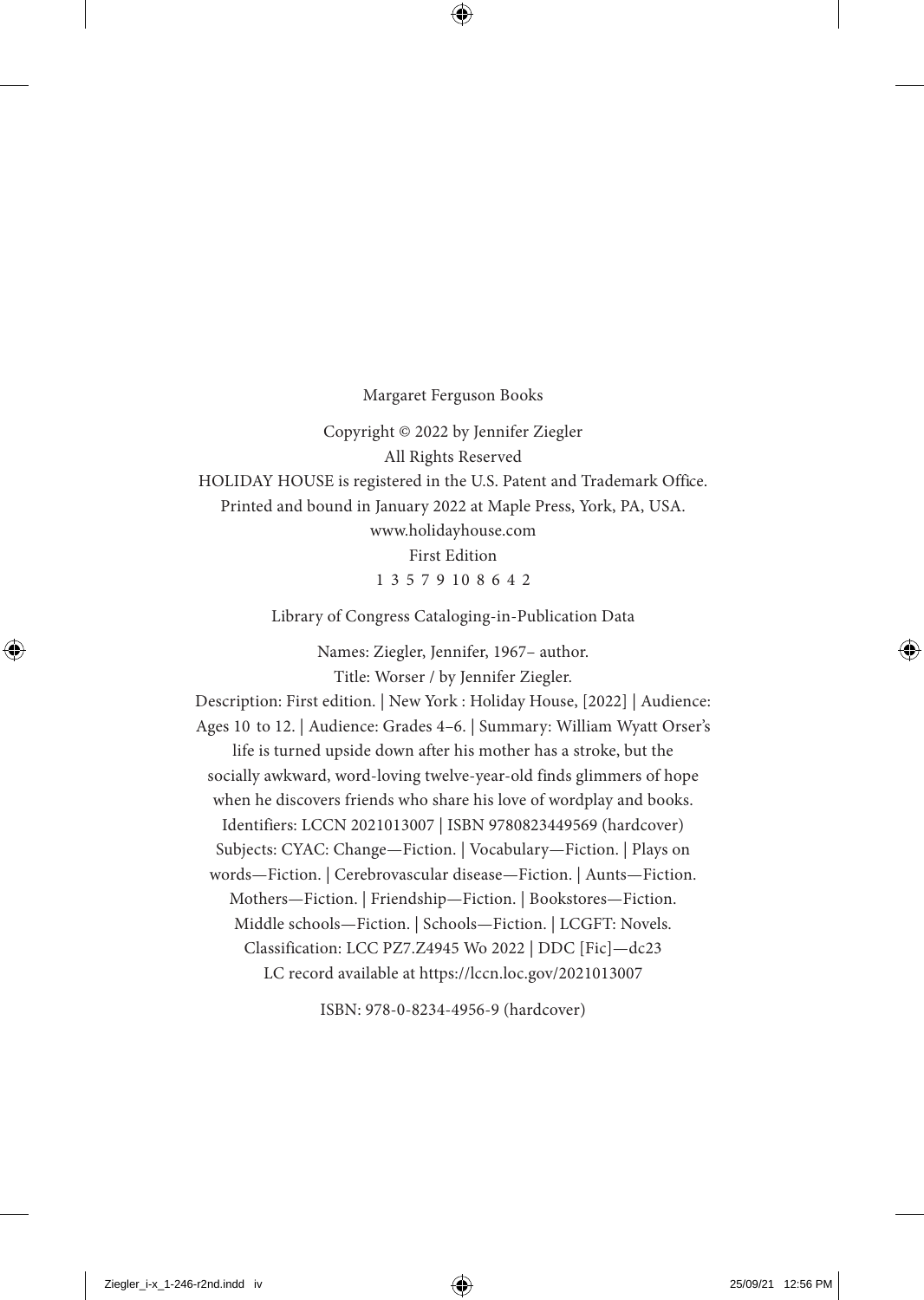#### for Erica Eynouf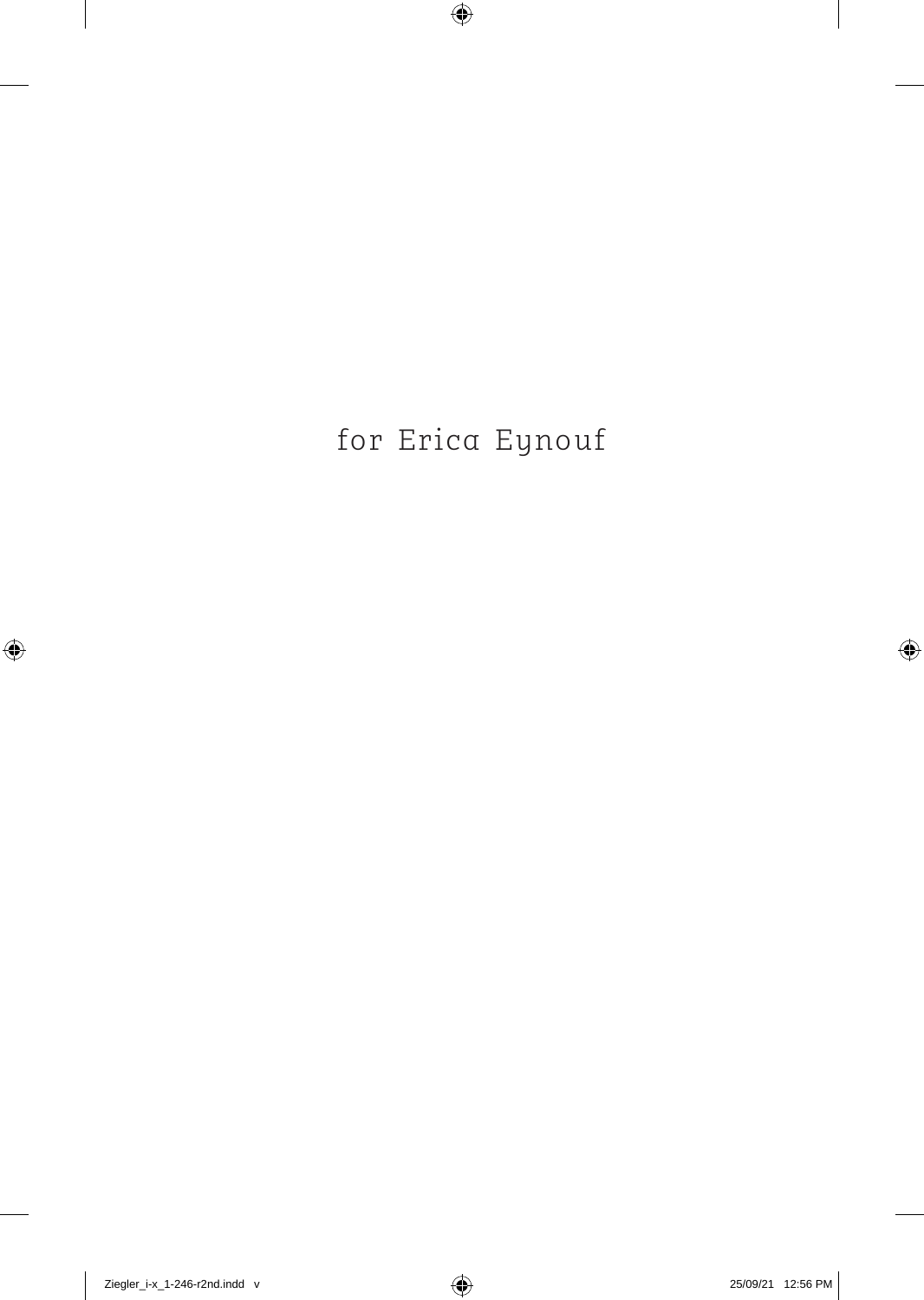#### Contents

| Rally<br>one:           | 1   |
|-------------------------|-----|
| $Two:$ Bear $11$        |     |
| Three: Outlet 25        |     |
| four: Accommodations    | 33  |
| five: Occupation 48     |     |
| six: Courtesy 57        |     |
| Appeal 73<br>seven:     |     |
| eight: Revealing 81     |     |
| nine: Reflection 97     |     |
| $ten:$ Trip $110$       |     |
| eleven: Perfect 123     |     |
| Twelve: Belongings 136  |     |
| Thirteen: Offense 155   |     |
| fourteen: Patronize 170 |     |
| fifteen: Representation | 178 |
| sixteen: Admission 190  |     |
| seventeen: Storm 201    |     |
| eighteen: Loss 213      |     |
| nineteen: Limbo 224     |     |
| Twenty: Restore 236     |     |
| Acknowledgments 245     |     |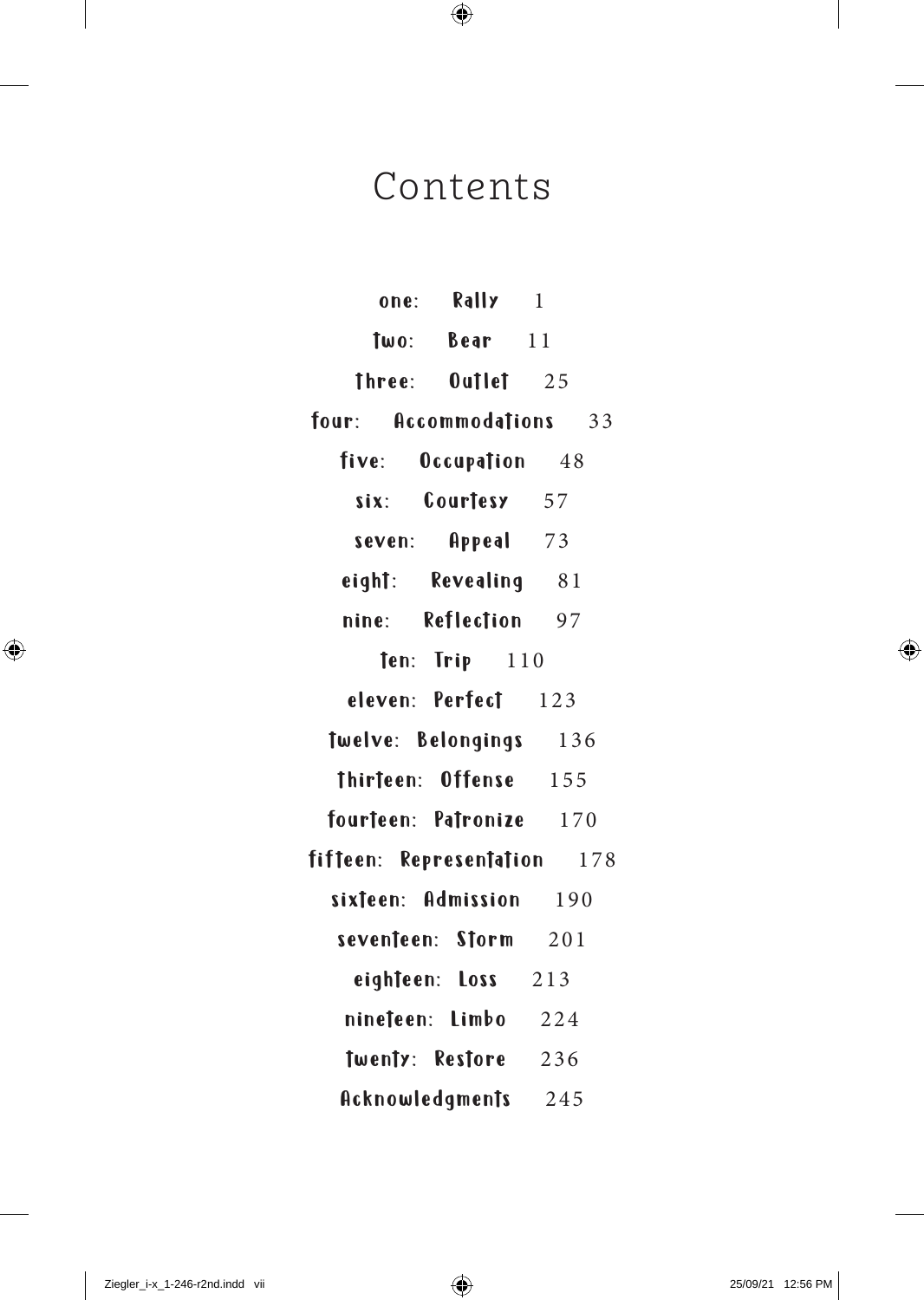# WORSER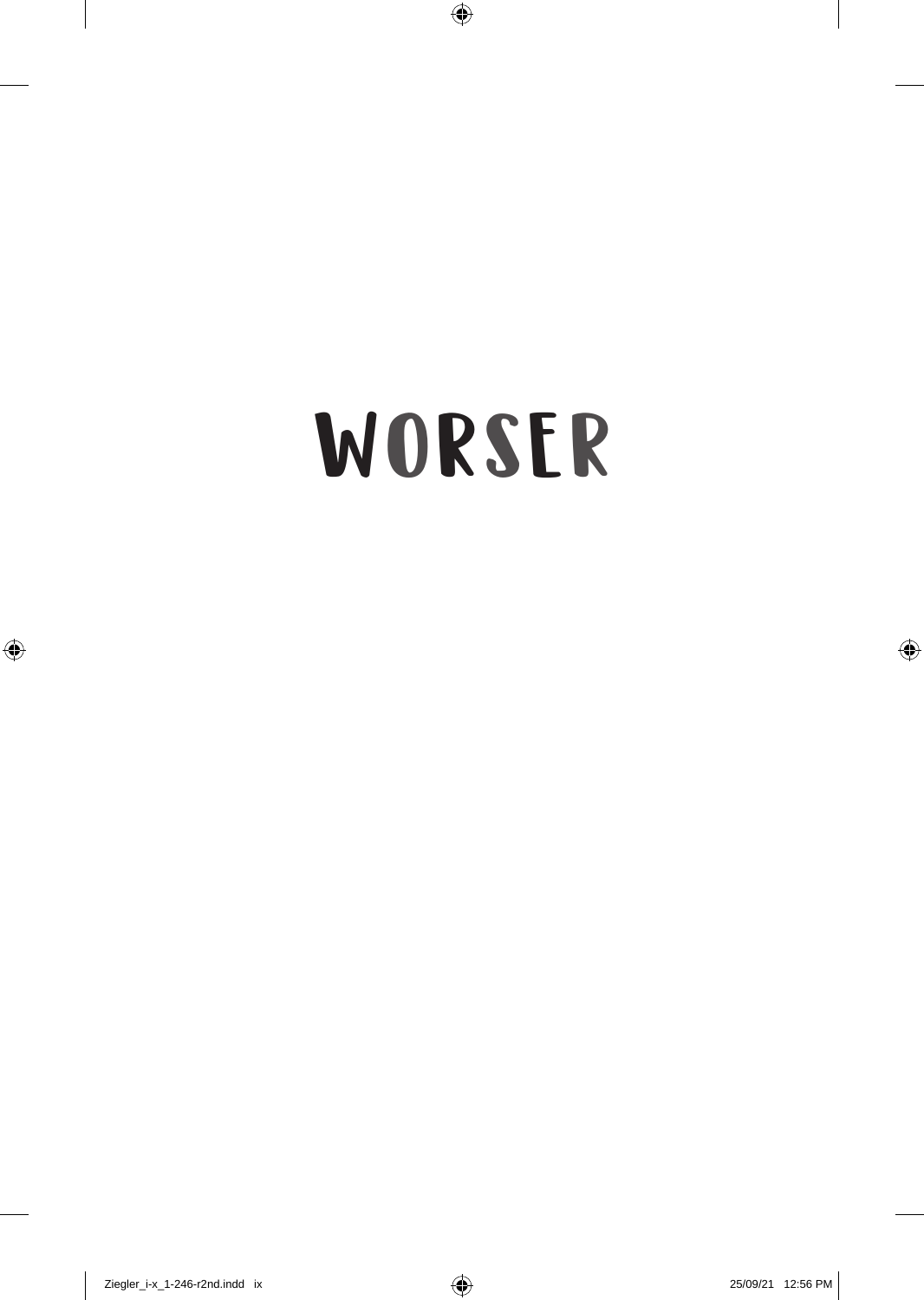#### ONE

# Rally

"I understand that you had quite a difficult summer, Will."

Worser remained still and silent, refusing to even blink. Principal Ludlum knew nothing about him, no matter what the official records showed. For one thing, Mr. Ludlum kept referring to him as Will. No one called him that. To his mother and his teachers, he was William. He was called Worser by everyone else in school— including, once, accidentally (he hoped), the school secretary.

Mr. Ludlum appeared to be what Worser's mother called a *standoffi shial*— one of those administrators who hides in an office all day avoiding people. It was Mr. Vaccario, the assistant principal, who was the perceived figure of authority. He was the one who stalked the hallways of Oak Valley Middle School threatening students and had a face that was rough and red like a meatball.

Throughout sixth grade, Worser had rarely seen Mr. Ludlum. And he'd certainly never been in his office, not until ten minutes ago, at the end of his first week of seventh grade.

And Worser was not impressed.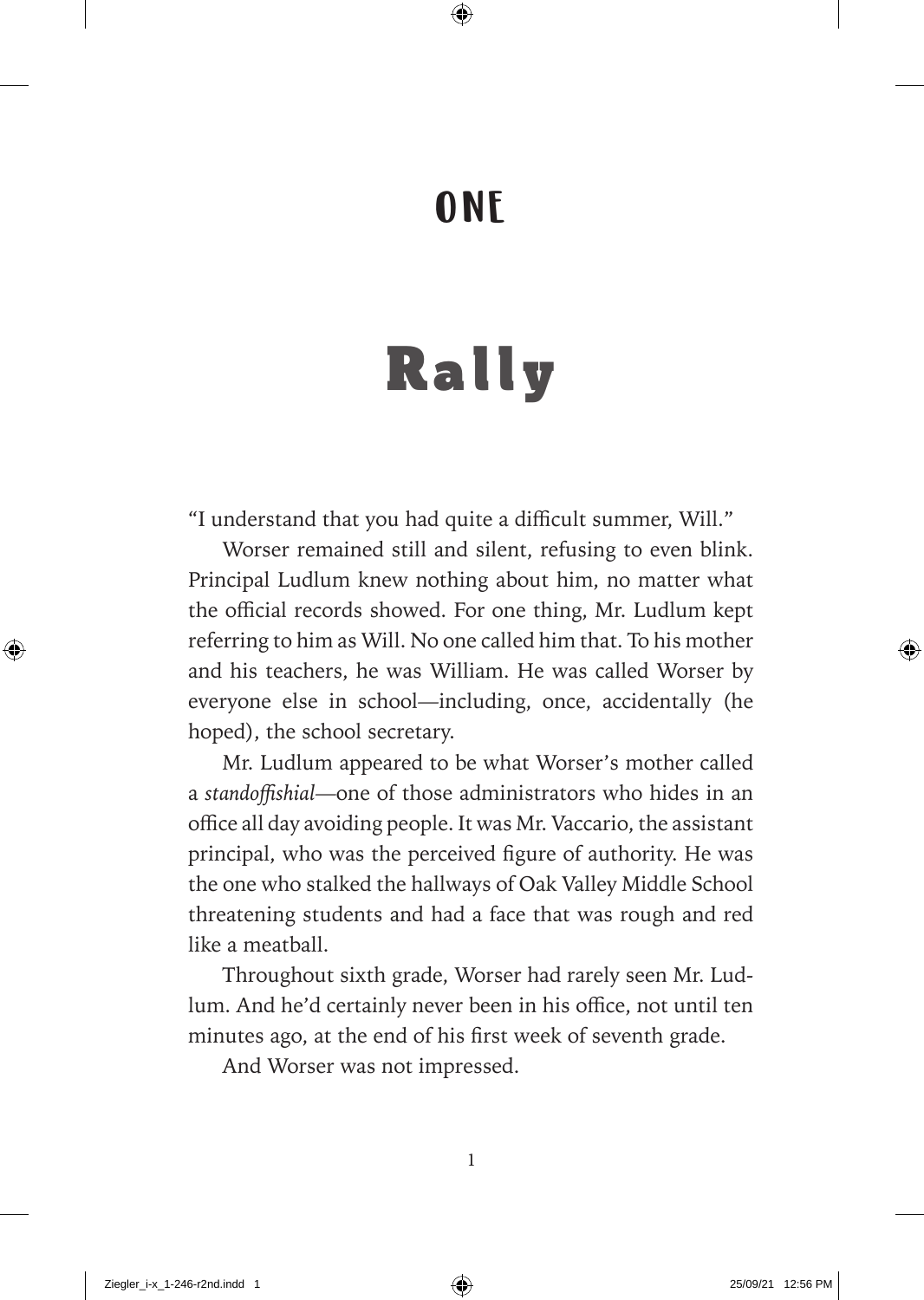Mr. Ludlum's stooped posture, rumpled suit, and unchanging expression of surprise- bordering-on- panic— as if he couldn't remember how he came to be in his current location— didn't exactly inspire fear. To believe that the title of *principal* gave him instant authority would be like believing a uniform gave a Boy Scout the ability to lead troops into battle.

"You probably think that what you did wasn't that bad. You probably think that because the school year has only just begun, we are going easy on offenders. You probably think that because you are an honor student"— the principal lifted the file that lay open on the table in front of him, making its sides flap like wings—"we won't take any serious action."

Worser waited for the eventual thesis statement. For all their talk about productivity, educators were some of the worst time-wasters on the planet. Being the son of a university professor—two when his father was alive—Worser knew that better than most.

"But," the principal continued, "I'm afraid that's *not* how the system works."

There it was. The main point—although not clearly stated. He'd padded it with the phrase *I'm afraid*. Then again, Mr. Ludlum looked a little afraid, so perhaps he accidentally let slip his true feelings. He also used the word *system* instead of *school*. This made Worser imagine himself and all the other students passing through a giant digestive tract toward the inevitable end. The metaphor, he decided, was apt.

"Will?" Principal Ludlum's voice lowered and took on weight— the same weight it had when he announced disaster drills over the intercom. "Why will you not answer me?"

Worser lifted his left eyebrow. "Because you haven't asked me any questions. You have used only declarative sentences ."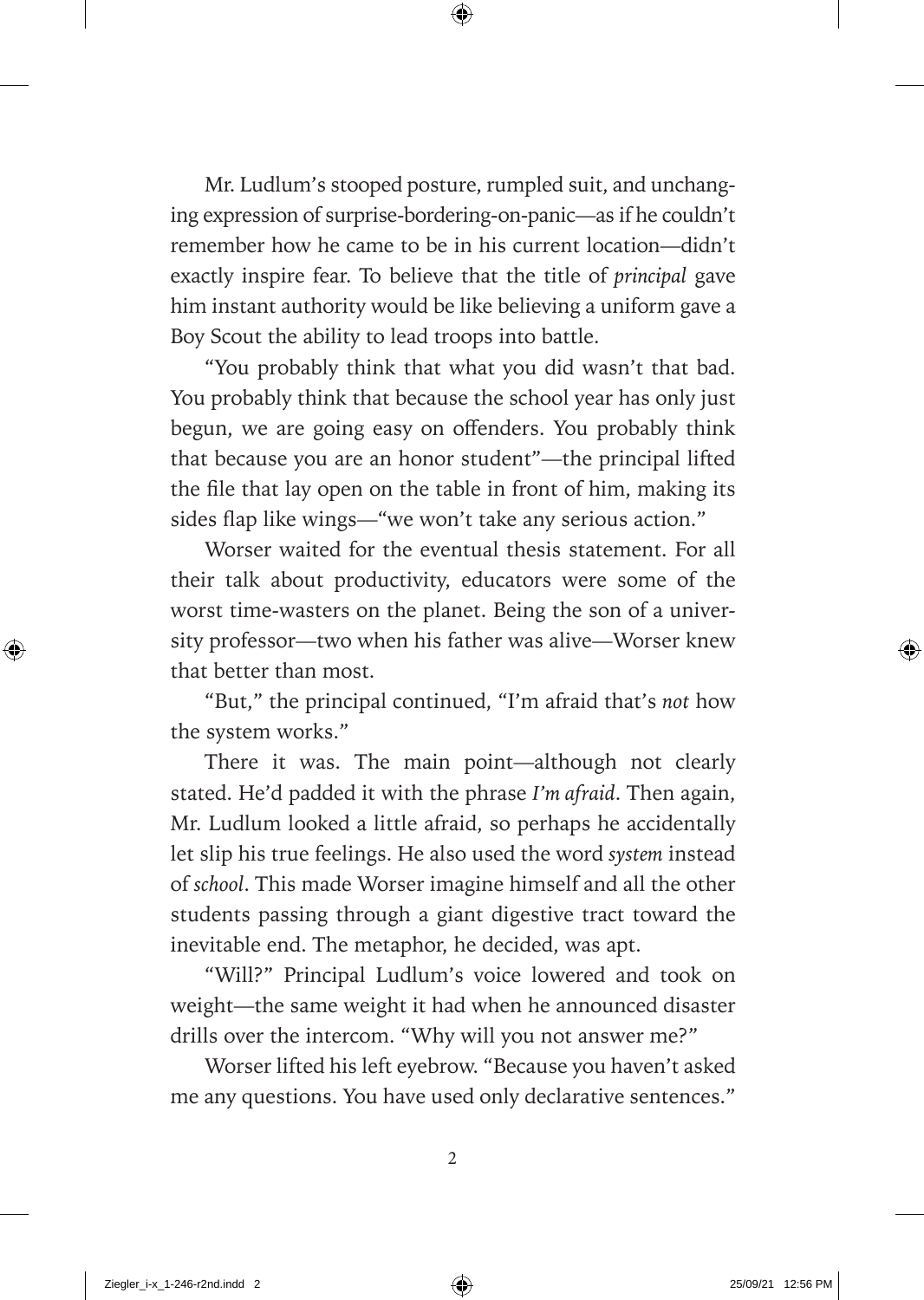The principal's expression grew slightly more startled. He made a few random vowel sounds before clearing his throat. "Do you know why you were sent in here this afternoon?"

"Yes."

Worser's brief reply seemed to disappoint the principal. "Perhaps you would like to explain your misbehavior in your own words," he said with a sigh, his back sliding a couple of inches down his office chair.

"I was in the library reading, and apparently that went against school policy."

Principal Ludlum took off his glasses and rubbed the space between his brows. "It was not that you were reading. That was not the problem, was it? The problem was that you were supposed to be somewhere else. Do you remember where we asked all students to be at three o'clock, per today's special schedule?"

Worser disliked this practice of asking obvious questions. It served no real purpose and succeeded only in making people feel like kindergartners.

"Yes," he replied. "Students were asked to report to the gymnasium at three o'clock. I felt that reading would be a better use of my time than watching cheerleaders spell *Oak Valley* with their bodies. I already know how to spell both *oak* and *valley*, as well as many other words."

"There is no reason to be snide, young man."

"I'm merely frustrated. I would think that in this age of video games and cell phones that school administrators would reward a student who wanted to read or write— not send him to the office."

Again, the principal let out a series of incomprehensible sounds before deflating with a long sigh. "You appear to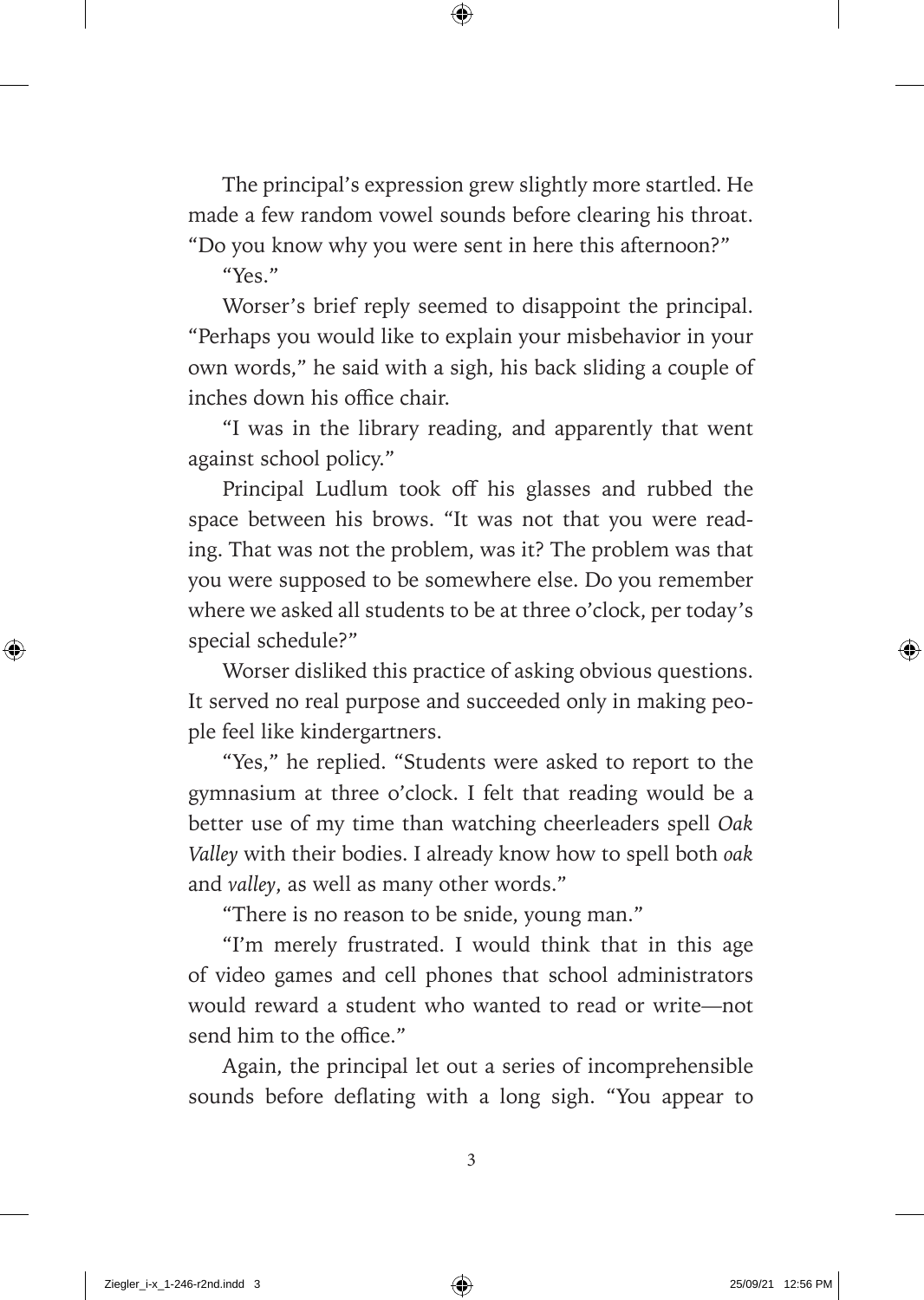be . . . good with words," he said. "Do you know what *rally* means?"

Worser, who had been occupying the chair across from Mr. Ludlum like a jellyfish in a teacup, suddenly leaned forward and elongated. He forgot his plan to be as unmoving and close- mouthed as possible.

"*Rally*," Worser began. "I suspect you are referring to the noun form of the word, which means 'a gathering of people with a common interest.'"

"Correct. Today we held a pep rally, a gathering designed to boost pride in one's school community. I think you would agree that a sense of unity among you and your peers is important— at least as important as the words in the book you were reading."

Worser's hand clenched. "My peers? The same people who have teased me and kicked my backpack to the rear of the bus so often that I've decided to walk to and from school instead? The same people who delight in placing vile things on my chair and referring to me by a hateful and ungrammatical nickname? Do I think that a sense of unity with *them* is equal in value to words? No, I do not. Words elevate our species. They are the basis of civilized society. There is nothing more important than words."

Worser knew this was the wrong answer, but he didn't care. He would much rather report to in-school detention and sit between two future armed robbers than say that a school pep rally was worth as much as the written word. Principal Ludlum might not have realized it, but his question went right for Worser's jugular. Worser had to defend himself.

The principal studied Worser, and Worser studied the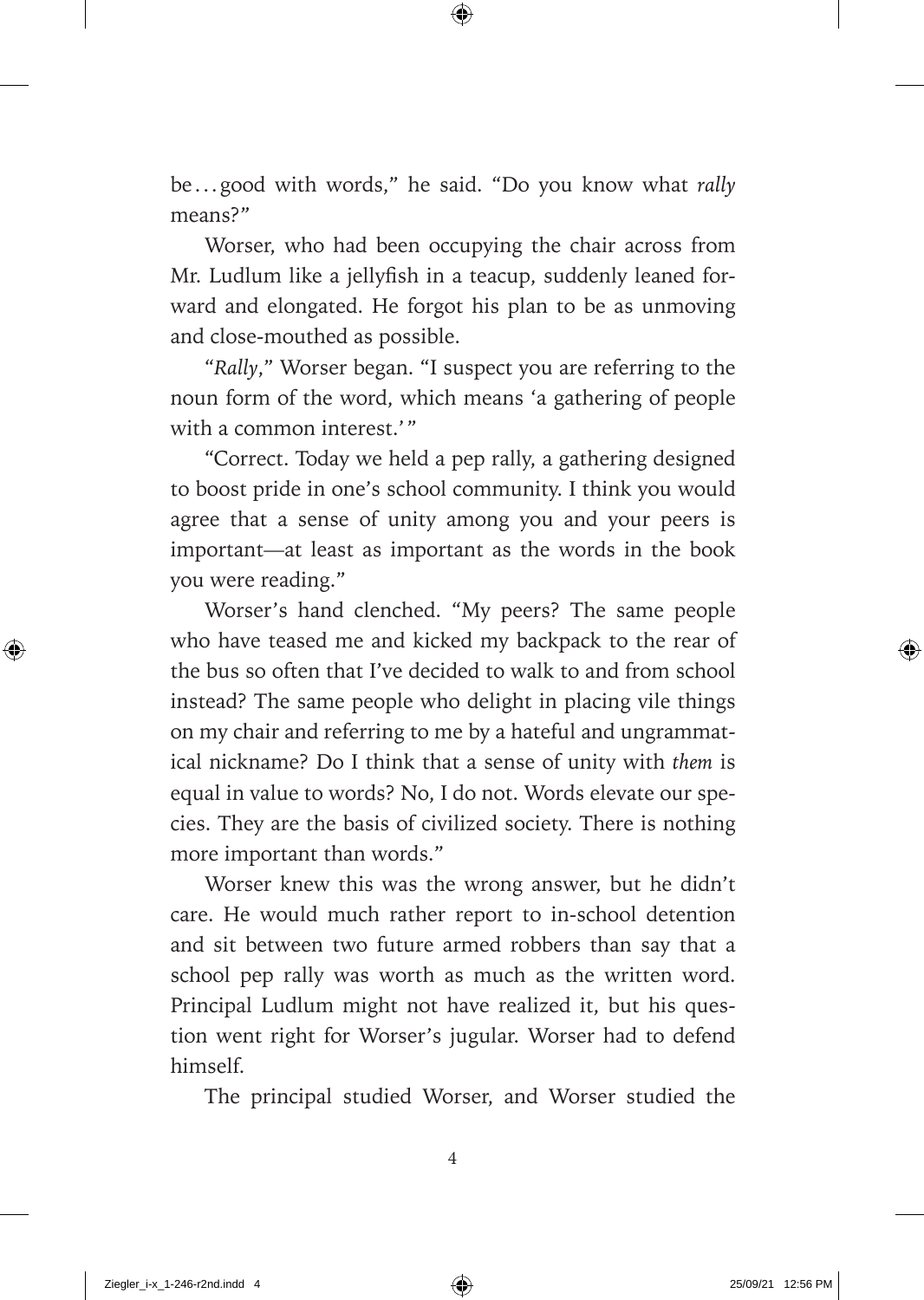principal, waiting for the verdict. Would Mr. Ludlum dole out the sentence himself or call in that thug of an assistant principal? He hoped it wouldn't come to that. Not that he feared Mr. Vaccario's sweaty, vein-popping rants. He'd just had enough of school for one day and was eager to get home and work on more important things.

" Well—" Mr. Ludlum began in his lackluster voice. But he never got to complete his sentence, because right then the door opened, and a woman dressed from head to toe in purple stepped into the office.

"There you are, Potato," the woman said to Worser.

The school secretary's apologetic face peered around the doorframe. "Excuse the interruption, Mr. Ludlum. The boy's mother is here."

Worser winced. "She's *not* my mother."

Worser sat in the passenger seat of Aunt Iris's rattly, limabean- colored Volkswagen Squareback. Every bump bounced him hard enough to strain against his seat belt and was accompanied by a high-pitched, almost rodent-like squeak from somewhere in the machinery— but he didn't mind. His detainment in the school office had been demoralizing and pointless, and the ride was an assault on his senses, but at least he'd been spared the walk home.

"My, my," Aunt Iris kept repeating. She also appeared to be shaking her head, but that could have been due to the jostling motions of the car. After a half dozen *my*s, she regarded him with a saintly smile and said, "Well now, I suppose there's no good reason to tell your mom about your little disturbance, especially since that nice principal decided not to discipline you."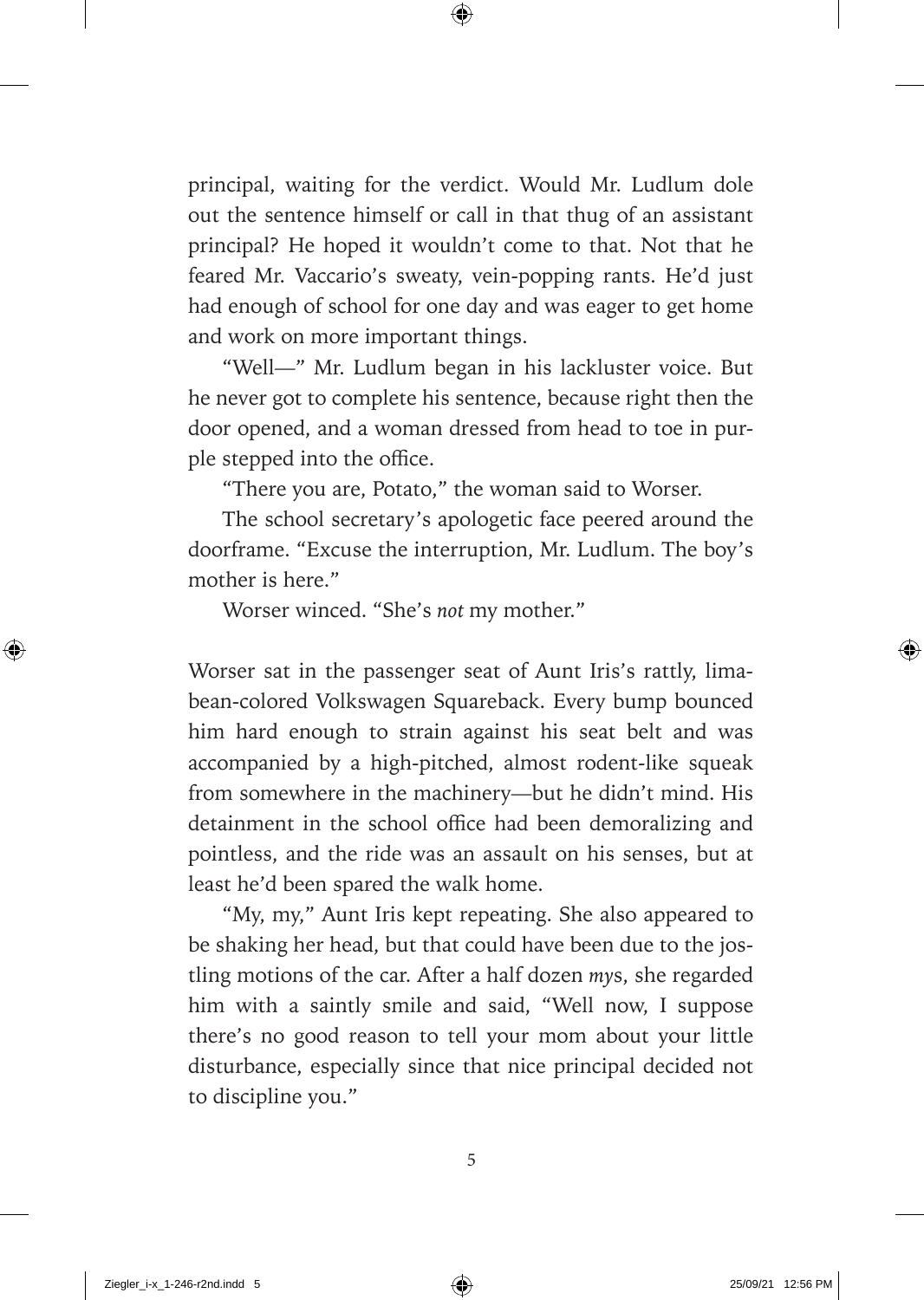Before they'd left the office, Mr. Ludlum explained that he felt his "stern talking-to" was punishment enough and that in a reversal of his earlier statement— he could be lenient because Worser was an honor student.

"But you are lucky Ms. Lucretia was home and able to sit with her. I really don't like leaving your mom in the care of others— even for just a little while. So no more monkeyshines, okay?"

Worser replied with a sound like *mmm*.

"Your mom is having such a terrific day, and I don't want to ruin it. She did wonderfully at her therapies, ate lots of lentil soup for lunch, and took a nice nap. It has definitely been a purple day. Deep and serene. Isn't that wonderful?"

Worser acknowledged Aunt Iris with a new sound— part sigh and part grunt.

"And she just loves listening to music on the radio. She wants me to keep it on that classical station. She particularly enjoyed that one song that went *ya DA da-da daaaah. . . .*" Aunt Iris continued warbling a melody with nonsense syllables, her right hand letting go of the steering wheel so that she could conduct an invisible orchestra.

"She does not like listening to music," Worser said. "You just think she does."

Aunt Iris was imagining things. His mother had always said music was a waste of time. Silence was her favorite background noise, as it was with him, too. Professor Constance Orser and her late husband, Professor Reginald Orser, twenty years older than she, had never owned a sound system, a television, or a cell phone. They had also, according to his mother, been the last in their respective departments at the university to own and operate a computer— and had only given in due to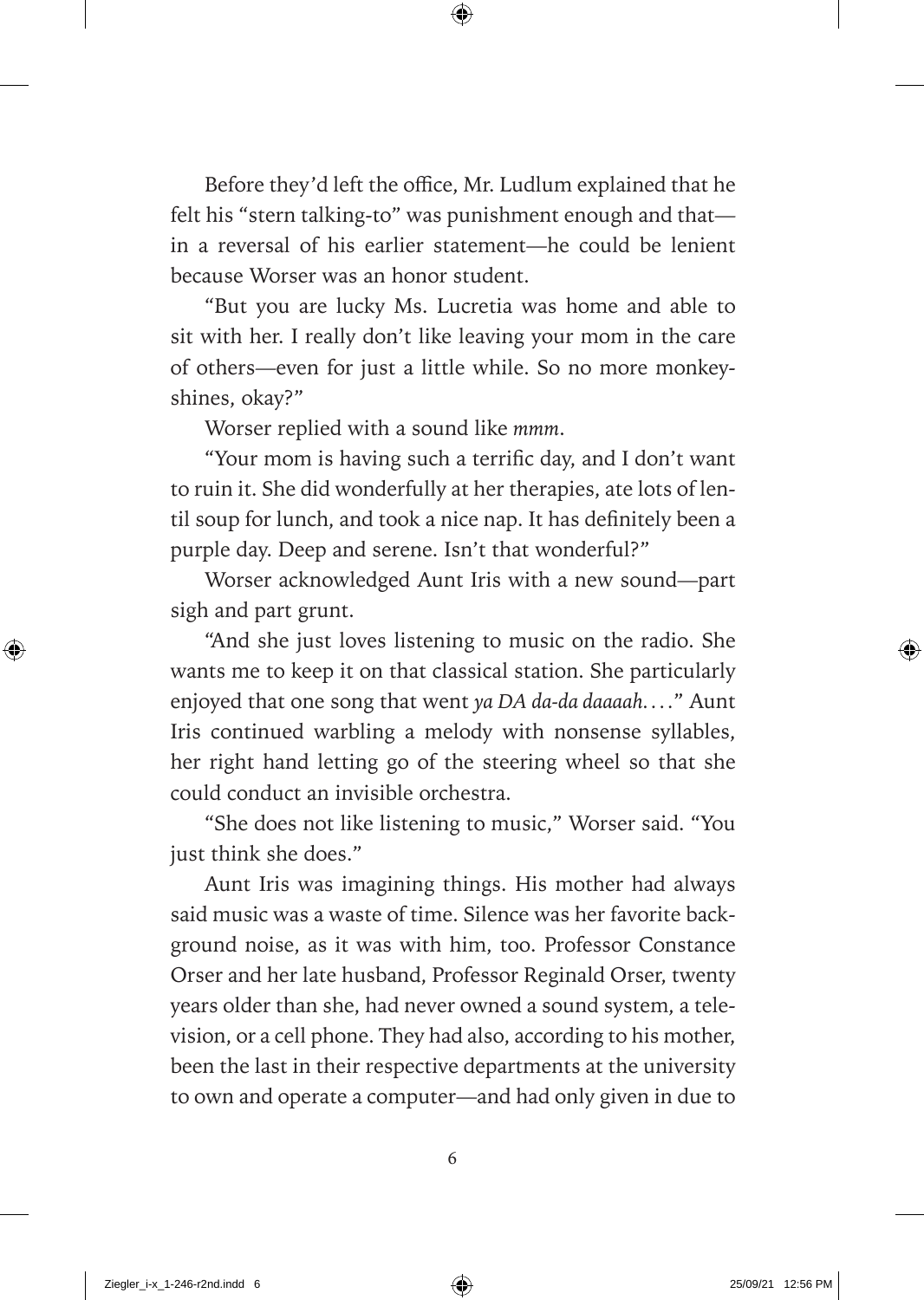pressure. Bound books had been their preferred methods of gathering information as well as entertainment.

"Oh, but she does enjoy it," Aunt Iris said. "I know so."

"How? Did she tell you she likes it?"

Aunt Iris stopped singing. "That's a terrible thing to say."

Worser closed his eyes—his best strategy for dealing with Aunt Iris. He was not used to interacting with someone of her nature for extended periods of time. Aunt Iris was emotional, expressive, eager, ebullient. A walking string of *e* modifiers. *Eeeeeeee!* Worser, meanwhile, was bookish and standoffish, and preferred hushed tones— all words with *shhh* appropriately enough. Opposite sounds, opposite personalities.

He supposed he should feel guilty for what he'd said, but he didn't, especially since it rewarded him with silence from his aunt. For the next few minutes, all he heard were the screeches and rumbles of the car. When he opened his eyes again, the Volkswagen was pulling onto the cracked cement driveway next to his mom's Nissan.

Aunt Iris met his gaze. "Please be patient and kind, okay?"

Worser wasn't sure if his aunt wanted him to be patient and kind to her or to his mother, but he nodded.

This seemed to appease her, because she simultaneously switched off the car and switched on her singing. *"Ya DA da-da daaaah . . ."*

As she and her scarves fluttered up the walkway and through the front door, Worser pretended to fumble with something in his backpack in order to lag behind on the porch— another way of coping. He needed a brief pause— a semicolon, or perhaps an ellipsis— so he could transition. Not from school to home or outside to inside, but from what was to what now is.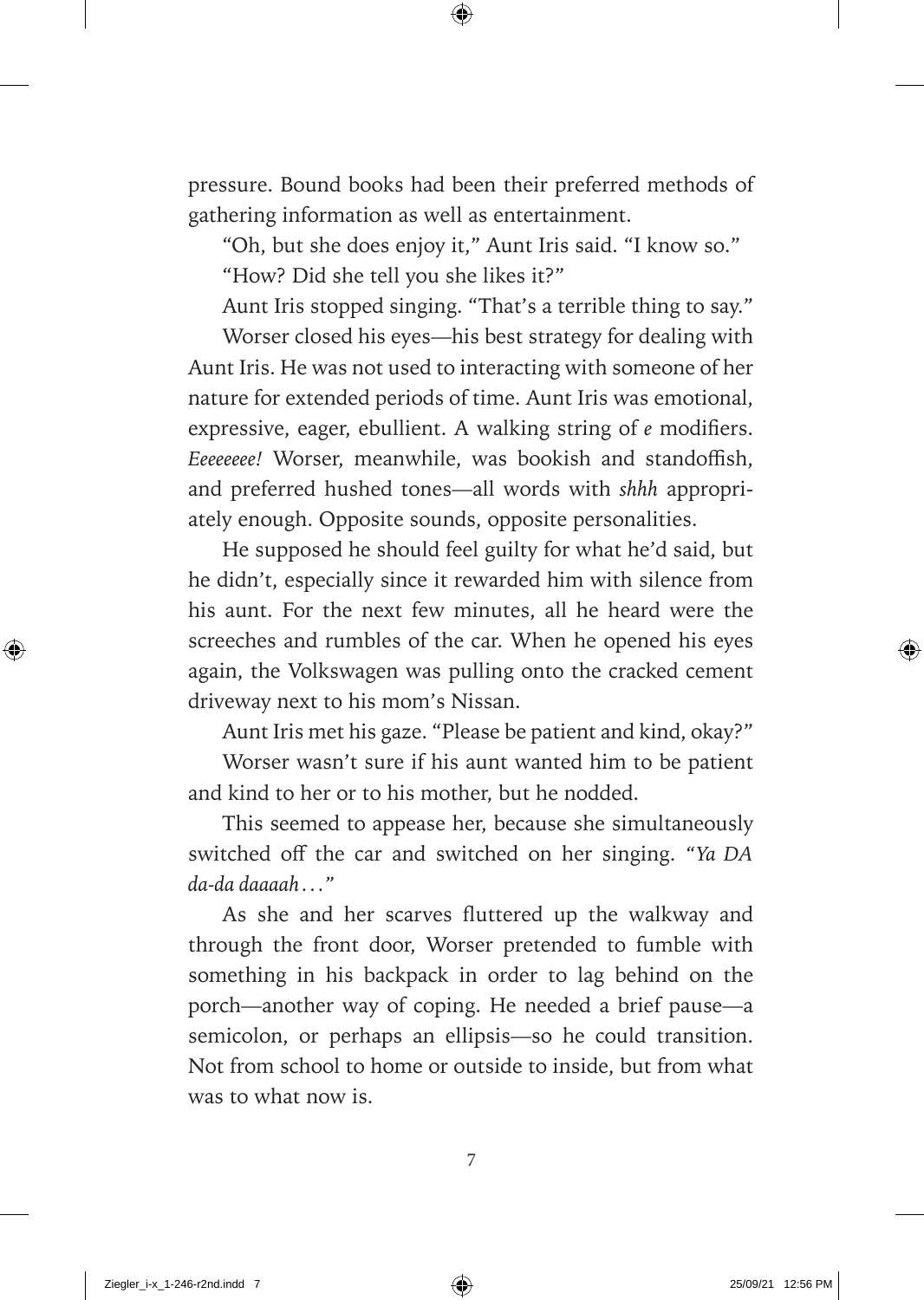He bounced on the loose boards and studied the shadows cast by light straining through the contents of five hanging baskets. Spider plant had begotten spider plant, which had begotten more spider plants— hundreds of the spindly spawn— most of them now shriveled and dead from the Texas heat, creating a thatched curtain over the porch front. Aunt Iris often bemoaned that they were probably beyond saving, and that she'd one day get rid of the poor carcasses. But Worser hoped not. He actually liked the cover they provided and admired the stubborn way they remained tethered to one another.

"Oh, here he is." Ms. Lucretia, their next-door neighbor, was stepping onto the porch. "We were just wondering what was keeping you."

"You still out there, Potato?" Aunt Iris poked her head around the front door.

Worser was annoyed at being interrupted, annoyed that his aunt would ask about the obvious, and annoyed that she persisted in calling him Potato. He already felt as if he were the only seventh grader in town who hadn't launched into puberty— and being referred to by the nickname she'd given him as a baby didn't help. Then again, as he studied his rounded shadow on the porch floor, he had to admit his short, stout shape did look rather potato-like. Perhaps she couldn't help herself.

Ms. Lucretia crossed her arms. She never smiled— at least at him. Normally, he was fine with that, as he despised it when grown-ups gave condescending smiles. She also didn't give him wide-eyed pitying looks like most of the adults he'd recently interacted with— another plus. She'd been his neighbor his entire life and usually just said things like "Hello" or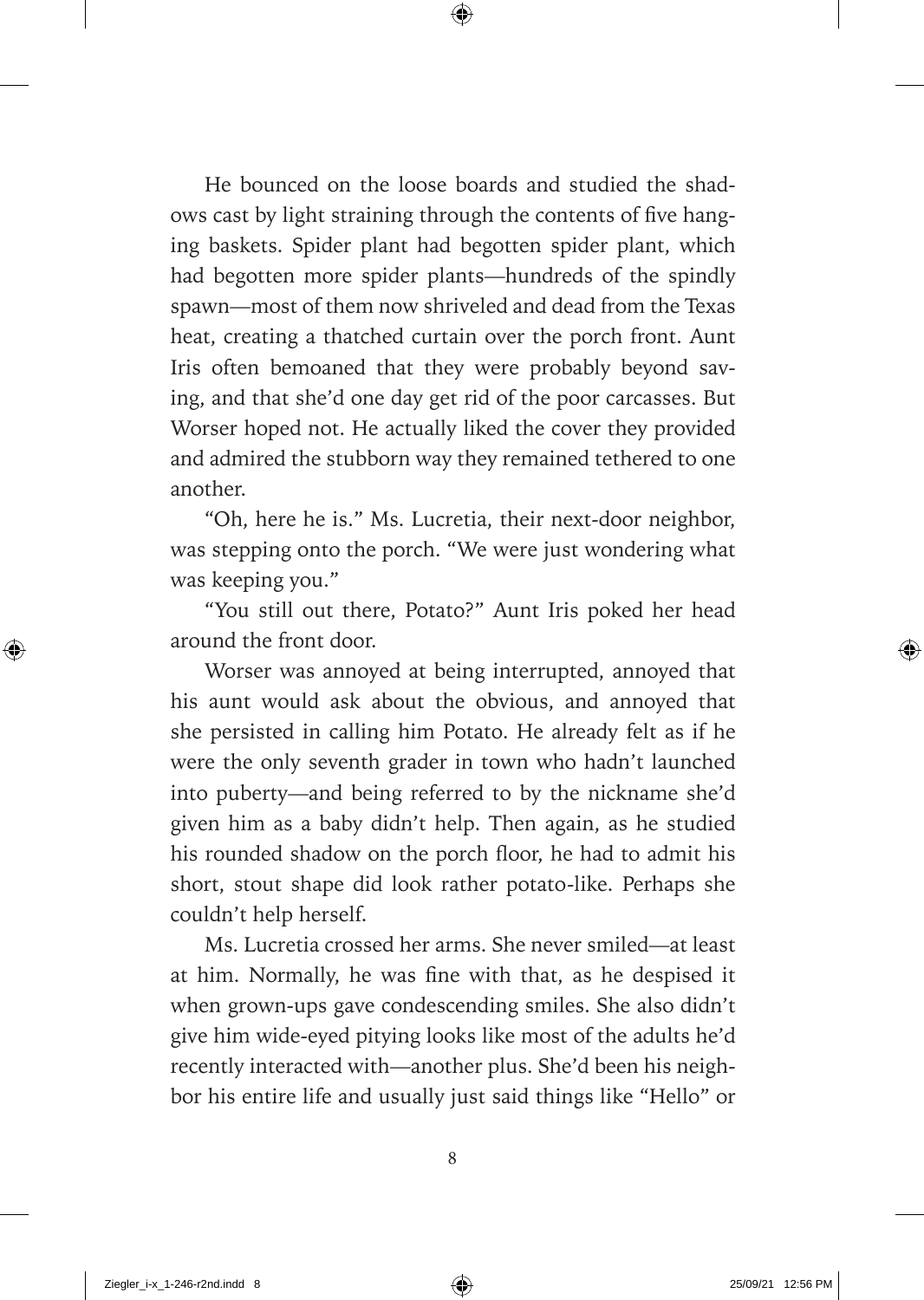"Tell your mother I accepted a package for her" or "Don't you dare step on my flowers." All acceptable in his view. But in that moment, as she stared at him, he felt entirely too seen.

"You should go on in," Ms. Lucretia said as she headed toward her house.

Worser sighed, shouldered his backpack, and stepped through the open front door.

His mother was standing in the foyer, waiting for him. "Be! Be! Be!"

"Hi, . . . Mom." Worser heard the pause in his greeting and hated himself for it.

He wondered when he would get used to thinking of this person as his mother. It had been three months since the stroke—a bursting blood vessel that laid waste to a section of his mother's brain the same way a bomb could level a town and cut off key supply routes.

Everything about her had changed. She held her head at a new sideways angle, more upturned than before. Her brisk trot had turned into a shamble. Her eyes were wider, her mouth a tilde— higher on her left, slack on her right. The hair she'd always kept in a no-nonsense bob was growing out shaggy and wild, except for a section of very short hair above her left ear where she had been shaved for the operation. And her power of speech was gone.

"Be!" She smiled at him and held up her thin, shaking arms. Dr. Constance Orser, professor of rhetoric, had lost all her words.

Worser had spent his summer waiting in rooms: actual waiting rooms, plus hospital rooms, Aunt Iris's apartment, and the lobby of the rehab facility. First, he waited to learn whether his mother would survive. Next, he waited for her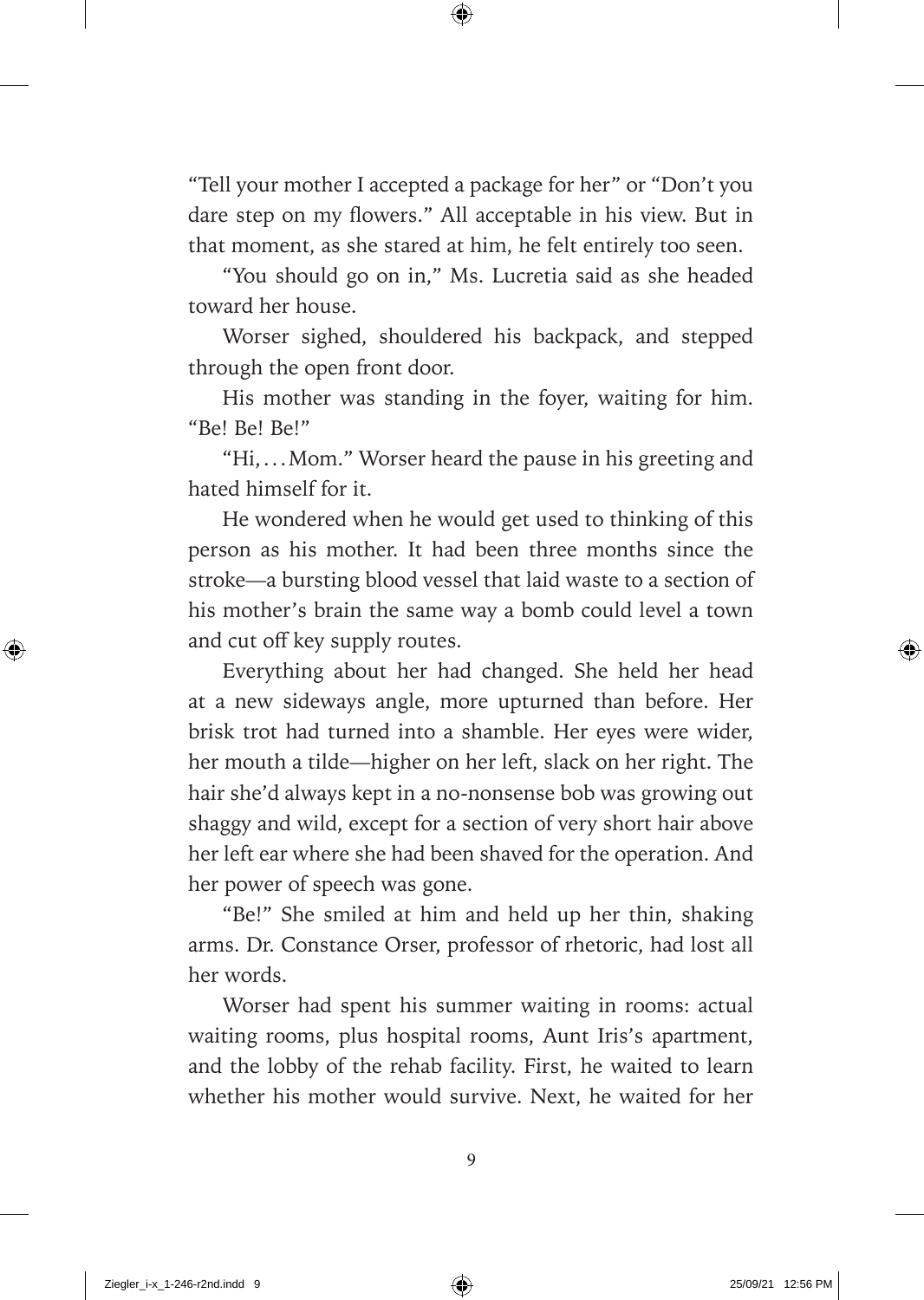to regain consciousness. After that, he waited for her to be transferred to the rehab facility. Now he waited for her return. She had been back at home for three weeks, but she herself had not come back.

Every morning he expected his mom to talk to him again, to share an interesting tidbit from the *New York Times* or read aloud a laughably incongruous sentence from a student's paper— or even criticize him. But at present all she could manage were random syllables beginning with *b*.

*Rally.* In verb form it meant to recover, bounce back. Worser's mother had not yet rallied.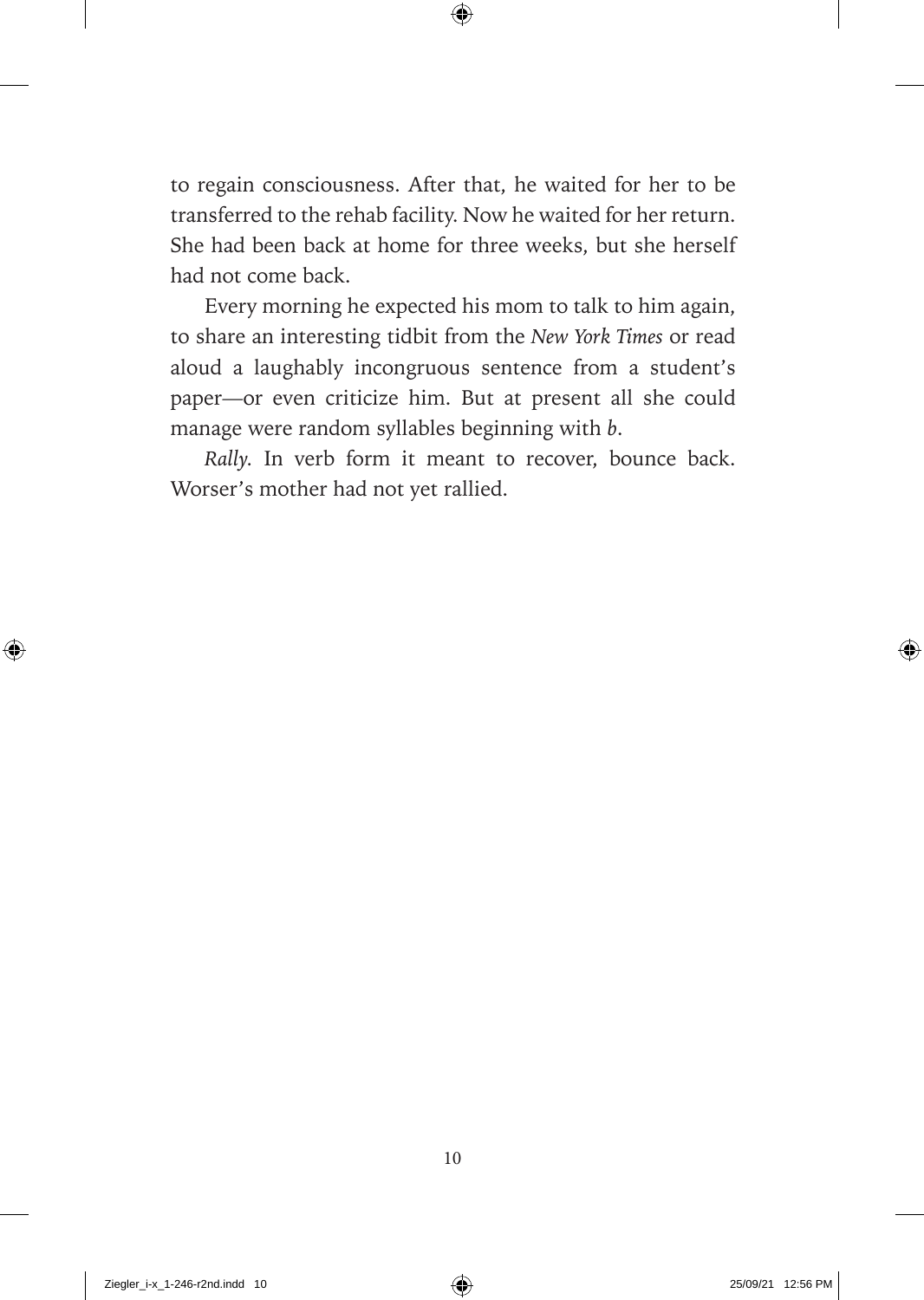#### TWO

### Bear

After a snack of leftover lentil soup and more talk from Aunt Iris about how purple a day it had been, Worser finally made it up to the comfort and privacy of his room. Here there were no distractions. No bright colors, taped whale songs, or strange herbal fragrances. A smell did, in fact, emanate from his room—a sour odor, like lunchmeat a few days past its expiration date. But Worser couldn't detect it anymore, having become desensitized to it over the years.

He reached into his backpack and pulled out a large loose- leaf binder. It was battered and cracked, and the seam in the front was starting to give way. Tucked inside the clear plastic pocket on the cover was a yellowing piece of notebook paper that read, in nine-year-old Worser's careful lettering, *Masterwork by William Wyatt Orser*.

The binder was full— perhaps a bit too full, which contributed to the strain on the cover. Not counting the 17 empty pages in the back, there were 321 pages of writing— all lists of important observations Worser had made over the past three and a half years. Observations about words.

Worser took the pile of folded, freshly laundered shirts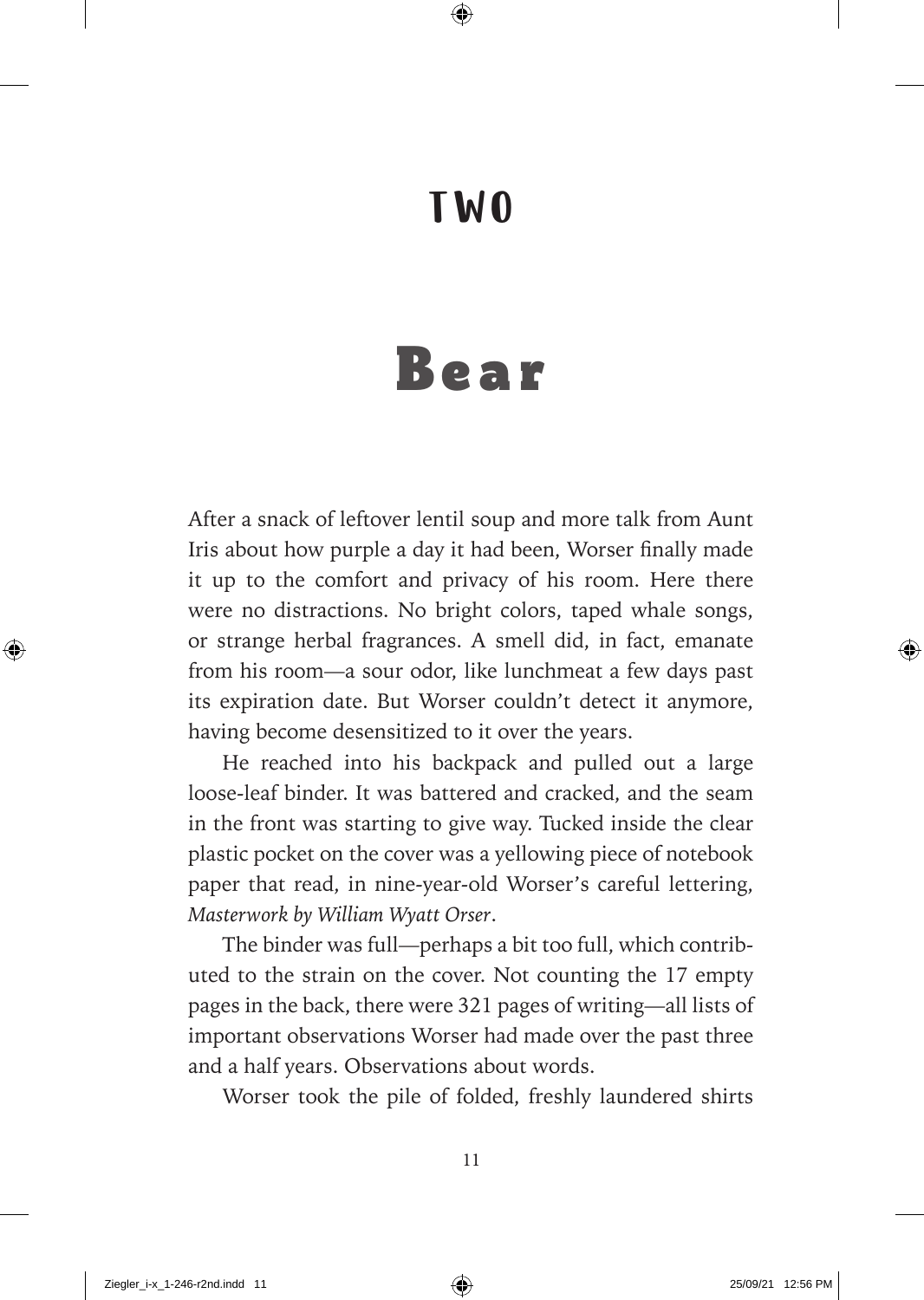that Aunt Iris had placed on the foot of his bed and transferred them to the floor. He sat on them as he settled into his usual at-home work spot: on the carpet with his back against his bed. As he stared down at the clean blue lines of the paper, he felt the usual quiet excitement— that subtle fizzy sensation surging through his body, concentrating in his fingertips.

He tapped his pen against his lips a few times as his thoughts whirred into a higher, smoother gear. Then he hunched over the notebook and wrote at the top of the page "Word Contradictions." He had Aunt Iris to thank for this latest entry. Their conversation in the car had spurred the idea.

"If *terrific* can mean the opposite of *terrible*, why isn't hor*rific* the opposite of *horrible*?" he wrote.

Good. What else? He knew that *flammable* and *inflammable* meant the same thing, even though they looked like opposites. Also, there were other words that seemed as if they should be antonyms but were actually synonyms, like the nouns *caretaker* and *caregiver* and the verbs *bone* and *debone*. *Reckless* sounded as if it meant "disaster-free" when, in fact, it meant "careless and prone to accidents." And *last* could mean, as an adjective, "belonging to the end of something" or, as a verb, "to endure."

Yes, this was a worthy topic for a new entry. As he wrote down his observations, his tongue absently tapped the corners of his mouth, and the lingering annoyance over the events at school and the drive home ebbed away. The sounds of recorded marine animals and Aunt Iris's prattling disintegrated into easy-to-ignore static. He was, finally, alone with his thoughts.

As Worser leaned against his bed and stared up at the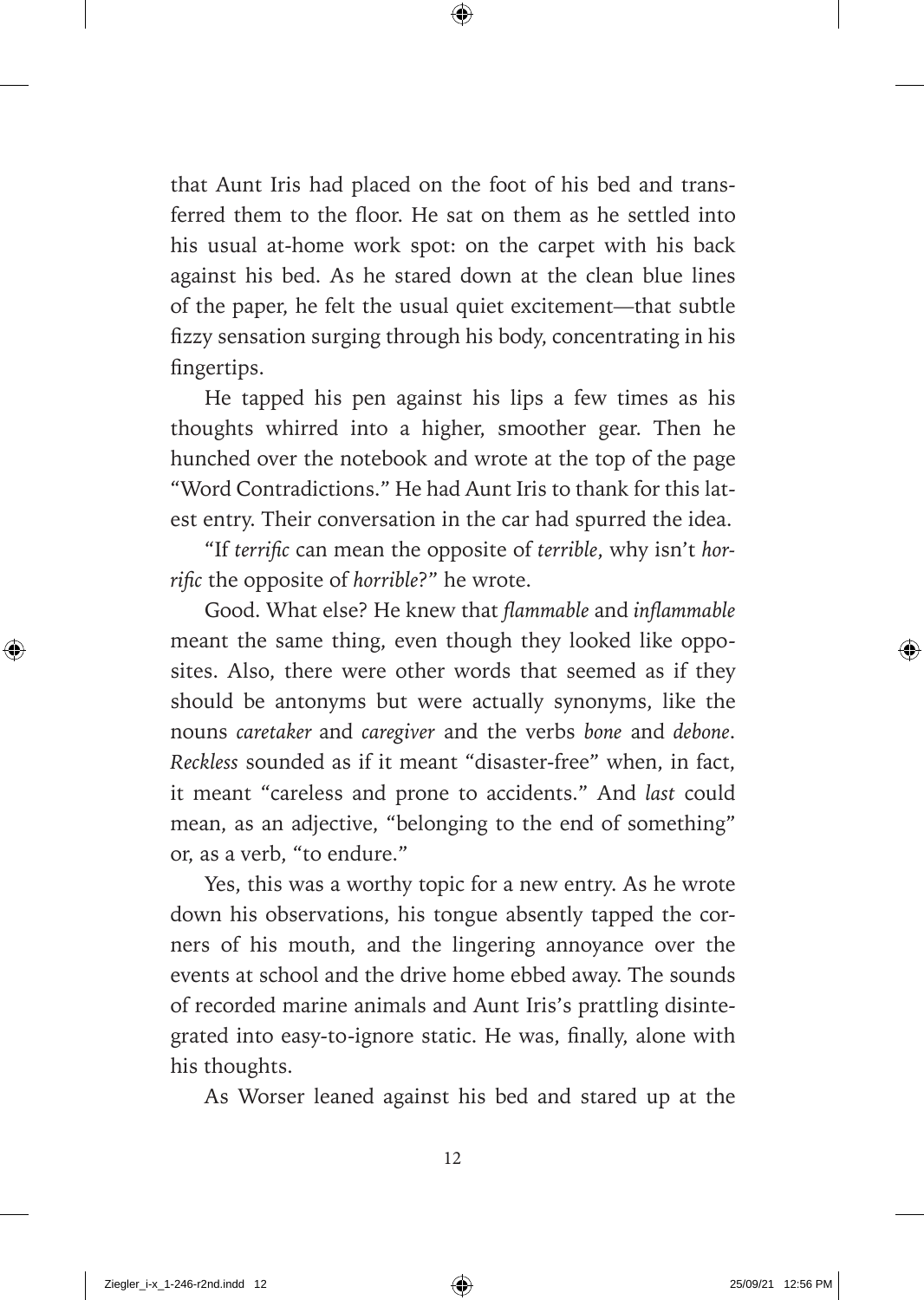dingy spray-acoustic ceiling, his hands slid backward beneath the bed frame. He was just pondering how *clip* can mean both "to adhere" and "to cut off" when he felt a sharp pain in his left hand.

"Ow!" He glanced under the bed and found Seersucker (Seer for short), one of his aunt's cats, glaring at him. Ears back, pupils like shivs. Worser cupped his throbbing hand in his other and noted four thin red stripes across the knuckles.

For as long as Worser could remember, his bedroom door wouldn't completely shut. Seer had apparently decided to take advantage of this and make himself Worser's antisocial, homicidal roommate. While the other cat, Gingham (Ging for short), was skittish, ghostlike, and rarely seen, Seer always seemed to be lying in wait around corners and under furniture.

Worser scrambled to his feet and opened the door all the way. "Get out, you sadist!" he shouted.

Seer made a demonic noise, part growl, part shriek, that culminated in a fang- bearing hiss before running out of the room—a blur of fluff, stripes, and malevolence.

After making sure there were no other lurking creatures, Worser slammed his door—which, except for the satisfying noise, made no real difference since the door immediately reopened. He then plunked back into his spot and tried to regain that highly charged focus. But it was no use. The fizzy feeling was gone, and so was his concentration.

Grumbling, Worser packed up his Masterwork. He needed to escape to somewhere peaceful, private, and cat-free.

Luckily, he had a place.

Worser had discovered his secret hideout a year ago while searching for a shortcut to middle school. The bus had become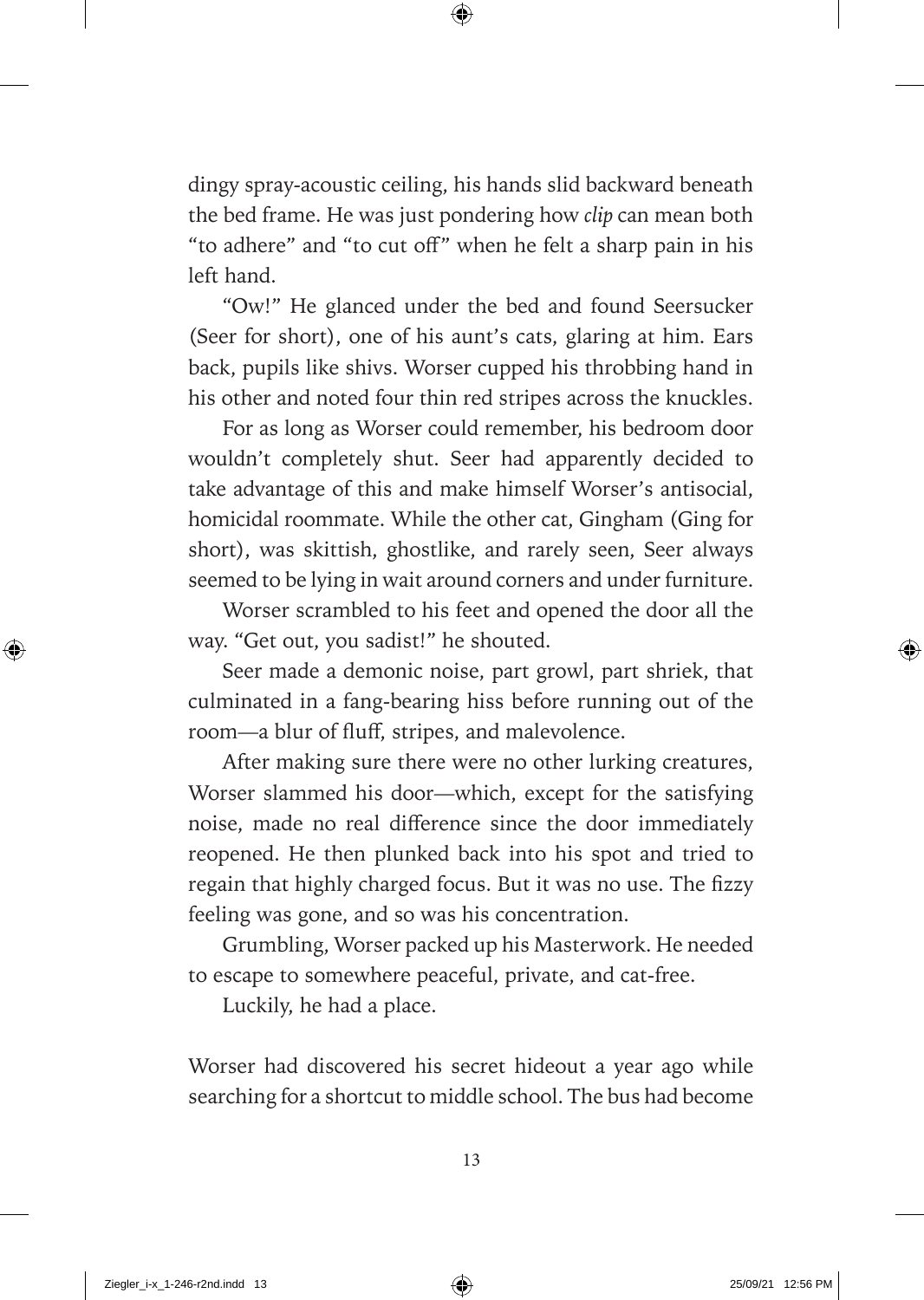unbearable. Loud and jam-packed, full of hurled insults and projectiles— with sixth graders the special targets. Worser couldn't get a seat to himself-no one could-and whoever ended up sitting with him teased him relentlessly. Even the band kids picked on him.

At first, it seemed he had only two alternatives, neither of them appealing. One would involve crossing a terrifying intersection where his neighborhood's main street met the highway, just as it became part of the new tollway. The number of dead skunks, possums, and armadillos at the intersection was a powerful enough warning to prevent him risking it. The second would involve a more tortuous route that would avoid the deadly juncture but require him to get up twenty minutes earlier to allow enough time.

When he consulted a map, Worser noticed a peanut-shaped green space marked mesa segura nature preserve that hugged the northern edge of his neighborhood. From the looks of it, if he cut diagonally though the green space, it would lead him to another group of residential streets— one of which led to his school. The entire walk would probably take ten minutes, tops. Determined, he set out to find this route.

The green space turned out to be lovely. It was full of trees— some tall and sturdy, others dark and twisty— that strained the sunlight and muffled the noises of the nearby roads. The ground was cushiony, dotted with occasional rocks, feathery ferns, and big green plants with long, tentacle-like leaves. Unfortunately, the space was also divided lengthwise by a limestone bluff approximately two stories deep, something that hadn't been apparent on the map. Worser had held tight to one of the gnarled trees and peered over the edge. Immediately below, the land was flat and scrubby, with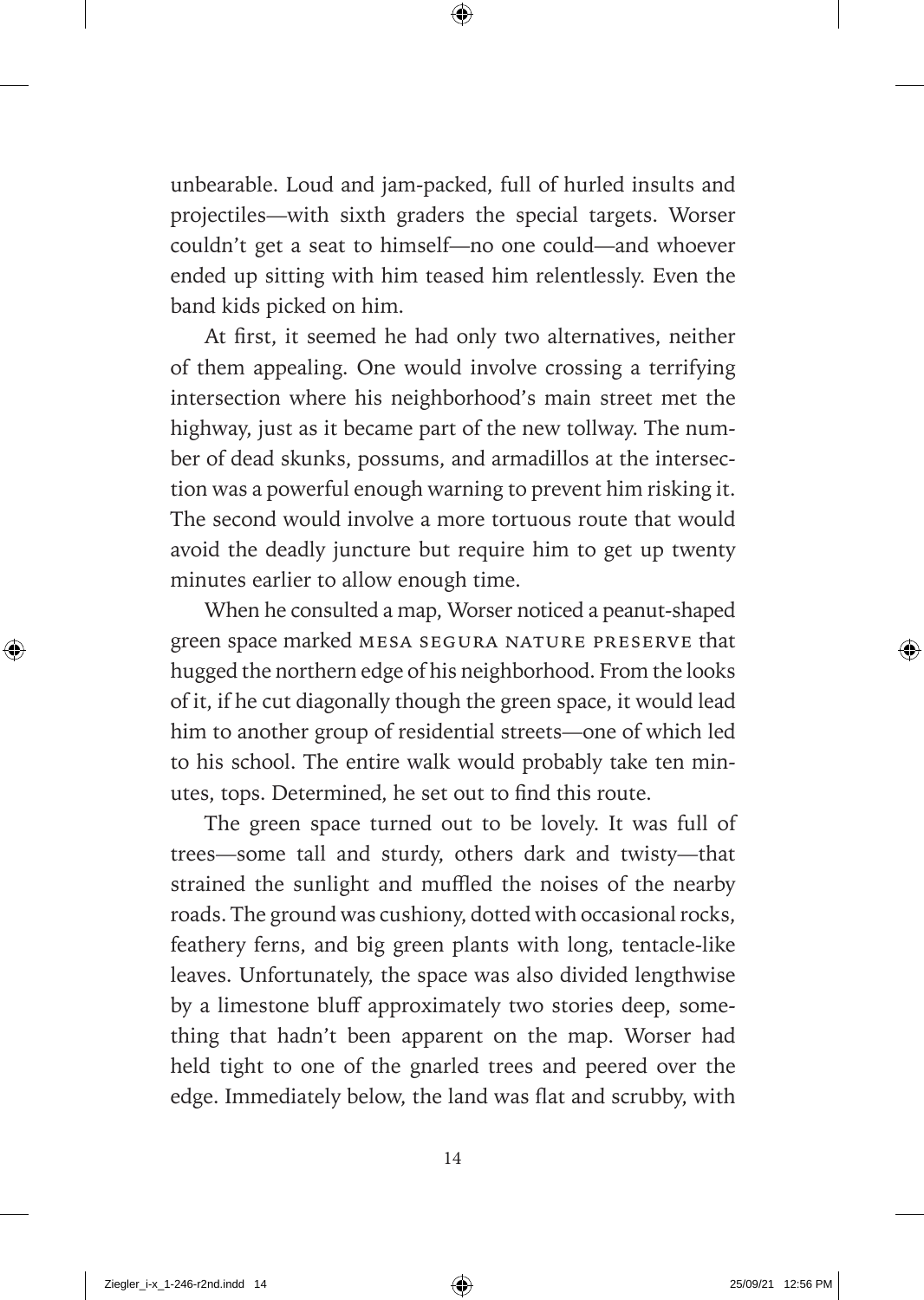smaller and far fewer trees, and it appeared to be in the process of turning into residential lots, given the coral- colored tape dividing it into rectangles. This open land ended at a road and the neighborhood of split-level, ranch-style homes that led to his school.

He figured there had to be a safe way down. For the next half hour, he searched for a path—to no avail. It was becoming increasingly clear that he'd have to wake up earlier and use the more circular, time-consuming route, as the only way he could use the green space would be via hang glider in one direction and climbing gear in the other.

That's when a miracle had happened.

As Worser leaned defeatedly against a tall red oak, he'd noticed a timeworn piece of wood nailed into the tree. He discovered another roughly twenty inches above it. Then another and another—a set of seven rungs total, all leading up to a wooden platform. Worser, who detested physical activity, including rope climbing in gym class, nonetheless found himself clambering up.

He had no idea how old the tree house was, but it was in good enough shape to make him feel safe. The platform was weather-beaten, yet solid, and only one of the rungs near the top was slightly wiggly. Everything else appeared to be sound. After carefully checking for any exposed nails or hidden hornets' nests, he leaned back against the tree trunk, feeling strangely exhilarated.

And that was when a second miracle happened.

From his perch, he could see over the trees and down the bluff to the road with ranch-style homes, well-kept lawns, and minivans in the driveways. One house, gray brick with creamy white trim and shutters, seemed familiar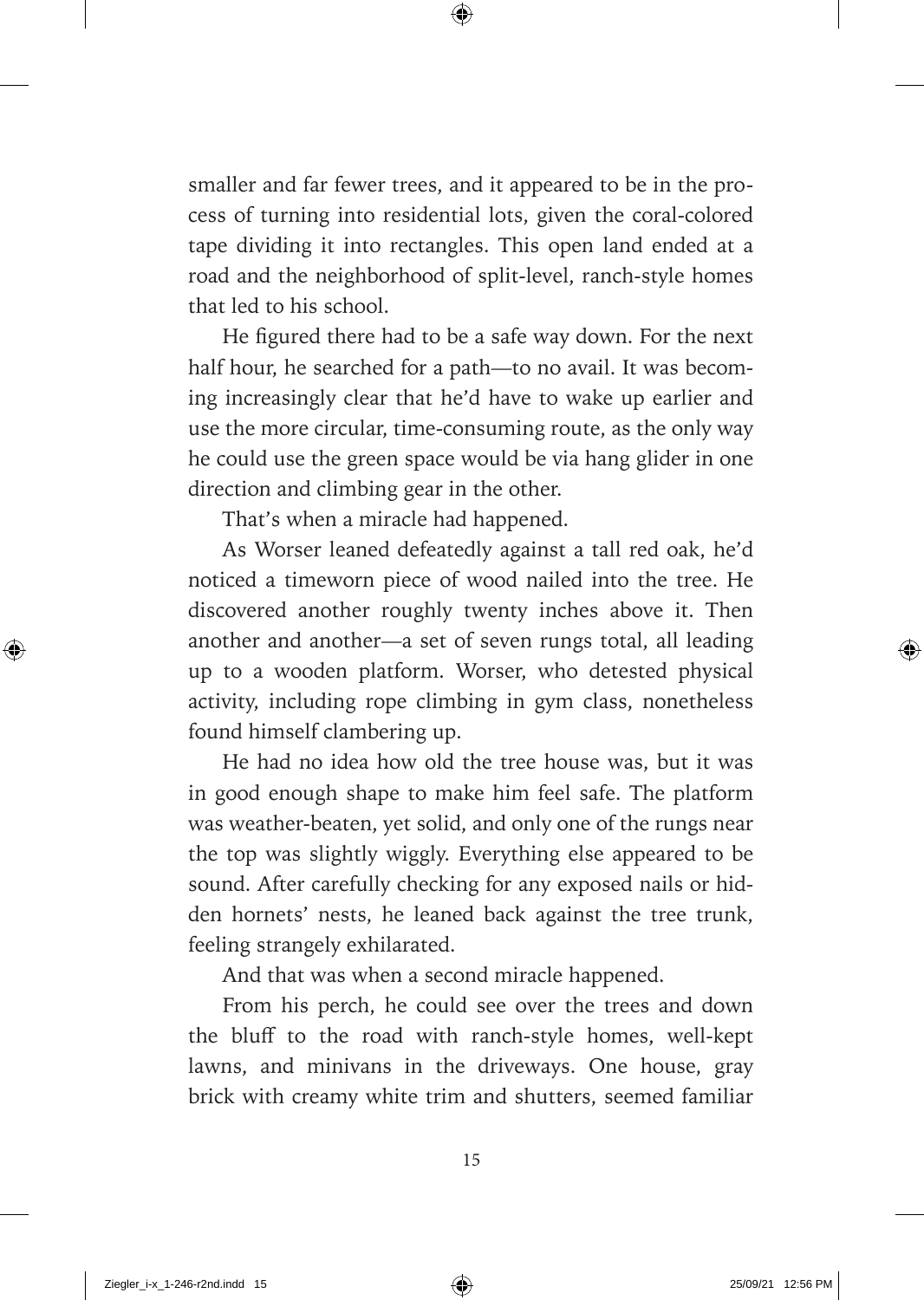to him. He couldn't quite place it at first. But not five minutes later, a dark green Volvo pulled up and four people got out. He knew them immediately. A father, mother, daughter, and son. The tree house had provided him with a clear, albeit faraway view of Donya Khoury's residence.

 Donya— daughter of Dr. Jasar Khoury, professor of poetry and a colleague of his mother's at the university. Donya— who was basically the same age, in the same grade, and had shared three classes with him in elementary school and Advanced Language Arts with him in sixth grade. Donya— the only person outside his family about whom he spent time thinking. Worser felt it was a coincidence too wondrous to ignore and decided then and there to claim the tree house as his own.

Now, almost a year later, he glanced over at Donya's house, hoping to catch a glimpse of her. He visualized her completing her homework at the dining room table. Or maybe flopped on the sofa with her cell phone cupped in her hands. Or doing whatever it was ordinary twelve-year-old girls did at home after school.

Of course, Donya wasn't ordinary. Donya was a being so extraordinary, he counted himself lucky to regularly inhabit the same building she was in. Eight years earlier, four-and-a-half-year-old Donya had handed four-year-old Worser a doughnut in the break room beside her dad's office and said, "You're smarter than other kids, aren't you?"

"Yes," he'd replied.

From then on, he'd revered her, usually in silence and from a distance, but with the same indescribable urgency that compelled monarch butterflies to migrate to Mexico and drove king salmon thousands of miles upriver.

His feelings hadn't lessened by the time they started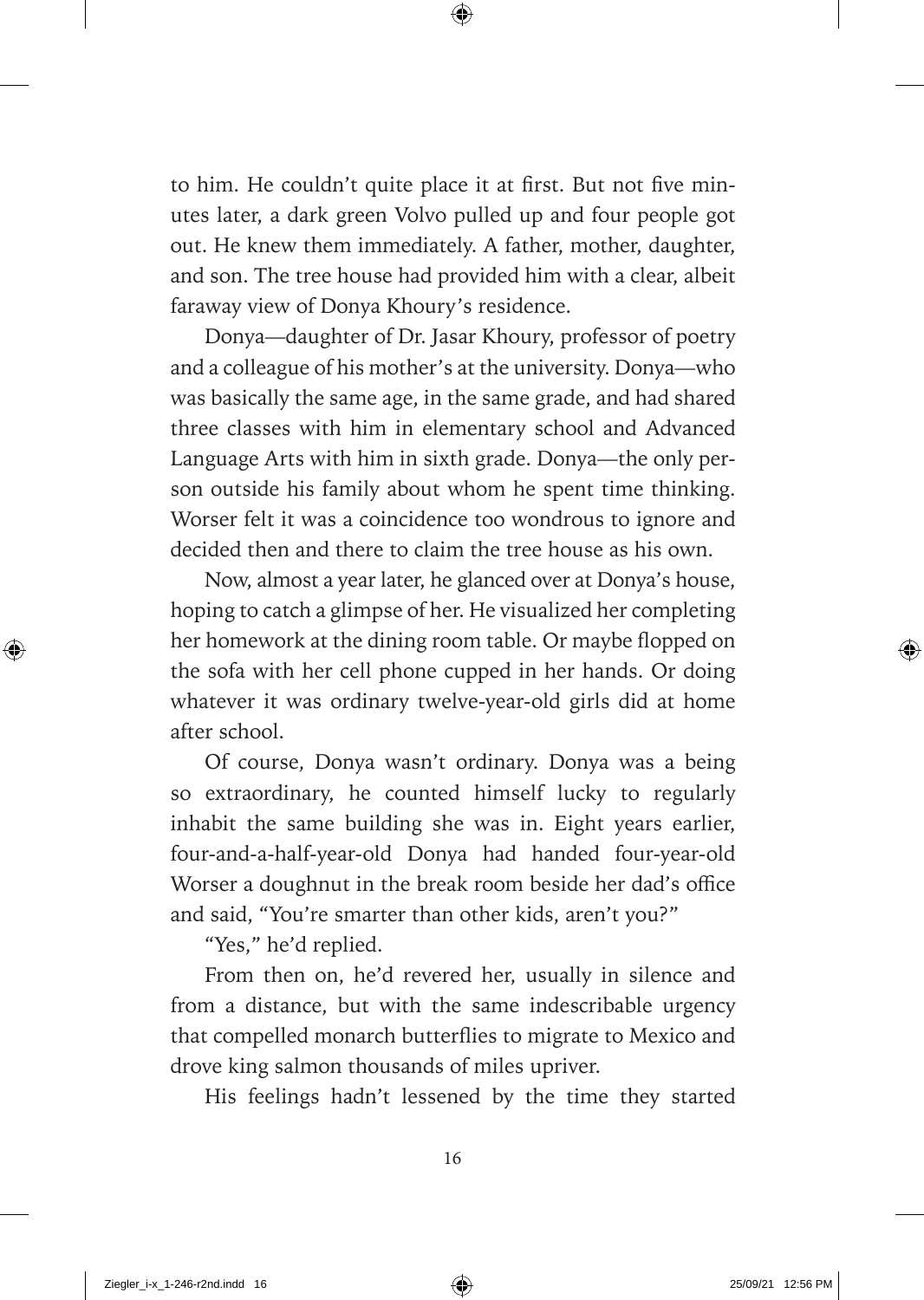middle school. Worser thought Donya had the most stunning and exquisite face of any human— the way her eyes lit up and her eyebrows pushed against each other while she read; the way she glared at the heavens whenever she observed asinine behavior at school, as if cursing an invisible god for filling her world with such stupidity; the way she never seemed to wear that expression while observing him.

Daylight was dimming, and shadows were stretching. If Worser wanted to use this time to work, he had to put aside all thoughts of Donya. For the next twenty minutes he tried to write about contradictory words and phrases, but he was too fidgety to think straight. He was still mad at Principal Ludlum, and mad at his aunt for fussing over his mom and swirling about his home. Emotions were pesky things that got in the way of the ordered thinking he needed for his Masterwork. Since his mom's stroke, he'd been especially bad at managing them.

Worser had just started ruminating on how *fine* can mean both "high-quality" and "ho-hum," when he heard the steady crunching of dry leaves. Someone was coming. It happened occasionally. Hikers passing by or stopping to check out the view from the top of the bluff. The first few months after he'd discovered his secret place, he worried someone would show up, claim the platform as their own, and order him down. But no one ever did. And no one else ever seemed to see it. The red oak was well hidden among other trees and plants, and the rungs were the same gray shade as the tree trunk. Besides, people so rarely glanced up.

Judging by the sounds, the person was coming closer. Now, in addition to the tramps and snaps, he could hear low grunts. Maybe an animal? A wild boar or mountain lion? He knew the former couldn't climb trees, but he wasn't sure

17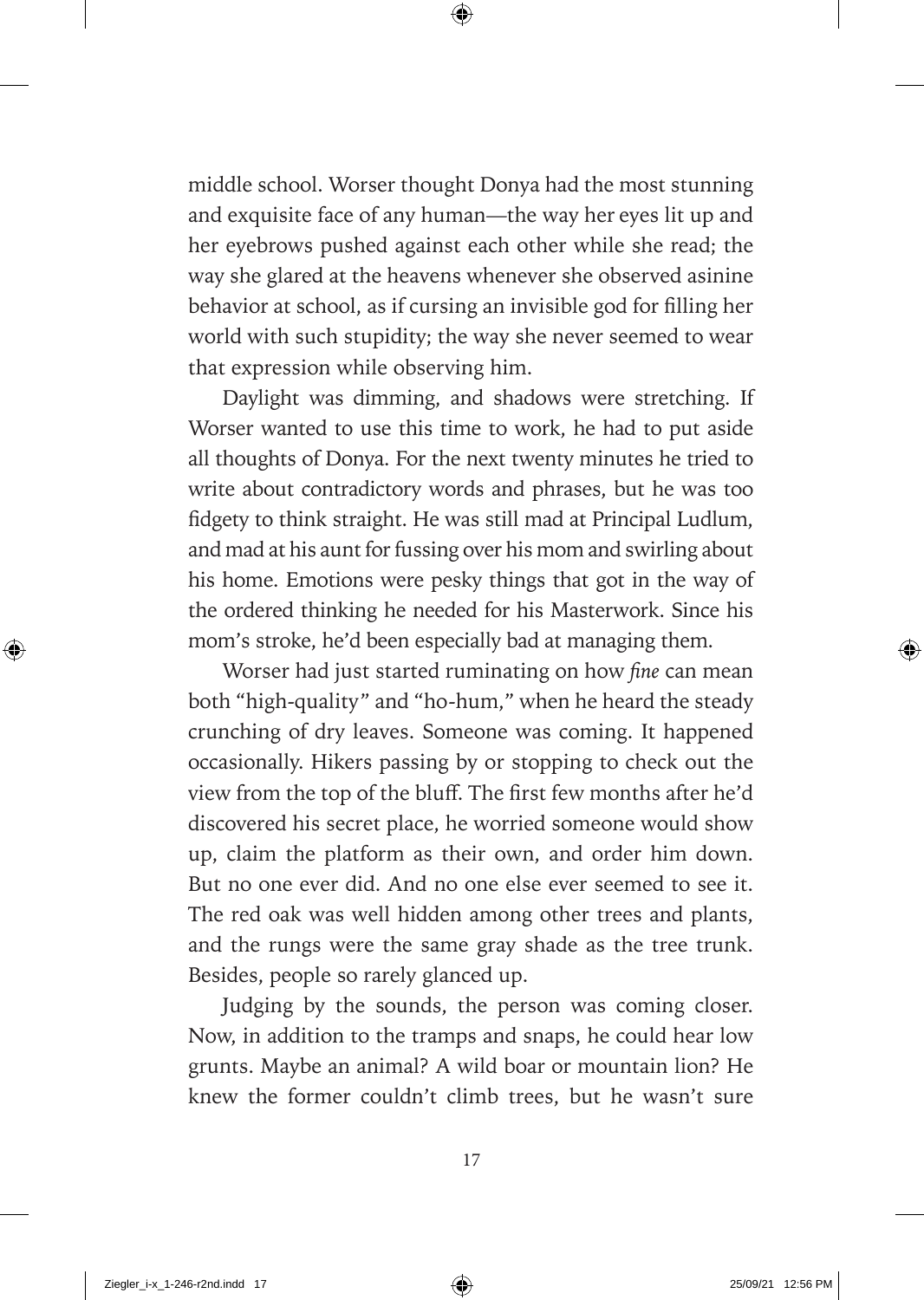about the latter. He grasped his pen like a knife and waited for the creature to reveal itself.

And then, twelve months since miracles one and two, miracle number three happened. The creature turned out to be Donya, marching through the trees grumbling to herself. He recognized her dark wavy hair against the Day-Glo green hoodie she always wore— even on late- summer days like today.

Worser was so stunned by the sight of her, he let go of the pen he'd been holding as a makeshift weapon. It bounced off Donya's head just as she passed underneath.

*"Ow!"* She frowned up at him.

"Sorry."

"Worser?"

" $Hi.$ "

"Is this your pen?"

"It's all right. I have another."

"What are you doing here?"

"Just sitting and writing. I have my algebra homework with me, too."

Donya wandered around the tree, looking it up and down. "I had no idea this was here. Is this your spot?"

"My . . . spot?"

"Yeah. You know. Your place to get away from it all."

Worser nodded. "Yes, *refuge* is the term I'd use."

Donya knelt and peered over the edge of the steep bluffan action that made Worser vibrate with worry.

"I used to have a spot," she said, gazing down. "There was an empty field across the street from our house, and I'd go sit under this big pecan tree and clear my mind. But last year they built our new neighbor's house and fenced in the tree. I wish I were under it now."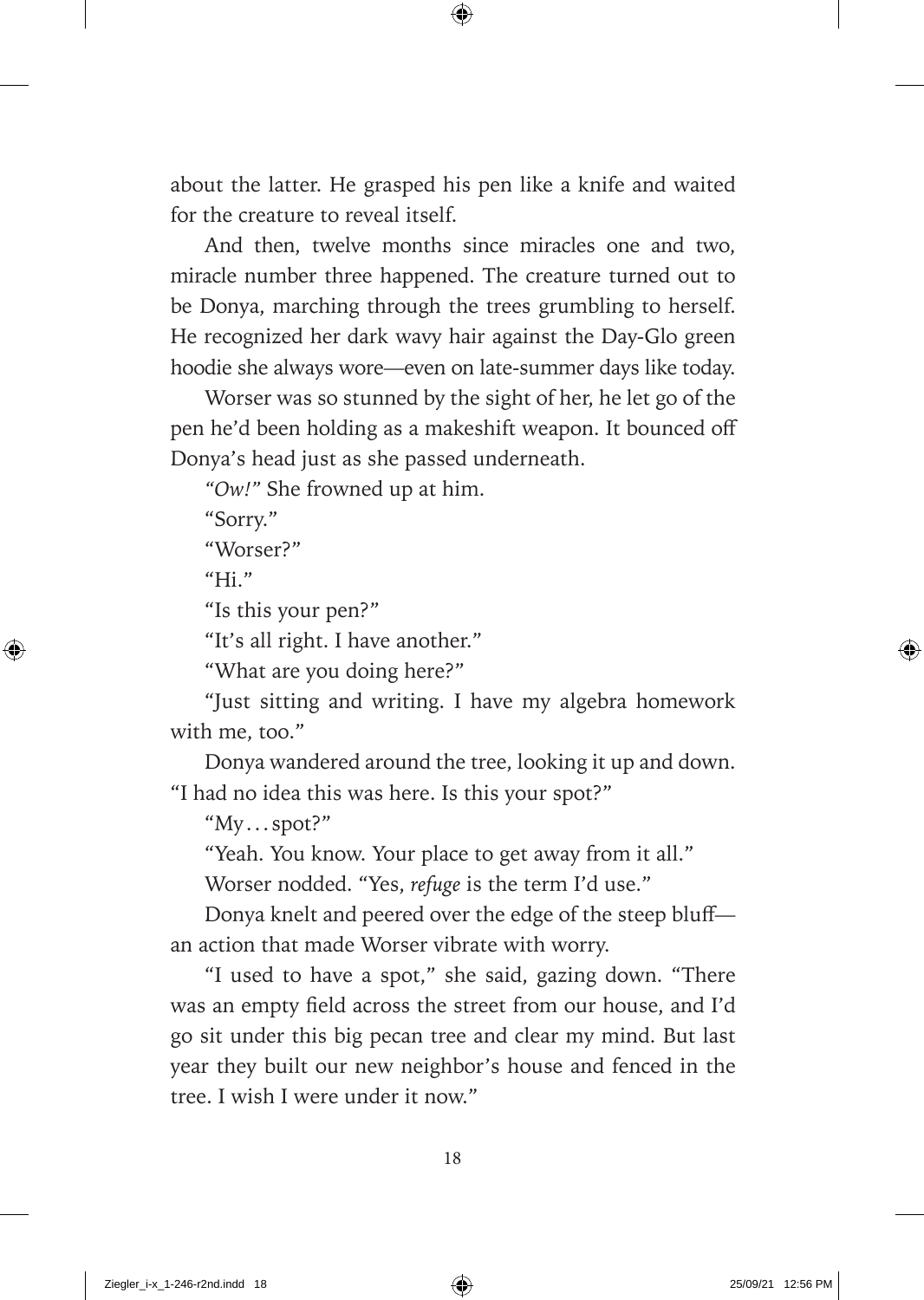"You c-can ..." Worser's voice shook. He took a breath and restarted. "You're welcome to come up here. I'll share my spot."

She shook her head. "Can't. I'm afraid of heights."

"Actually, that's a misnomer. Fear of heights is really a fear of falling. Just like fear of the dark is a fear of what might be *in* the dark, not the darkness itself."

Donya stood and clapped dirt from her hands. "I should go. It's been a bad day. I really don't feel like talking or getting lectures on word usage."

Worser watched as she crashed through the nearby thicket, the vivid green of her hoodie fading into the celadon-and-olive tones of the surrounding foliage.

He wished he'd thought of something else to say. He could have told her she could keep the pen. He could have complimented her on her fluorescent hoodie. He could have praised her on her correct usage of the verb *to be* in the subjunctive form: *I wish I were under it now.* His comment about fear of heights wasn't meant to be critical; he just wanted people to say what they meant. It wasn't Donya's fault those inaccurate terms had found their way into the lingo.

Worser decided to head home. He'd been in the tree house for an hour and hadn't made any real progress on his Masterwork. The only thing he'd accomplished was to do to Donya what Seer had done to him: Though by accident and without drawing blood (thankfully), he'd driven her away in frustration.

"Beh?"

Worser ignored his mother and turned to a new page in a book titled *Forgotten English*.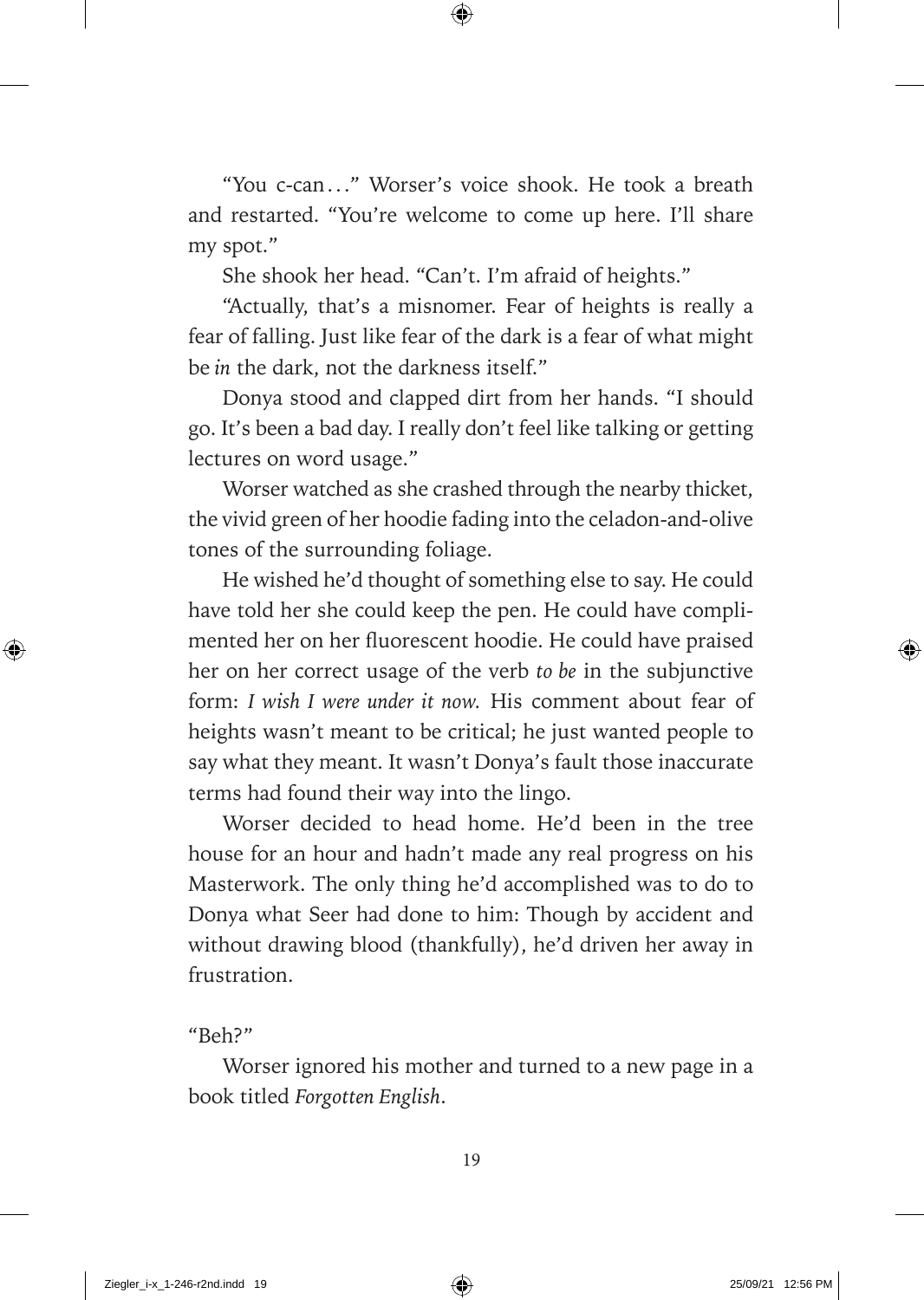"Beh?" his mother said again. She kept shifting against the pillows that propped her up in her hospital bed, her eyes staying on him the whole time. "Beh?"

He realized he should be happy she'd progressed to a new sound—a short *e* syllable rather than her usual long *e*—but it still didn't make sense. Also, her rising pitch made it come off like a question. Regardless, he couldn't understand it and felt it would be best to carry on as if nothing were happening.

"Thruffing," he read aloud. "Lincolnshire dialect for 'the whole matter.' *Thruff*—I wonder if that's related to the word *through*? Or perhaps *thorough*?"

Over the years, this was how they'd usually spent their after-dinner hours, reading to each other. His mother would read lists of the most commonly misspelled words or passages from grammar textbooks— grammar being her favorite subject, even if she did say it was a Sisyphean effort to try to teach it to hormonal college students. Etymology was another interest, and Latin, to an extent. She felt that conjugating Latin verbs was a waste of time, but she did want Worser to grasp common roots and see how English sprouted out of them— not unlike the way a thin green runner would shoot from a half-dead spider plant on the porch. In turn, Worser read to her, graduating from picture books to more complicated fare. He liked to try to stump her with rare words and phrases— those that were used only in particular regions or industries, or that had fallen out of favor over the years.

Now their evening reading time was considerably shortened. Instead of taking place in the living room, it took place in the study— which was being used as his mother's bedroom since she couldn't yet handle the stairs. And now it was only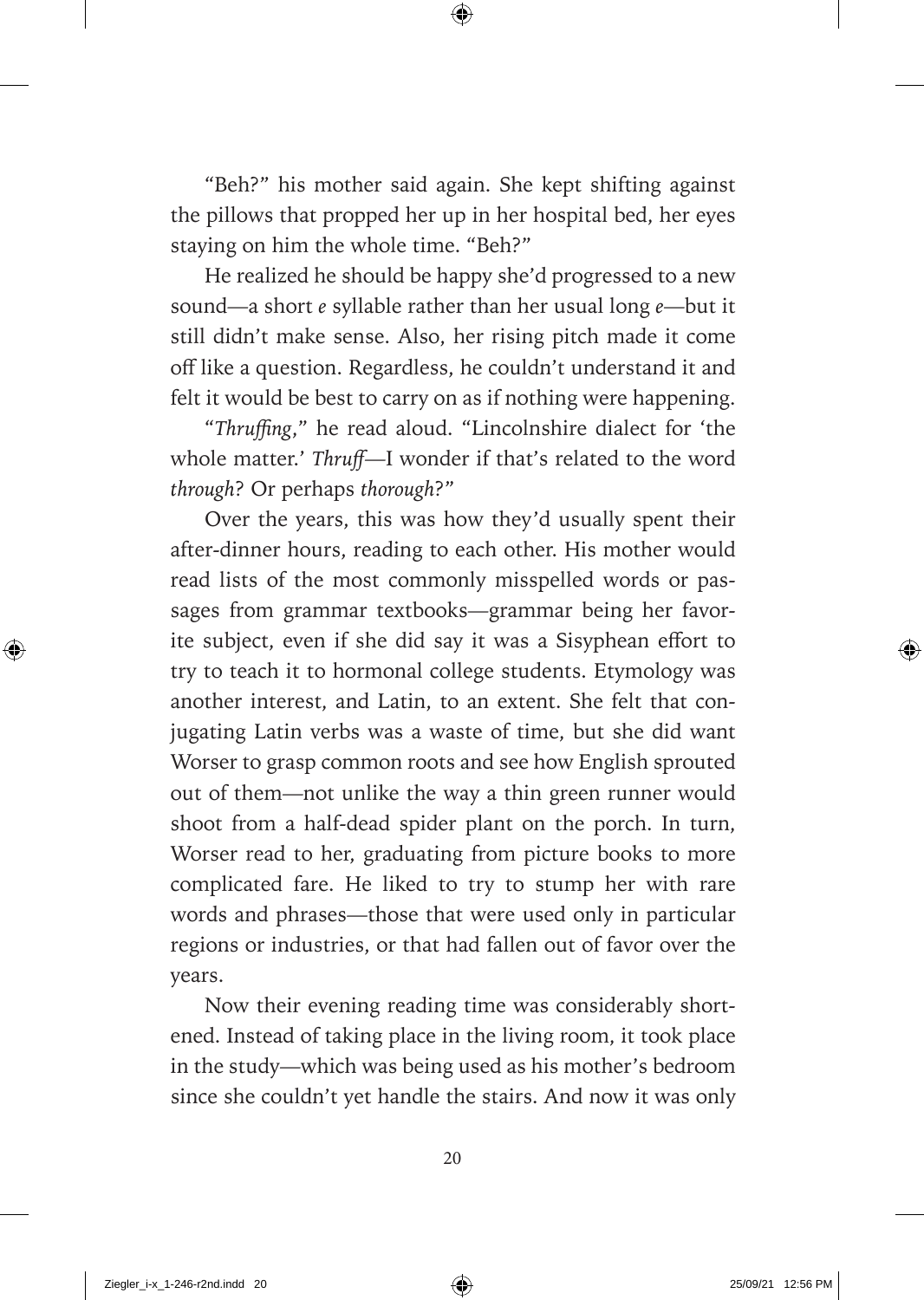Worser doing the reading, although he still chose the same subject matter.

"*Throttlebottom*," he went on. "A shrewd—"

"Potato?"

Worser glanced up. Aunt Iris's head—all unruly hair, woven earrings, and sheepish grin— was poking into the room.

"What?" he asked.

"I don't think she's enjoying this. Why not read *Alice* to her?" She pointed to a leather- bound edition of *Alice in Wonderland* that had been pulled off the shelf, dusted clean, and set on his mother's nightstand. "She loved hearing me read the first chapter today."

"Nonsense."

"Why do you doubt me?"

"I'm saying that book is full of silly nonsense, not to mention written by a suspected pedophile," he said. "You don't know what she likes."

"I'm her sister. I grew up with her. I can tell when she's happy and when she isn't."

"I'm her son, and I've lived with her my whole life. I know how she feels about Lewis Carroll. The only reason we have that book is that some clueless acquaintance gave it to her years ago."

"*I* gave it to her."

"I rest my case," Worser mumbled.

Aunt Iris's sigh seemed to defy normal lung capacity. "Fine," she said. "Then why not read her a different story?"

"She doesn't like stories. She likes words."

"That doesn't make sense. If someone likes words, they like stories."

Worser squeezed his eyes shut. "You're not like us. You wouldn't understand."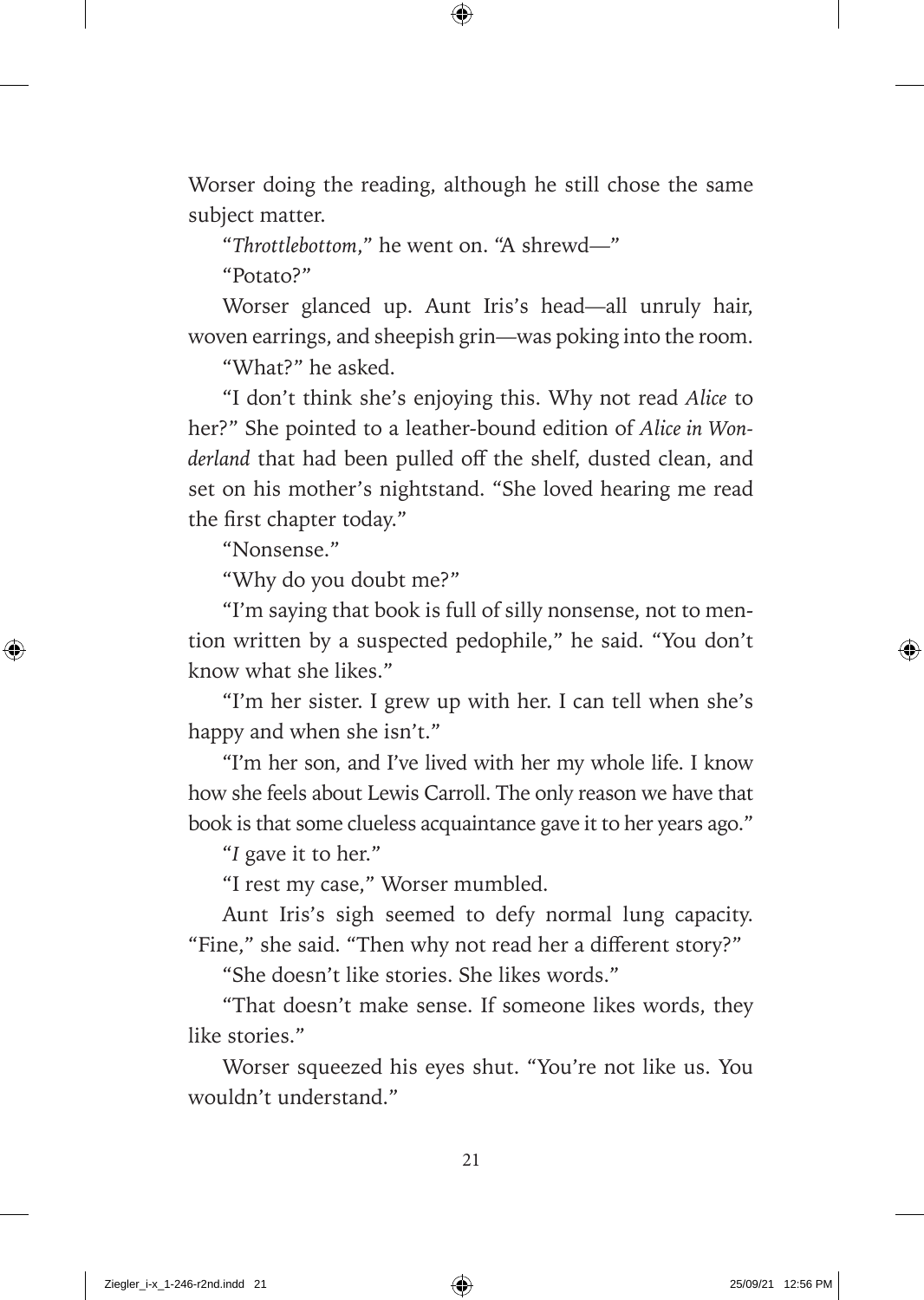The curl of Aunt Iris's brows showed him he'd hurt her feelings. He tried to enjoy it, ignoring the heaviness that seeped over him like cold mud.

"I refuse to fight," she said. "I truly hope you two enjoy yourselves. Just remember that she had a long day today and that you'll have more time with her tomorrow and Sunday. She'll need to go to sleep soon."

After Aunt Iris closed the door, Worser grumbled, "What a chuffy snollygoster."

 $"Reh?"$ 

"Sorry you had to witness that. I was only saying—" Glancing up, he noticed his mother had stretched out her hand, reaching for a framed photo on the side table. It was of Worser as a two-year-old, wearing only a diaper and hugging a stuffed bear. His aunt must have had it framed and placed it there. For all her complaining about clutter, she sure brought in a lot of it herself.

A new thought tugged at him.

"Wait. You want the bear? Is that what you're saying? *Beh* means 'bear'?" he asked.

His mother grinned back at him. It was weak and slightly lopsided, but clearly a smile. "Beh," she said again, raising both arms.

"I'll have to go and get it," he said. "I'll be right back."

He set down *Forgotten English* and hurried upstairs to his room.

The bear. Other than the books he had teethed on, ripped, and covered in drool, the bear was his only memorable toy from childhood. He wasn't sure where it had come from, or if it ever had a name, but he dimly recalled carrying it around. Sometime during his grade school years, he'd abandoned it,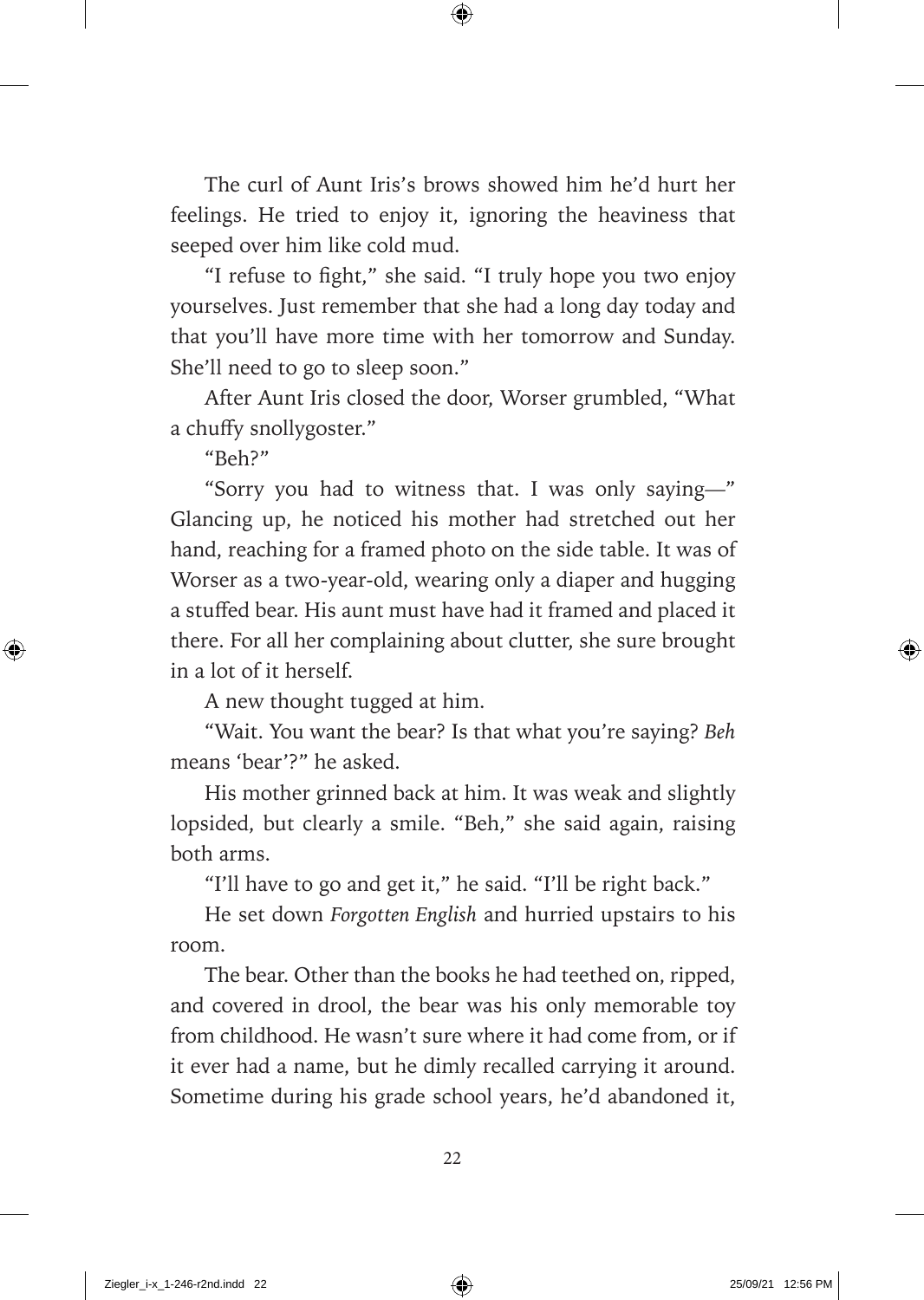setting it on top of the high bookcase in his room. Now and then he spotted it as he lay sprawled on his bed, but otherwise he never gave it any thought. Why his mother wanted it was a mystery.

The bear was slumped despondently against an unused Battleship game. The bookcase was tall, and Worser couldn't remember how he'd gotten the bear up there. Maybe his younger self had tossed it several times until it landed.

He fetched a chair from his mother's bedroom, which was now his aunt's bedroom. Standing on the seat and stretching out his arm, he was able to grasp one of the bear's paws between his fingers and pull it down.

By the time he got downstairs, his mother was lying back in apparent sleep. Her face had gone completely slack and her eyes were closed, though her right eye tended to stay open a tiny bit ever since the stroke. His errand had taken too long and she was exhausted after her triple shot of speech therapy, physical therapy, and occupational therapy that day. He'd have to give it to her tomorrow.

As Worser turned to leave, his shoulder accidentally hit the doorjamb.

"Ow," he muttered.

 $"Be?"$ 

His mother's eyes were open, watching him. Again, she smiled, and again he focused on the slight tilt and felt guilty.

"Sorry I woke you. I brought him down like you asked." He walked to her side and tucked the bear under her left arm. "See? There he is."

His mom glanced down at the bear then up at Worser again. "Beh?" she said, her voice low and crackly.

"Yes. Bear." He stood there, unsure of what else to do.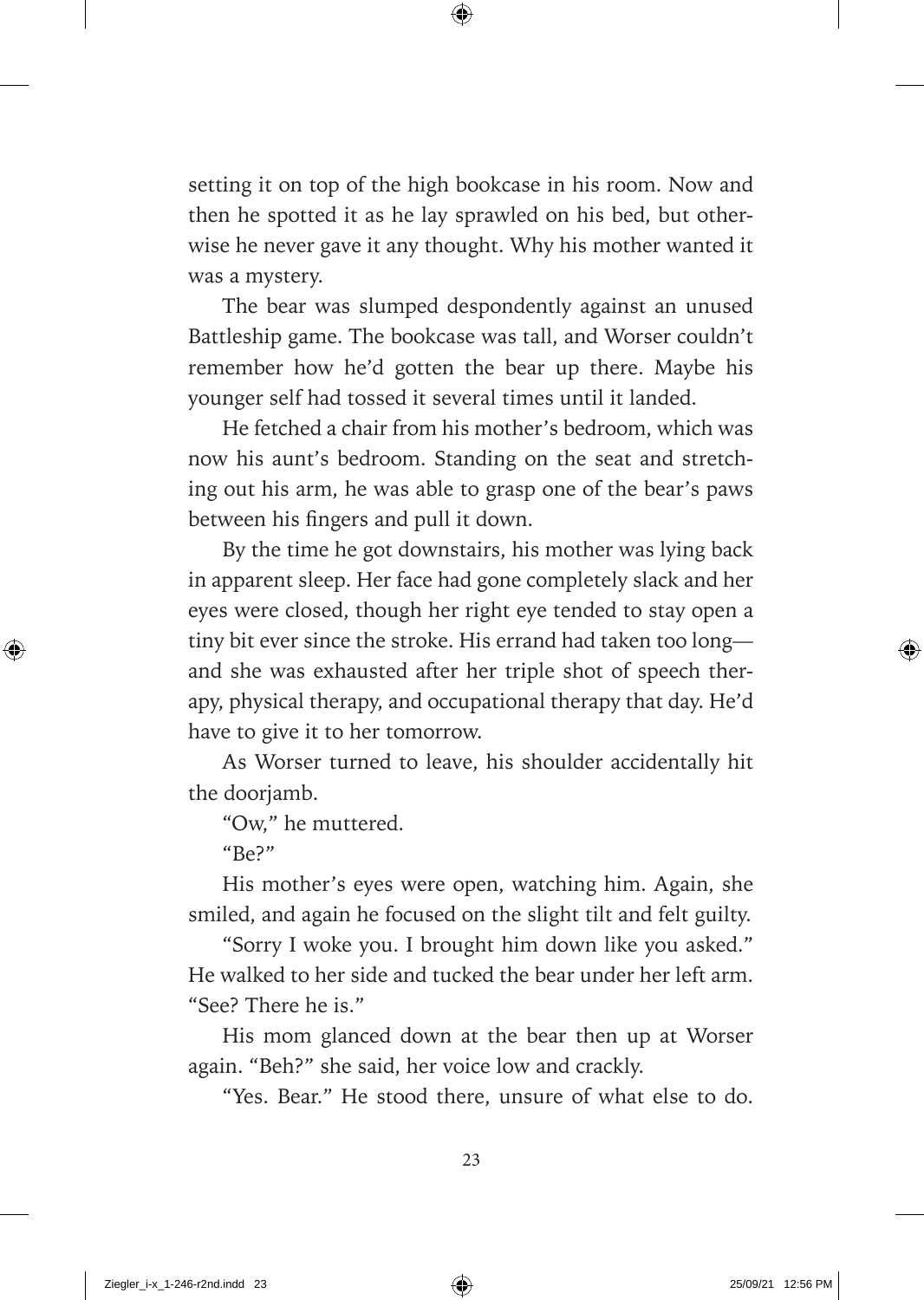She seemed more confused than happy. Then again, he wasn't confident in his ability to read her lately. He decided she was probably just tired and that he should leave so she could sleep.

"Beh?" she said again, her voice a hoarse whisper.

"Yes. I got you the bear. Rest now, Mom." He watched her image slowly disappear as he closed the door— and was ashamed of the relief he felt when it clicked shut.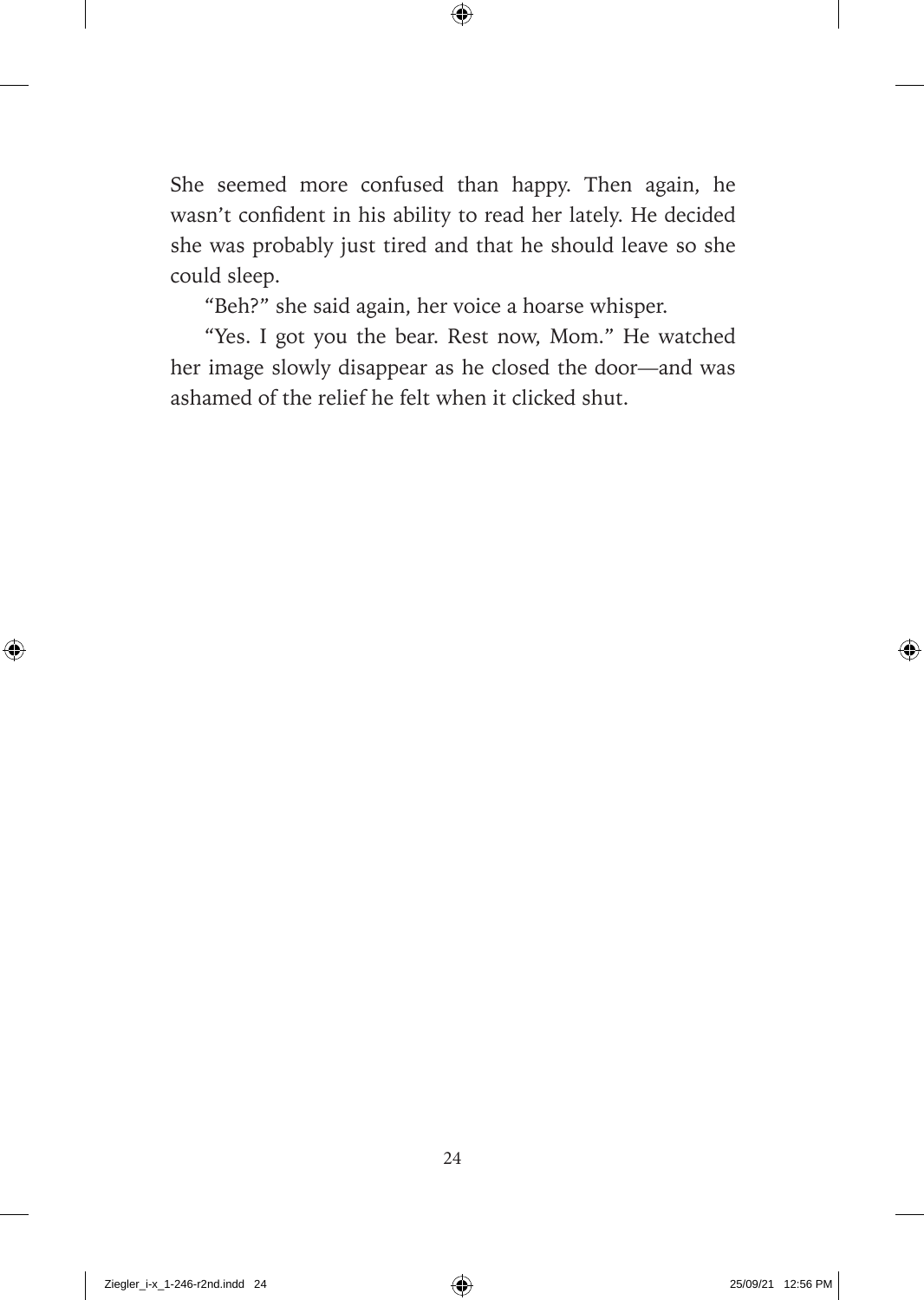#### THREE

## Outlet

"Sorry." Herbie spoke with the same matter-of-fact tone he used with everything he said, without even a hint of embarrassment. Worser squinted up at the glowing tube lights in the school's ceiling and blew out his breath as slowly as possible.

It was Monday morning, and he and Herbie Nestor were standing in their usual pre-start-bell spot—a nook in the wall of the student center. It was safer there, away from all the noise and activity taking place at the tables set out in front of them. The nook was also right next to the school's main office, and only the most dedicated and inspired bully would dare pick on someone within clear view of Mr. Vaccario as he stood at attention, arms crossed, frown in place, watching from the window-walled office a few feet away.

This morning, however, Worser was considering venturing out of this zone of safety. Mainly because the nook kept filling with Herbie's farts.

"Dear god, Herbie. You really put the *scent* in *adolescent*." "Sorry," Herbie said again. "Nanna says I need to gain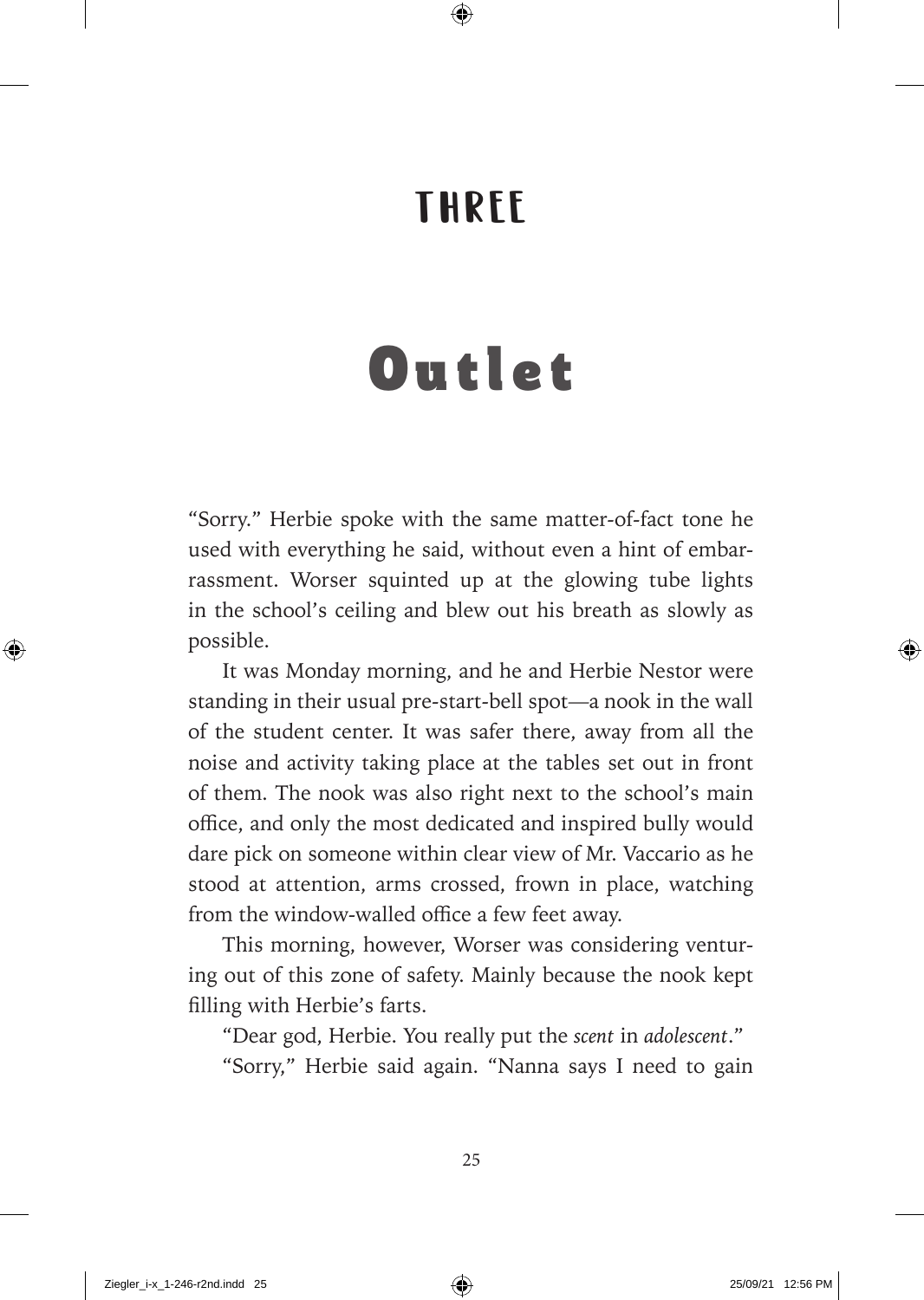weight, so she's started making me these potato-and-egg scrambles in the morning."

Worser didn't respond. He was too busy holding his breath. It was coming time to inhale again, and he wasn't sure if he should use his nose or mouth. Mouth breathing would likely lessen the smell, but would it also be, in a way, like eating the farts?

He chose his nose and regretted it.

"Have you ever noticed how different people's farts sound?" Herbie asked. "Like how, whenever I fart, it sounds like a question, and whenever you fart, it sounds like a statement?"

"No," Worser said, although, because he was holding his breath, it sounded more like *dough*.

"Do you think people's farts could tell us something about their personalities? Take Nanna's farts, for instance. They're just little pops. Kind of meek—like her. Could the two things be related?"

Worser didn't respond because he was still avoiding inhaling.

"Anyway." Herbie made one of his signature shrugs. "Can I just point out that this conversation mirrors the differences in our fart sounds?"

Worser found Herbie's ramblings a little more inane than usual that morning. That plus the polluted air would have been plenty of reason for him to go elsewhere. But he wouldn't. The fact was, he'd grown dependent on Herbie's presence— especially because Herbie was his only friend.

Their alliance began one day in sixth grade when Herbie approached him in the locker room after PE class and complimented Worser's shirt-a faded Calvin and Hobbes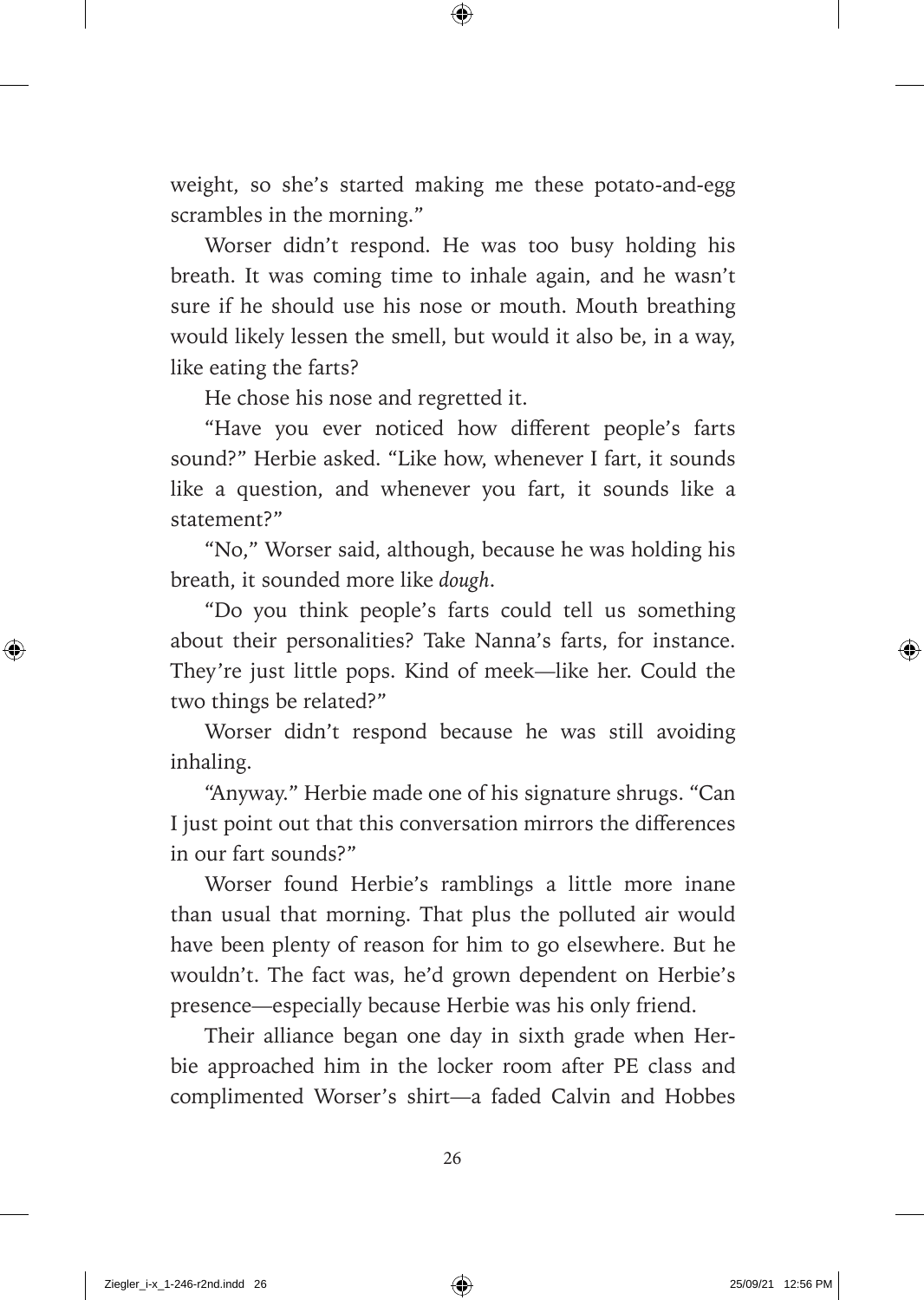tee. This bold move of Herbie's shocked Worser for two reasons. One, because no one ever approached him voluntarily unless it was to harass him and, two, because he was, at the time, *only* wearing the Calvin and Hobbes shirt. He'd been so taken aback that not a single snappy retort had occurred to him and he ended up saying simply "Thanks"— mainly to get Herbie, who kept on standing there awaiting his reply, to move on.

After that incident, Herbie sought out his company at lunch and fell into step with him whenever he spotted him in the hallway. At first, it annoyed Worser that Herbie would assume they were friends when Worser had never asked him to be one. Then again, Worser wasn't exactly sure of the protocol.

As a roly-poly kindergartner, unaccustomed to conversation with anyone under the age of forty, overwhelmed by social situations, and still unskilled at such practices as blowing his nose, Worser had approached kid after kid on the playground during recess to ask each one to be his friend. Every time he was turned down. Sometimes the kids would kick pea gravel at him. The next year, as an equally awkward and boogery first grader, he had tried it again with the same results. By second grade, he'd come to accept his status as a loner. By third grade he preferred it.

Worser quickly discovered that Herbie had fairly interesting tastes in conversation topics— though not including today's. Also, Herbie never challenged any opinion of Worser's. In fact, nearly everything Worser said was approved of and adopted. But mainly, having someone stand beside him and sit with him in the cafeteria brought a sense of belonging at school he hadn't realized he'd been lacking.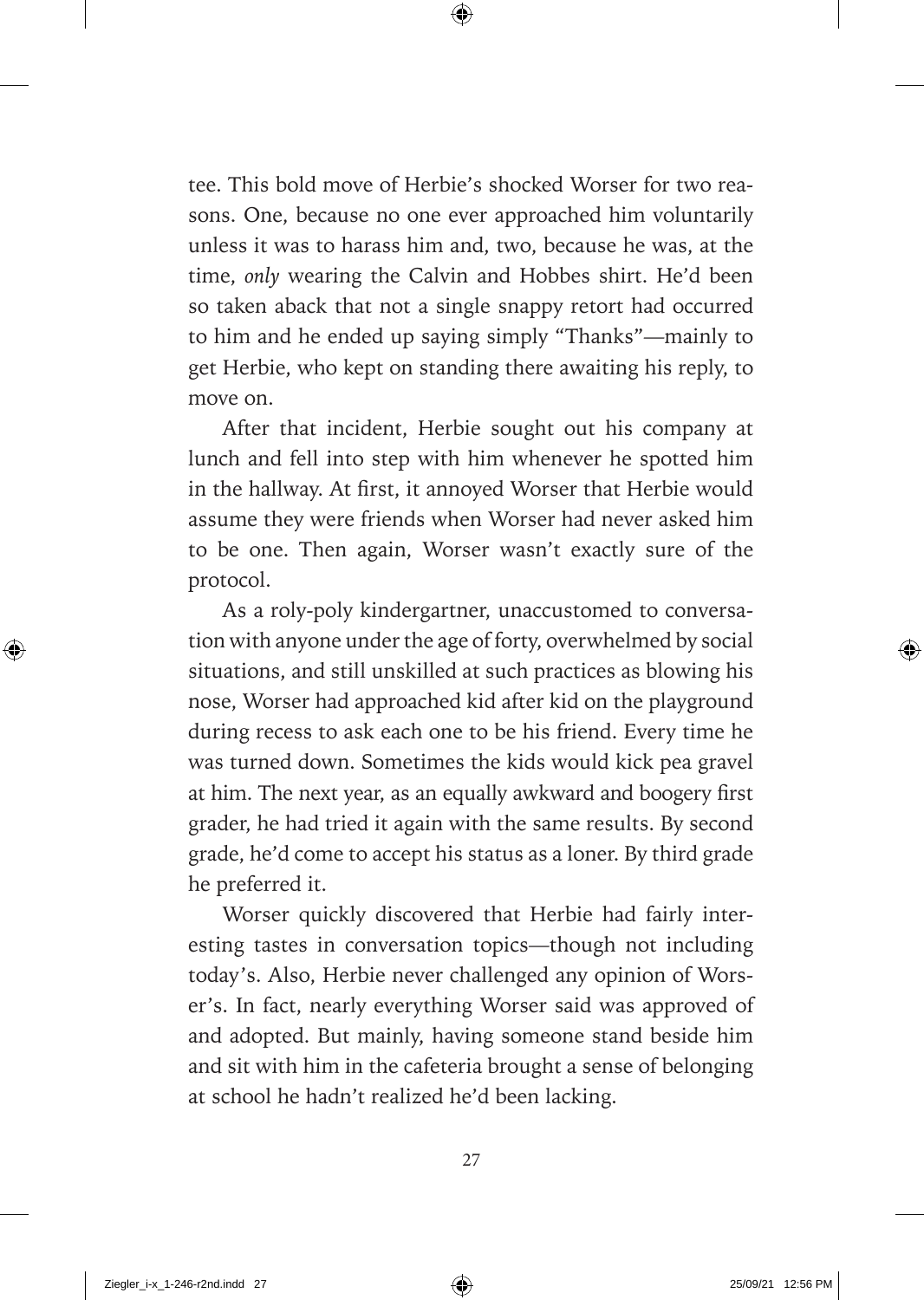Worser had never spent time with Herbie outside of school. What would they have done? Worser preferred doing homework on his own, and he doubted Herbie was the crossword- puzzle type. Plus, his mother would have found Herbie's questions insufferable. There had been a couple of times when Herbie invited him to his house, but Worser had always politely declined. He hadn't even told him what had happened to his mother.

As Worser stood in the nook and contemplated how to attain oxygen, a flash of fluorescent green caught his eye. It was Donya's hoodie— attached to Donya. She was standing in the office talking to Principal Ludlum.

Just the sight of her seemed to lift Worser out of the noxious cloud he was standing in. He no longer worried about respiration. Instead, he focused on her. Her intense expression, her flailing arms. Whatever she was saying, she certainly believed strongly in it. Even Mr. Vaccario broke his sentry stare to glance over at her. It was difficult to tell, but the slight evening of the vice principal's corrugated face seemed to indicate silent approval. Principal Ludlum, on the other hand, kept glancing at the wall clock, as if hoping for the start bell to rescue him.

Donya said something and made one final grand gesture, her wide brown eyes both angry and pleading. Principal Ludlum's shoulders rose and fell in a sigh, and he answered while shaking his head. With one last furious flash of her eyes, Donya turned and stormed out of the office.

As she stomped past Worser and Herbie, she paused and looked at them.

"Hi," Worser said, raising his left hand.

Donya scrunched up her nose, said, "Eww, what smells so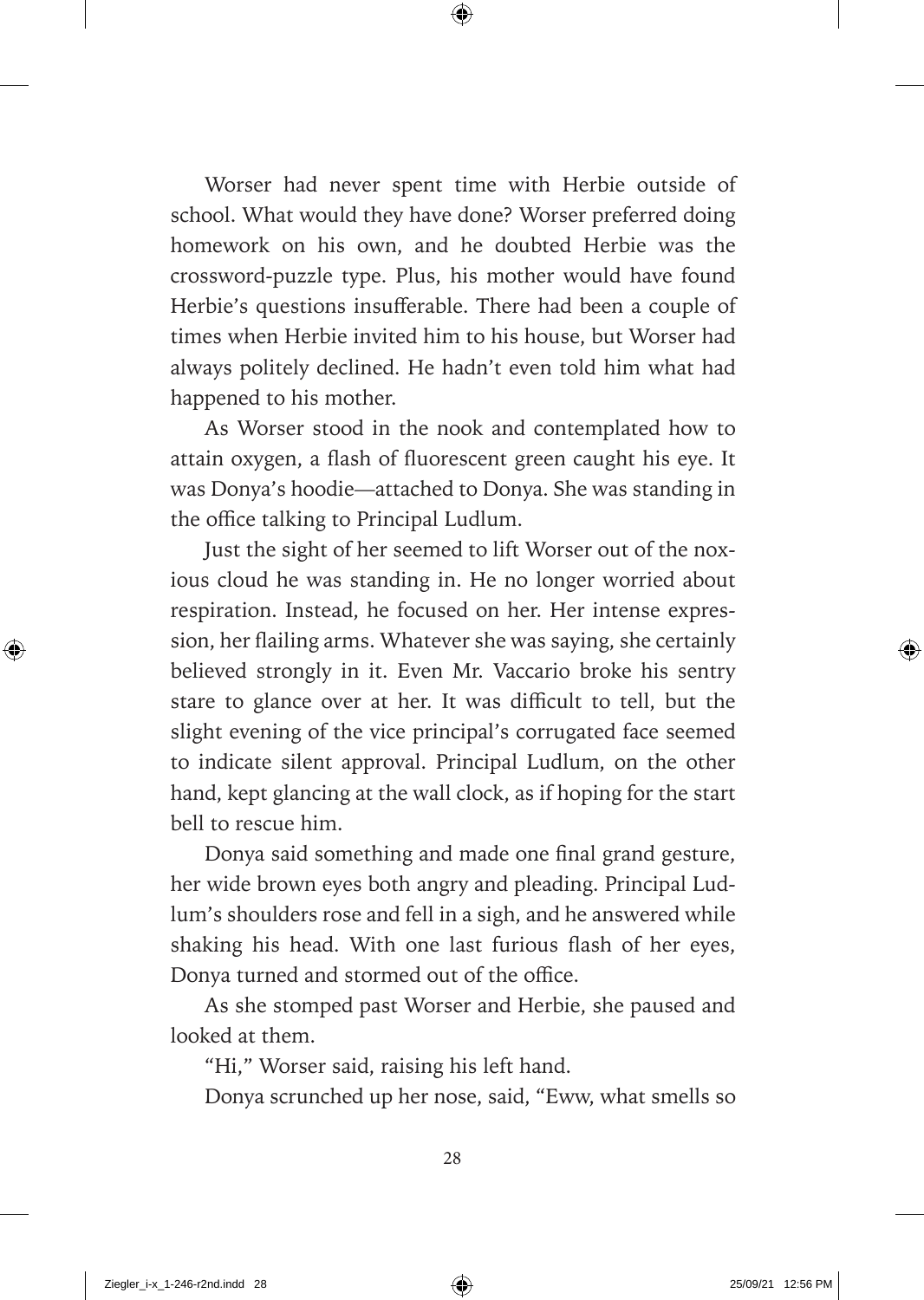awful?" and continued on her way, cupping her hands over her face as a makeshift gas mask.

Herbie's problem seemed to clear up by the end of the school day when he and Worser had geography together. It was the only class they shared, and the air in the classroom had had its usual stale aroma of old books mixed with nervous sweat and lemon-scented floor cleaner.

"It's a disgrace that they're having us memorize the states again," Worser said as he stalked out of the classroom with Herbie. "We did that in third grade. What a flagrant misuse of time and resources."

Worser took note of his own increased volume. He was, as his aunt would say, "in a state." It then occurred to him to make a pun about being in a state over the states, but he was too indignant for wordplay.

"Yeah. Probably because most students still can't recognize them on a map," Herbie said striding into place beside him. "I kind of like it, though. Have you ever noticed that Montana's west side looks like a sad man? And New York is a munched-on nacho chip?"

Worser had not noticed, yet he knew he would the minute he studied a map again. Herbie was constantly sharing offhand observations that would forever alter Worser's view of reality. Like his comment about electrical outlets resembling two scared faces, one on top of the other. Now, anytime Worser needed to plug something in, he saw a terrified expression and felt rather violent shoving prongs into its eyes and mouth.

Someone passing by let out a sneering laugh. Worser wasn't sure if it was coincidence, or if the person was laughing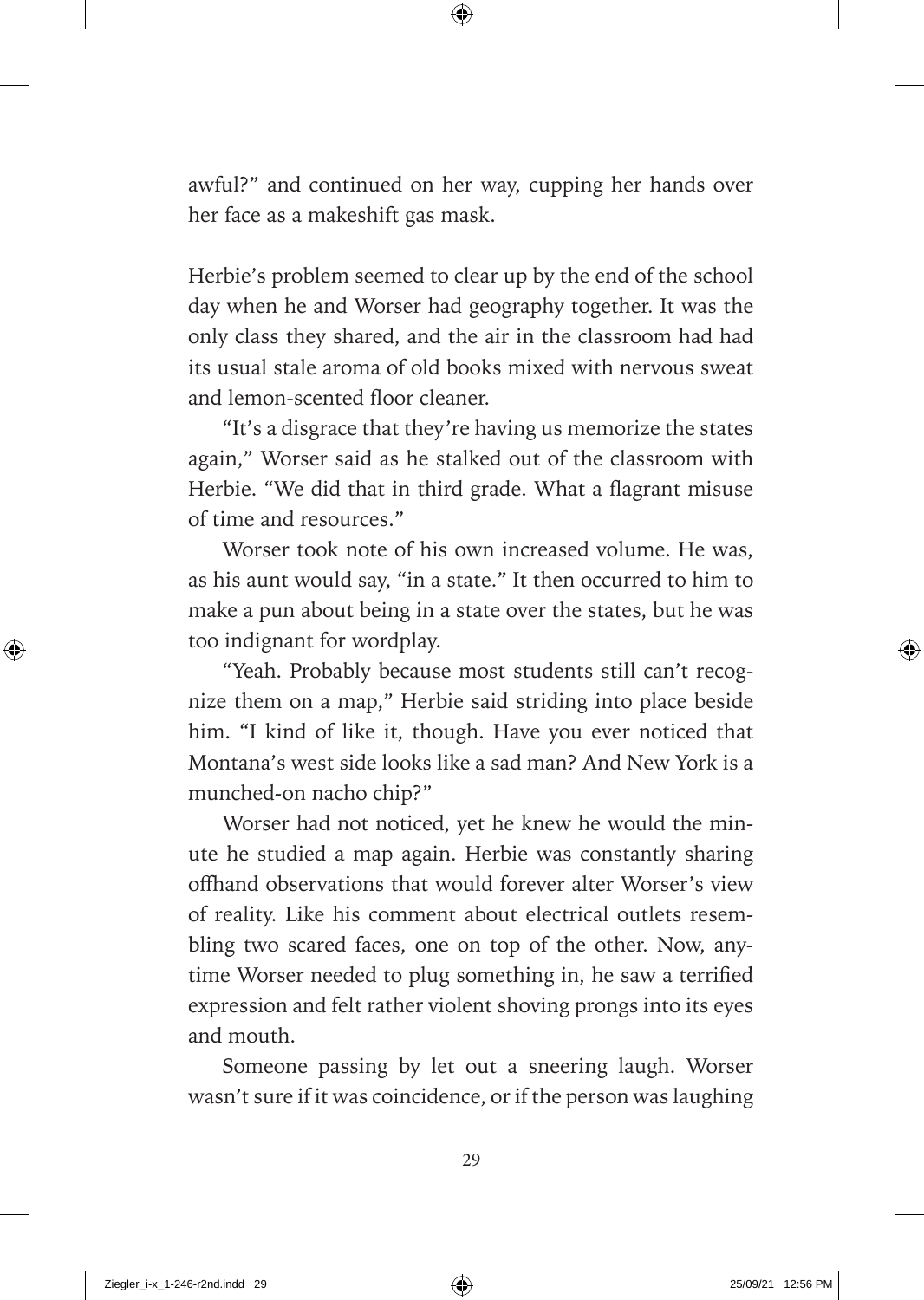at what Herbie said— or at the general sight of the two of them.

He tried to imagine how he and Herbie must look to others. More than once, Worser had been made aware of his resemblance to an overgrown baby, with his protruding belly, round cheeks, round nose, and two chins. Herbie, meanwhile, was all thin tall lines, bony angles, and a scribble of curly hair. They were two cartoon styles, a little-known member of the Peanuts gang walking alongside a Ralph Steadman drawing.

"Where are you going?" Herbie asked.

"To the library."

"The school library?"

Considering the school library was a mere ten yards down the corridor and the closest public library was three miles away, Worser figured the answer was apparent. Still, he replied, "Yes."

"You can't. They're locking it up after school now."

Worser stopped in the middle of the hall, causing the current of students to divide in half and go around. Herbie had to double back to him.

"Are you serious?" Worser asked.

Herbie nodded. "Yep." He glanced up at a clock on the wall. "Aw, man. Nanna's probably already here. Last week I was late leaving the building and we got in trouble for blocking the pickup lane. See you tomorrow!" He turned and jogged down the hallway, his figure becoming a curly-haired silhouette as he approached the sun-drenched glass doors.

Worser continued toward the library. Sure enough, the interior windows revealed it to be dark and empty. A note printed in large, Arial Black font had been taped to the door: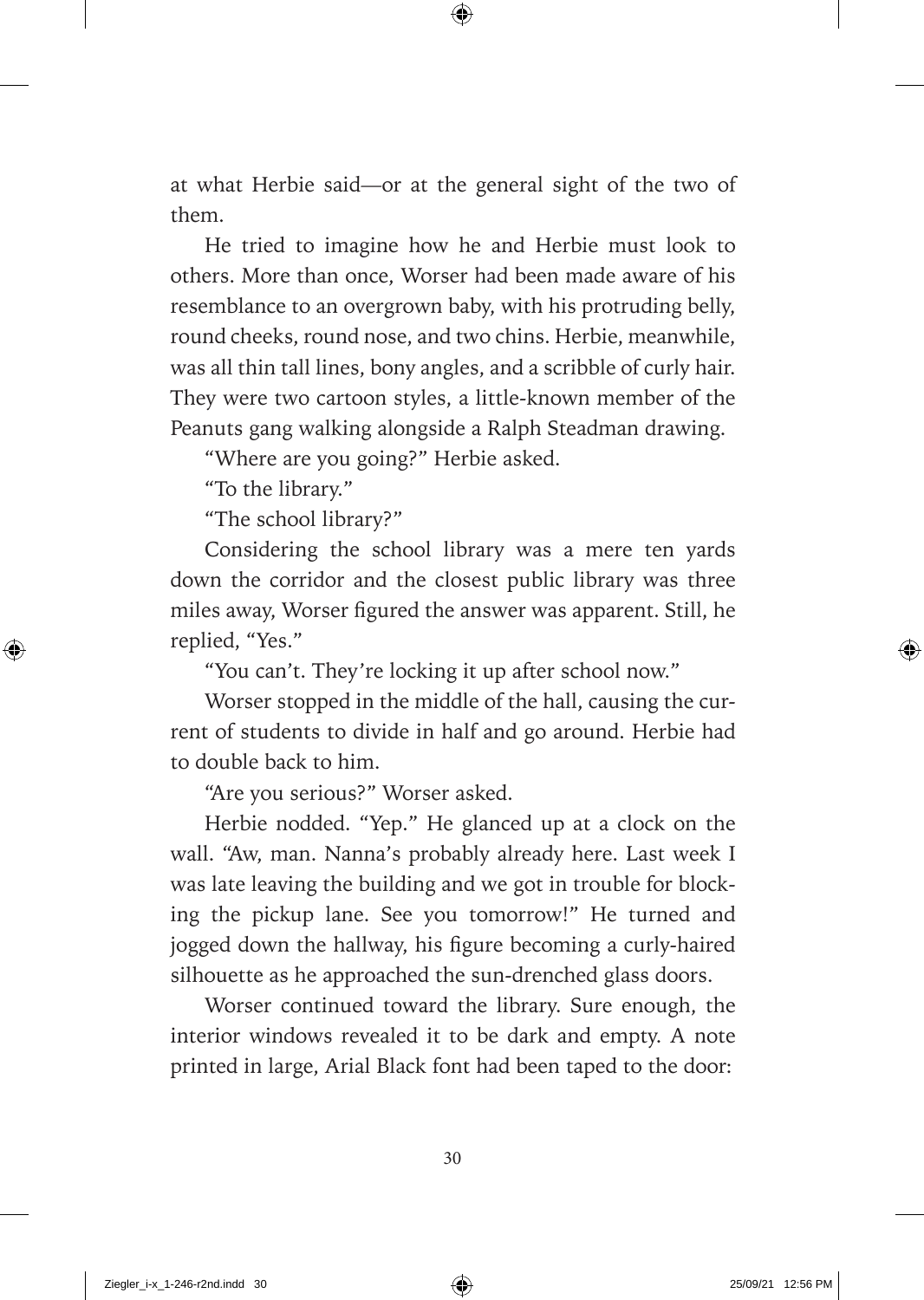#### ATTENTION STUDENTS: THE LIBRARY WILL BE LOCKED AFTER SCHOOL UNTIL FURTHER NOTICE. IF YOU NEED TO RETURN MATERIALS, PLEASE USE THE BOOK DROP ON THE WALL TO THE RIGHT.

A boy stood reading the sign— a boy for whom *boy* would not quite be the correct term. He was obviously an eighth grader, although he looked even older, with his broad shoulders and smatterings of pencil-mark-like whiskers on his cheeks and chin. He was also over a foot taller, so Worser found himself staring straight at the individual's Adam's apple— both spellbound and unsettled by the knotty protrusion and the way it jutted outward, as if it were a dowel connecting the head to the neck. It made Worser swallow reflexively.

He knew this man-boy in that vague way of having shared the same educational institution with him for a year. He'd noticed him before, possibly had a class with him, or maybe he'd been tormented by him. If Worser wasn't feeling so intimidated, he could probably recall the male creature's name. He knew it was some single-syllable moniker with lots of saliva- producing consonants. Kurt? Mac? Brock?

"Man. This sucks," the man-boy said, gazing at the sign on the door.

Nick? Rick?

"Total tyrannage," the teen titan continued, shaking his shaggy head.

Worser couldn't help himself. "Tyrannage?"

"Yeah, man. Like tyranny. They're keeping us down." He began loping away.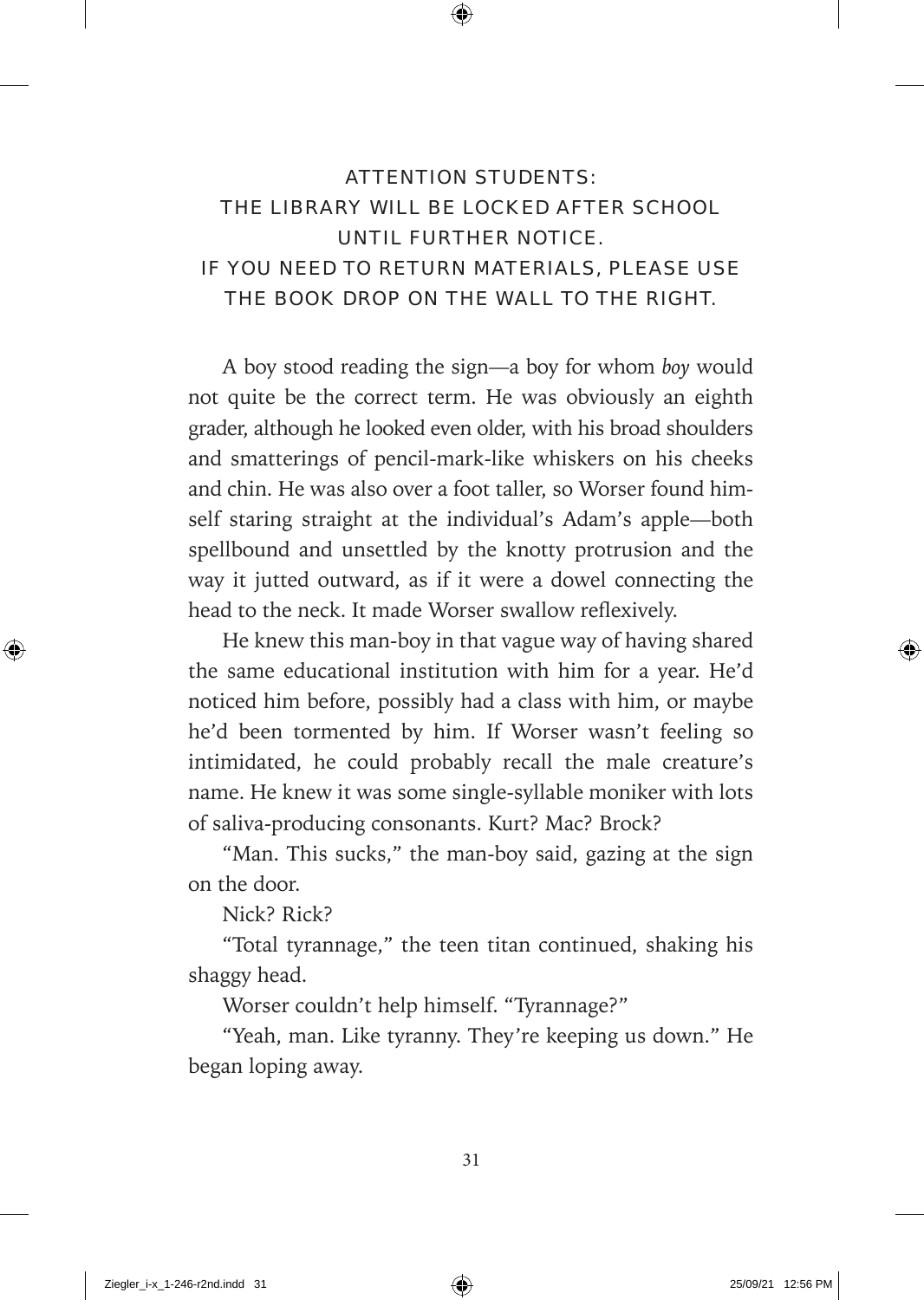That's when the name came to Worser. "Turk." Turk turned. "Yeah?"

"Um . . ." Worser hadn't meant to say it aloud. He quickly scanned his memories but couldn't come up with an instance of past harassment by this person— although he knew that most males of this age and size were capable of it. "Just . . . sorry. About . . . the tyrannage."

Turk smiled. "Fist bump," he said, and punched the air between them.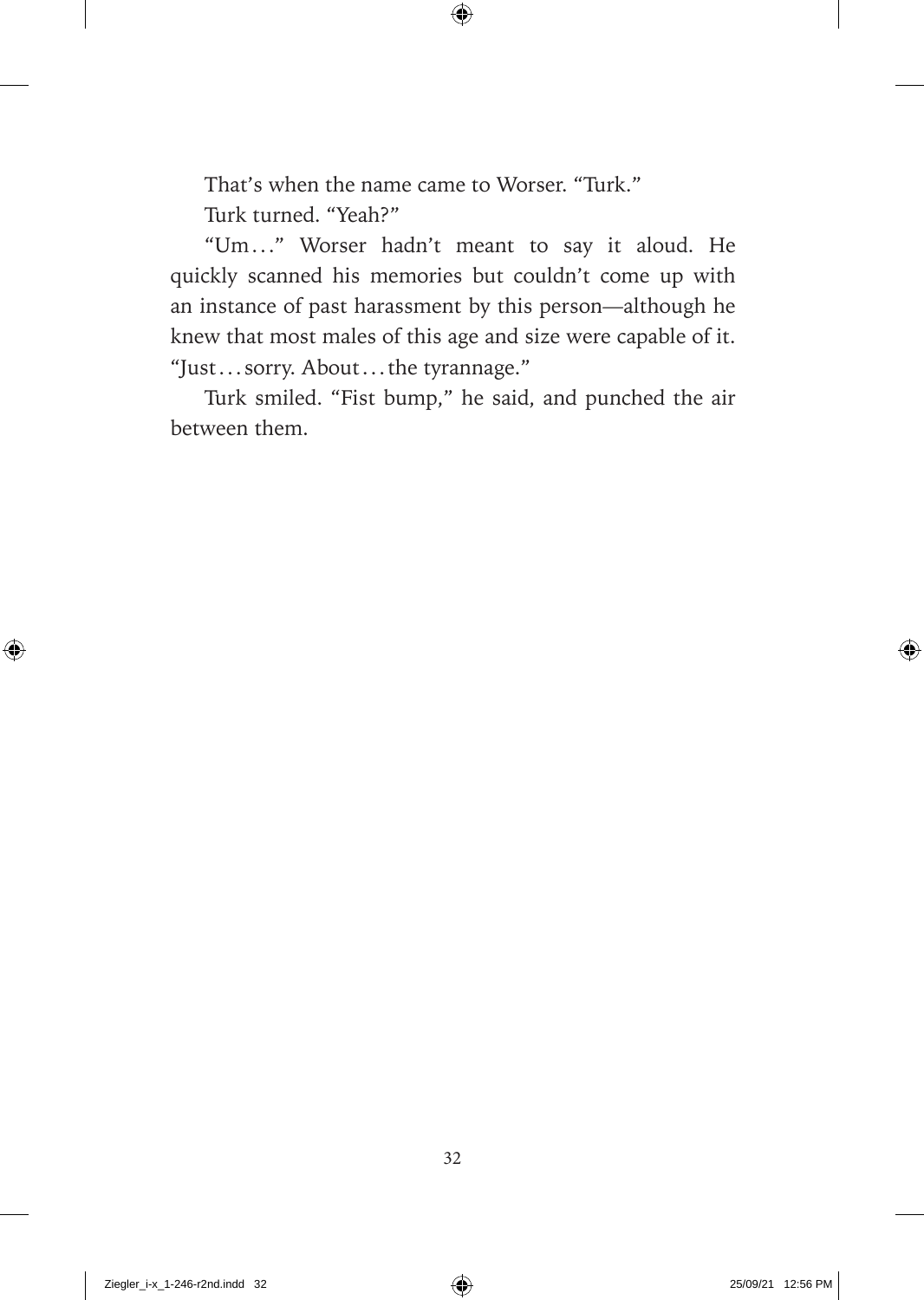### FOUR

## Accommodations

Worser had hoped to kill some time at the school library before he headed home. He knew the therapists had emphasized how important it was to stick to a routine, to help facilitate his mother's memory, but sometimes it was hard to stay on a schedule, especially if it meant going somewhere you weren't always happy to be.

Aunt Iris had purchased an enormous monthly calendar with tear-off sheets and hung it in the dining room. In each day square, she would write scheduled activities in large print and pair them with cartoon figures of each person involved. Next to the three regular therapy appointments on Mondays, Wednesdays, and Fridays from 10:00 a.m. to 1:00 p.m., she drew a stick figure with straight hair for his mom and one with curly hair for herself.

On school days, next to the times Worser typically left home and returned, she always drew a baseball-cap-wearing boy (which he found both ludicrous and misleading, since he'd never in his life worn a baseball cap). And at the end of each day, Aunt Iris would routinely, and somewhat ceremoniously,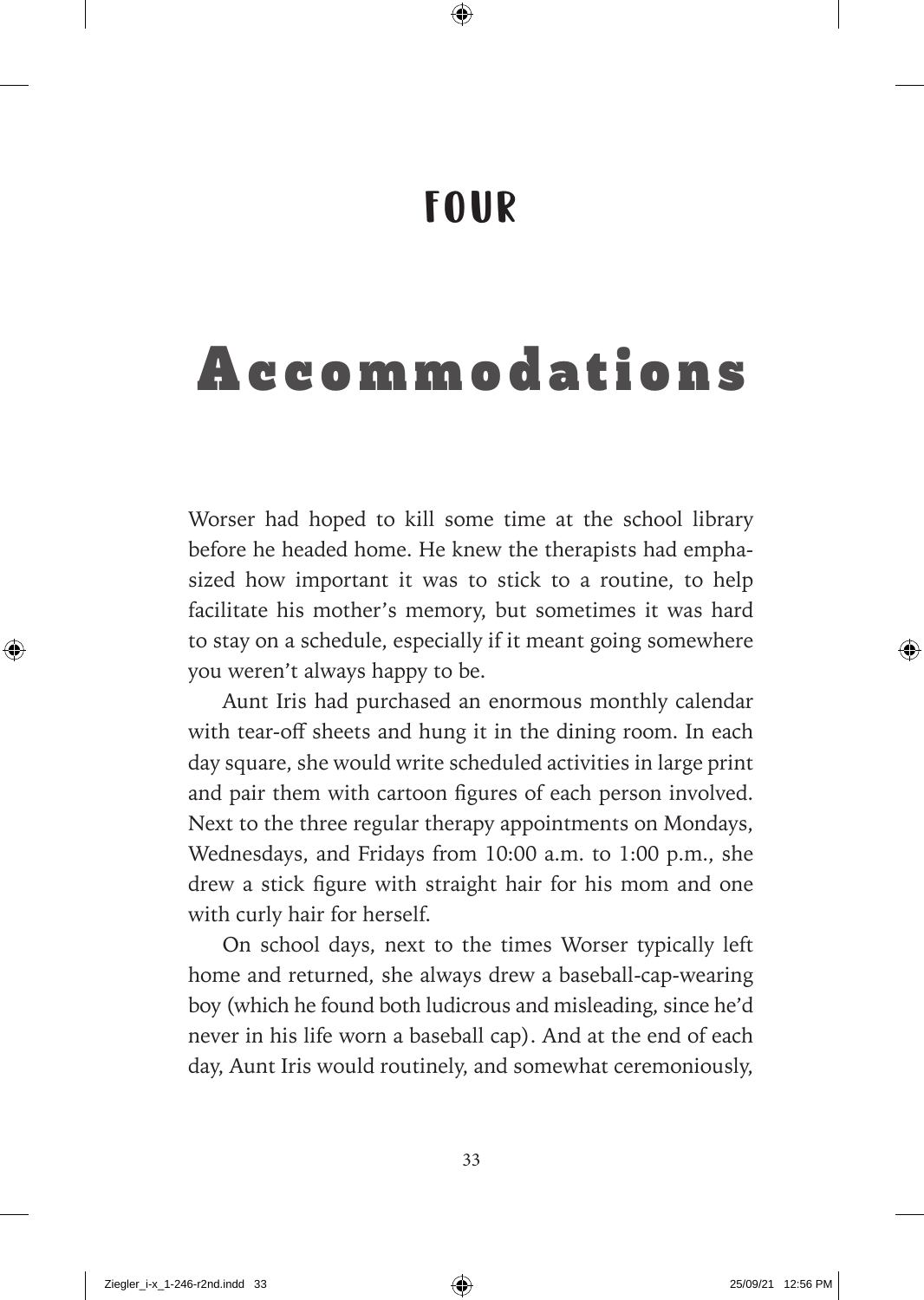X out the square with a maroon marker to help his mother grasp the passage of time. Worser hated the sight. All those red slash marks—all those bloodshot reminders of time spent in this new upside-down reality.

That morning he'd noticed Aunt Iris had written in today's square, "Take Potato clothes shopping?" She had been on him for some time about the worn condition of his clothing and insisted it was tradition to buy new back-to-school outfits-a tradition Worser felt was nothing but manipulative commercialism. Why should he care if his pants and shirts were faded or had loose threads? All that mattered was that he was adequately covered. And he was.

He wanted to grab a snack and go relax in his room—but the note made him wary. No doubt the second he arrived he'd be pressured into some traumatic shopping trip, with Aunt Iris's hooting laugh drawing attention to them and strangers shooting pitying looks at his mother.

It infuriated him that his aunt kept trying to parent him. Of course, these efforts weren't new, since she'd often brought or mailed him clothes over the years (including the Calvin and Hobbes shirt that Herbie so admired last year), but at least her gifts had spared him the indignity of having to shop with her.

As Worser stepped onto the porch past the thicket of half-dead spider plants, he could hear ... music? And ... laughter? Careful to avoid the loose, creaky planks, he made his way to the window.

Music was blaring from some unseen spot, no doubt one of his aunt's gadgets. An irritating mesh of noise— all *blang*  and *crash* and *bombitty*. He couldn't even make out the words the singer was screeching. Of course, if he could understand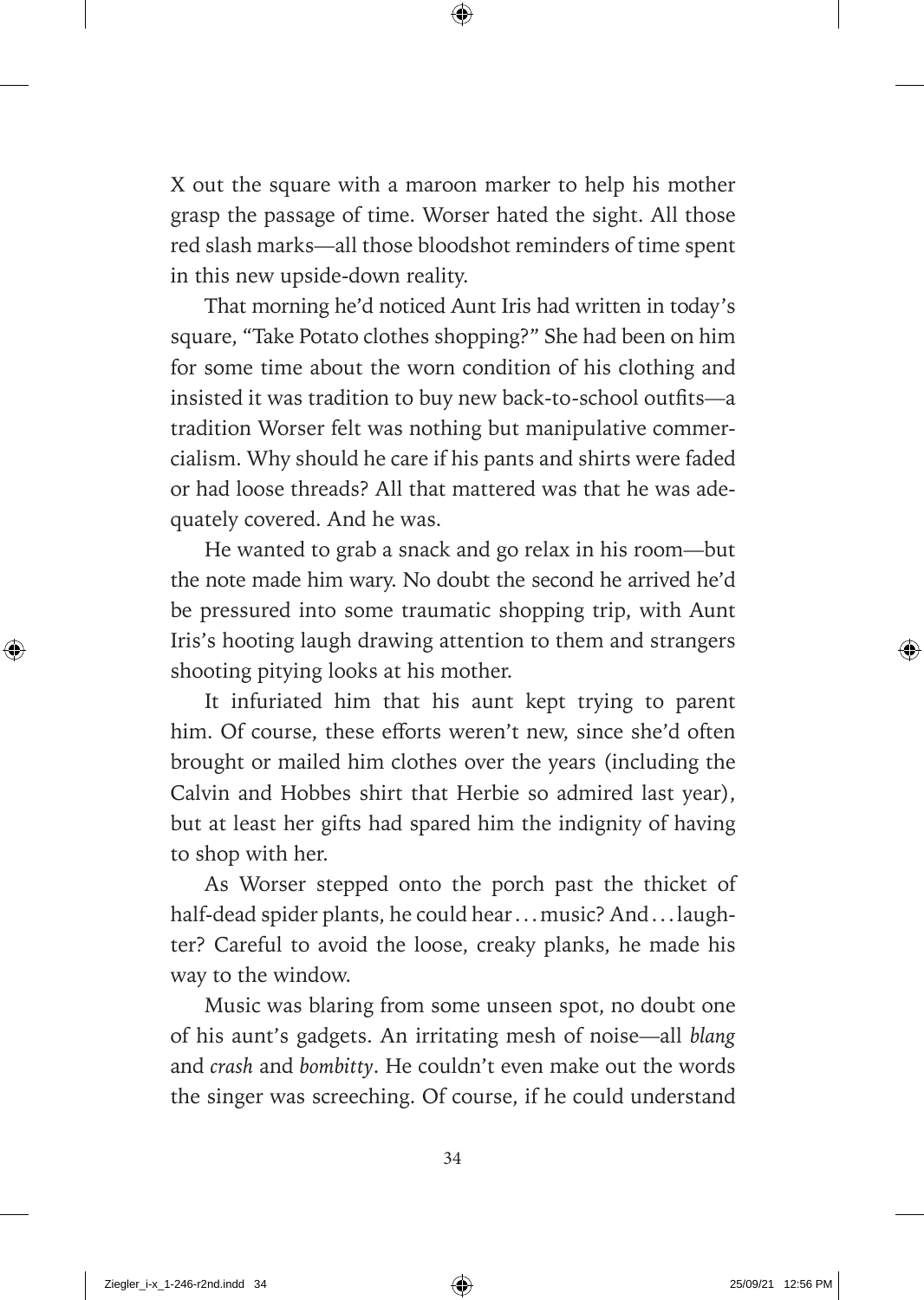them, he'd almost certainly find them maudlin and clunky, rhyming *kiss* with *missed* or *heavenly* with *seven seas*.

Aunt Iris was holding onto his mother's hands, making her arms sway back and forth, giggling like a child one-sixth her actual age. Together they shuffled their feet, turning in a slow circle. Eventually, his mother's face came into view. Mouth in a wide-open smile—higher on the left side. Head bobbing, not because of the rhythm of the song, but because of her lack of muscle control.

He wasn't sure what he was seeing at first, but then it came to him: dancing. Aunt Iris was making his mother dance!

Worser felt embarrassed for her. Dr. Constance Orser, dancing and grinning like a buffoon? He was ashamed to have even glimpsed it. A wave of fury took him over, and he visualized himself racing into the house, breaking the offending gadget, and yelling at his aunt for subjecting his mom to this degradation. Instead, he turned and ran away.

If he'd had his wits about him, he would have headed to his secret spot in the tree. But, alas, that handy part of his mind that managed planning and reason wasn't operating. All control had been handed to a smaller, less sophisticated part of his brain that simply urged him to *go*— to put as much distance between himself and the house as possible.

While such an instinct to flee might impel other creatures for miles, Worser gave out after a couple of blocks. He was tired. He was sweating. His backpack was heavy. He needed a snack. The urgency that powered him was waning, but he still didn't want to turn around and trudge back to his house.

He slowly spun in a circle, scanning his surroundings, and recognized the obnoxious orange neon U-BAG'M sign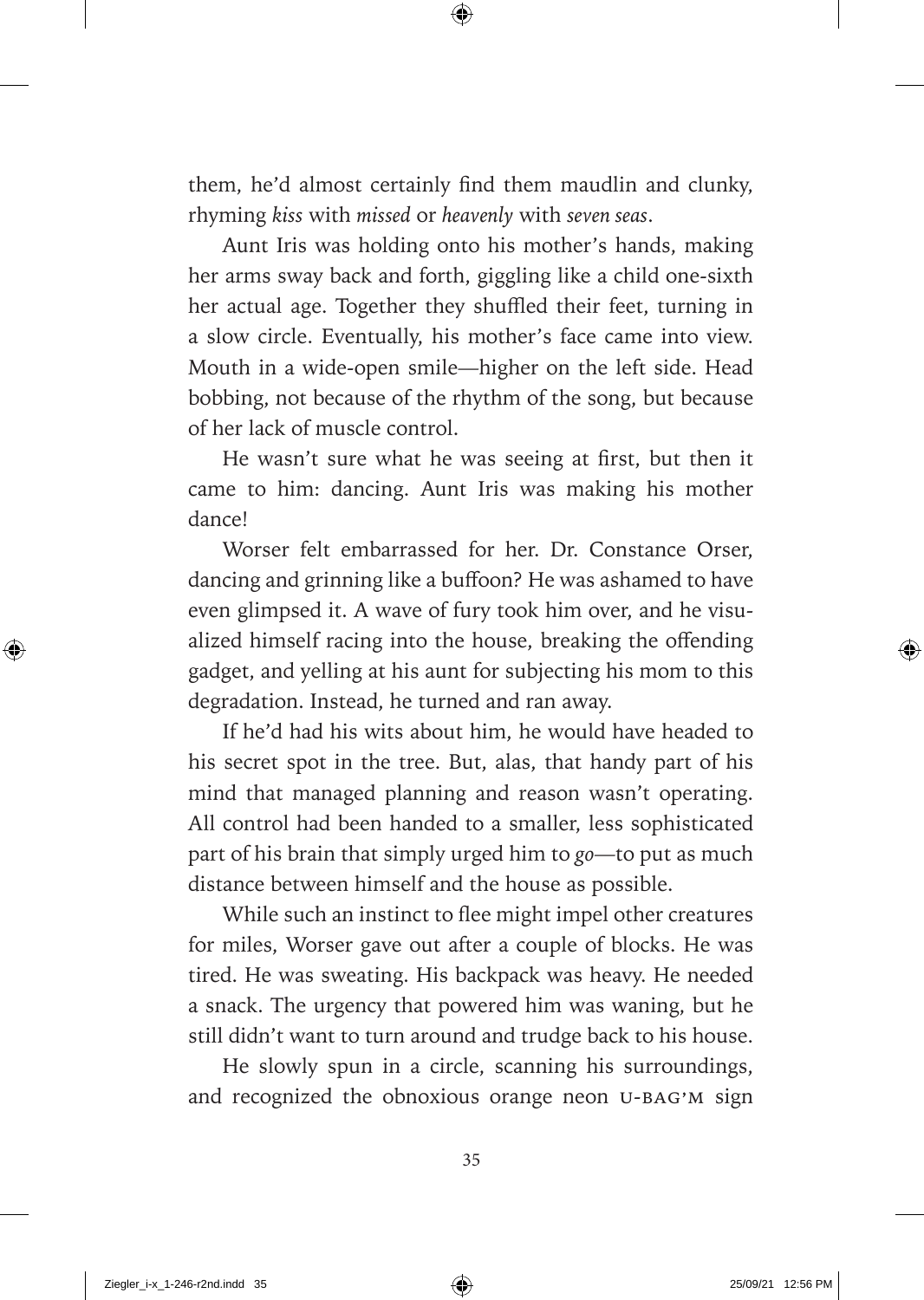in the shopping center not far from his house. Generally, he and his mother avoided places that butchered spelling, grammar, or punctuation (and this establishment achieved the trifecta), but he was feeling desperate. Ten minutes later, Worser was stepping out of the U-Bag'M with a large Gulpee drink—flavor unknown. The crushed ice was covered in an electric- blue liquid that at times tasted like coconut and other times tasted like bubble gum. It was refreshing nonetheless and went nicely with his "grande"- sized cheese stick.

Soon, he was done eating and all that was left of his drink was a small mound of aquamarine-colored slush. Noisily slurping through the straw, he pivoted once again in a slow circle. He knew he should go home, and yet he couldn't. Literally. The mere recollection of his mother dancing like an unsteady, wide-eyed toddler locked his limbs and prevented him from even facing in that direction for longer than an instant.

It was Aunt Iris's fault. Talk about "tyrannage"! Over the past weeks he'd come to understand why he and his mother used to see her just on holidays and birthdays— even though she only lived fifty miles away in Denton. Once, when he'd asked his mother about their relationship, she'd replied with a sigh, "Iris is better in small, infrequent doses."

Now Aunt Iris was with his mother all day, every day. To make matters worse, she appeared to be trying to remake his mother into a second version of herself under the guise of helping her heal. She, the younger sister, was suddenly the one in charge and was claiming the right to reorder their house and their lives. And Worser felt out of place everywhere even on his own premises.

But if he couldn't face home, where could he go?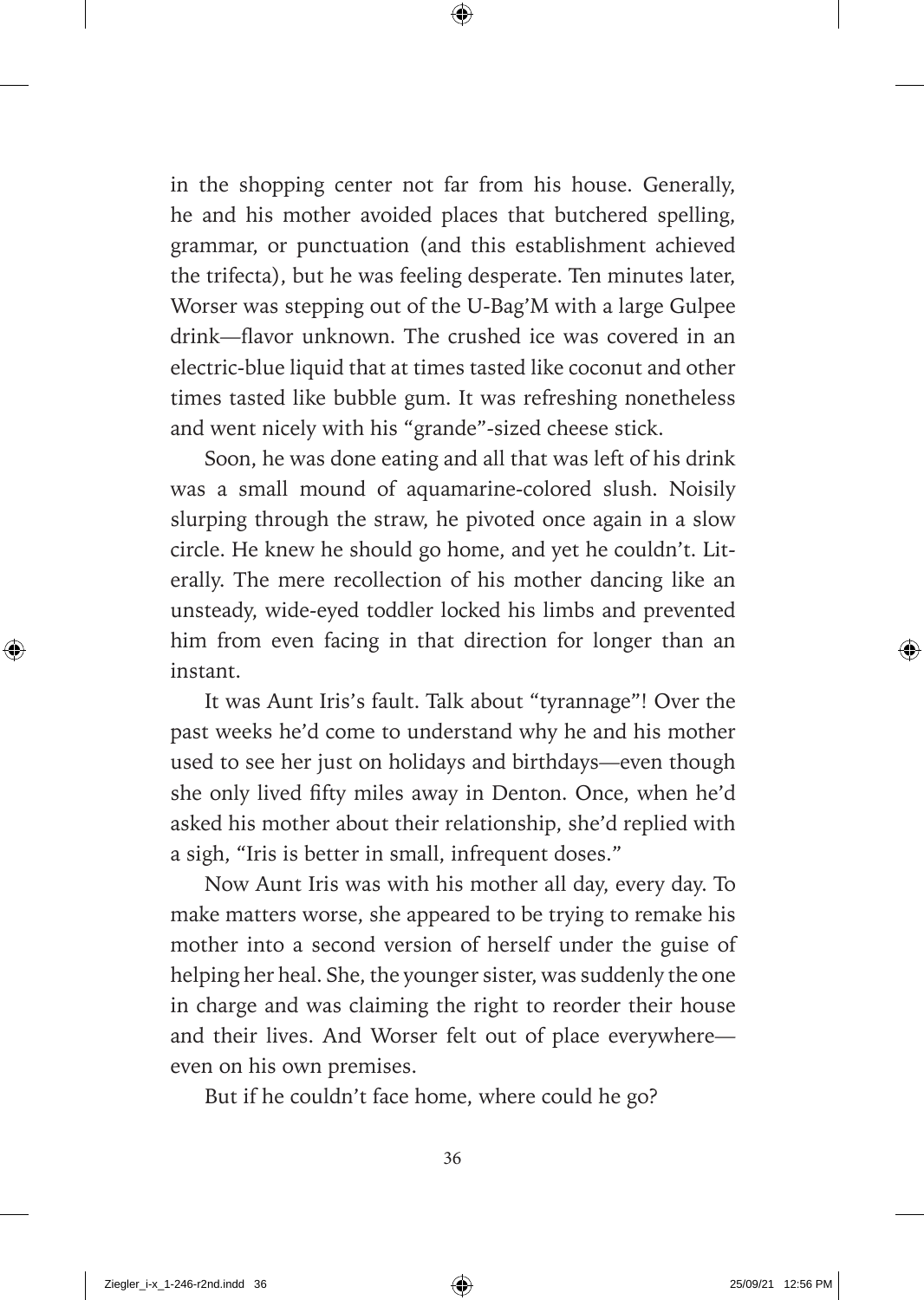And just like that, the instant the question entered his mind, Worser got a sign from above—in the form of an actual sign hanging over his head. He was standing at the base of a tall metal pole, the top of which listed the stores in the shopping center, and his eyes locked on to one beloved word: book. Somewhere nearby was a place called Re-Visions Used Books. Tossing his cup and wrapper into a metal trash bin, he located the storefront and made a beeline across the parking lot toward it.

Worser stepped into the store, his arrival announced by a strip of bells hanging on the opposite side of the door. Once inside, he paused to take in the surroundings, a strange calm seeping over him.

The store was laid out in the shape of a capital *L*. For *Literature*. Or *Learning*. Or *Lair*. The bottom part of the *L*, where he now stood, held racks of children's books, paperbacks, and magazines facing the windows. On his right was a sales counter with a man sitting atop a high stool behind the register. Behind that was a dim hallway with an EMPLOYEES ONLY sign over the doorway. But it was the other part of the *L* that made up most of the store and captivated Worser. He could see bookcases lined against the wall on the left and more that stretched out in rows facing him—each filled with books of every color and thickness. Countless numbers of words in countless combinations. All of them beckoning to him.

He wondered if this was how explorers felt when they stumbled upon unfamiliar lands.

"Excuse me, sir," he said to the man behind the counter, "has this place been here long?"

"What are you? A reporter?"

"I've just never heard about it."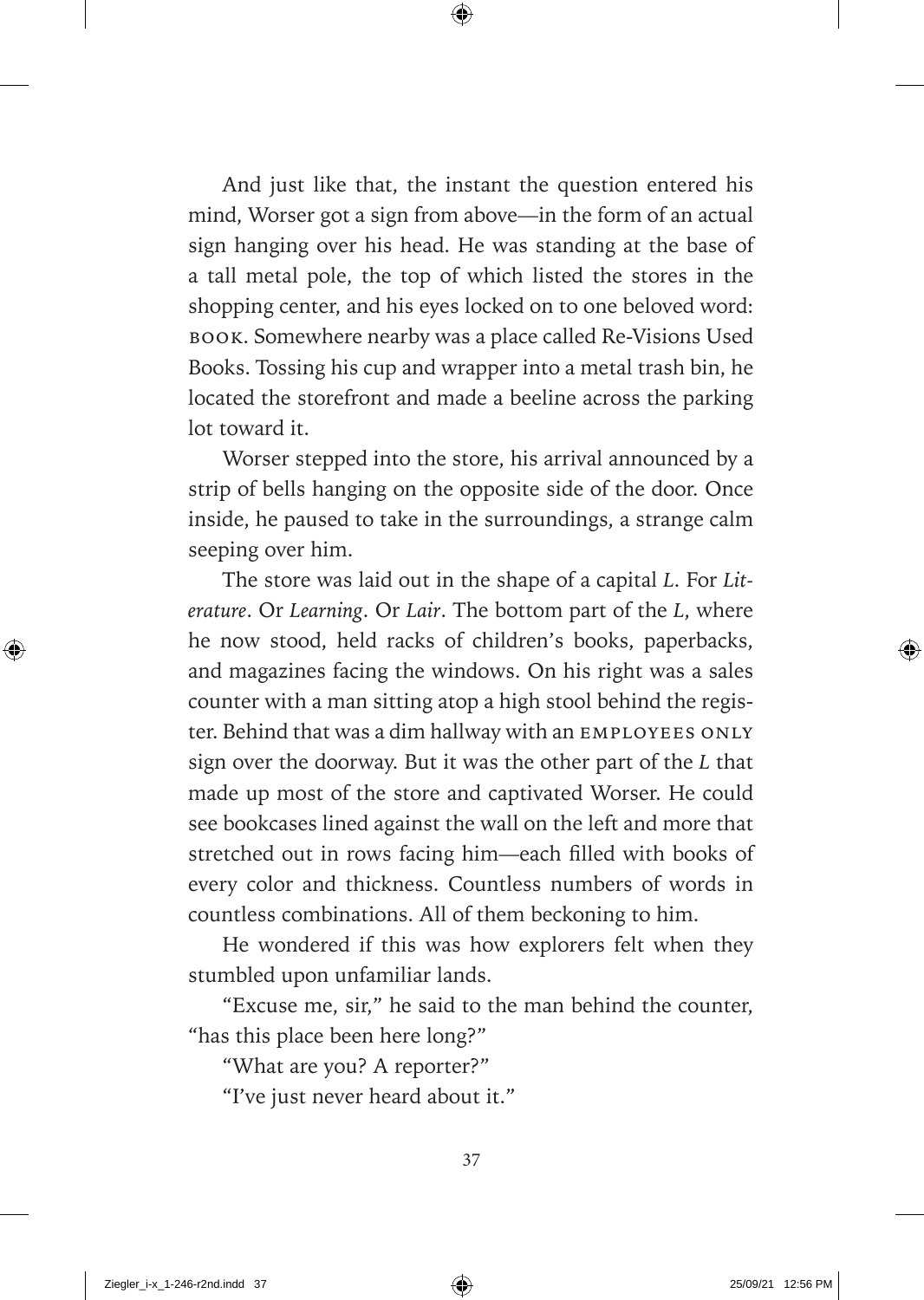"What every business owner wants to hear."

Worser wandered up and down the aisles with his hand out, enjoying the feel of his fingertips gliding over the little speed bumps of the book spines. As he rounded the third and final row of bookcases, he came across a rectangular oak table, neatly hidden in the back of the store. His mouth curved into a small smile.

He returned to the man behind the counter. "Sir? Could I sit at the table in the back and work on a project?"

"Kid, this isn't a library. If you're going to read a book, you have to buy the book."

"Actually, I'm going to be writing. Might I sit there for that?"

"That table is for paying customers only."

Worser cast his gaze about until he spotted a worthy item. "I'll buy this pocket dictionary."

The man let out a long sigh. "Fine. But don't be a nuisance, all right? I like things quiet."

"There won't be any problems."

Again, Worser realized he was smiling. He found the place comforting. The bookcases overflowing with stock, some books stuck on top of others, oversized or odd-shaped tomes leaning every which way on the bottom shelves. The way dust toned down the colors and swirled in the sunlight angling in from the front window. The musty, woody smell. He even delighted in the gruff disposition of the store owner. It reminded him of home— the way home used to be before Aunt Iris showed up with her bright clothing, incense, and proclivity toward cleaning.

Worser studied the store owner as he rang up the purchase. The man was compact and slightly hunched. He was bald on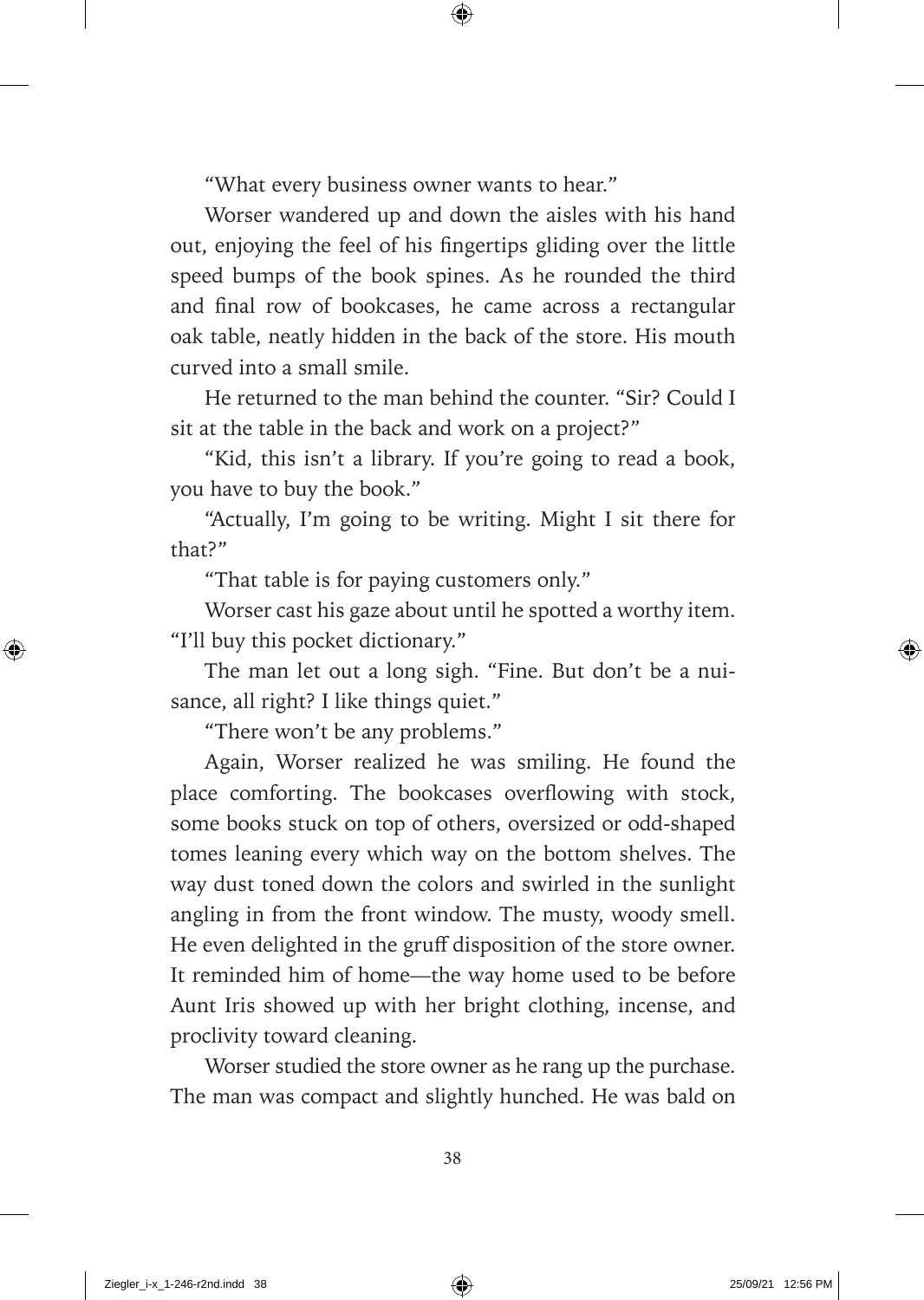top, but his bushy brows and the thick hair on the sides of his head stuck out in all directions— especially the coarser gray hairs. That plus the dark blazer he wore over his faded blue button- down made Worser think of a crested penguin.

"Thank you, sir," he said as the man handed him his new-used pocket dictionary.

"Meh."

Worser trotted back to the table, sat down, and started to pull items from his backpack. Newspapers were strewn all over, some folded, some untouched.

"Sir?" he called out. "Is it all right if I move these papers so I can spread out my materials on the table? I won't take up the whole surface."

The man uttered a syllable that sounded like *gah.* "Quit calling me *sir* like I'm some Knight of the Round Table. It's Mr. Murray. In fact, just quit calling out, period. You promised to be quiet, and I expected that to take hold immediately. I'll let you know if you do anything wrong. Sheesh."

Worser stacked the newspapers in a corner of the table and finished unloading his backpack. Figuring he'd get his assignment out of the way before starting on his Masterwork, he pulled out his geography homework. Just as he suspected, he immediately noticed the sad man in profile when he looked at Montana's western border—and figured he probably would from now on.

He had just started to fill in the states on the unmarked map when inspiration struck. He grabbed his Masterwork binder and turned to a blank sheet. At the top of the page, he wrote out a new title: Words Comprised of State Abbreviations. Below that, he added the abbreviations in alphabetical order, followed by a brief list of ground rules.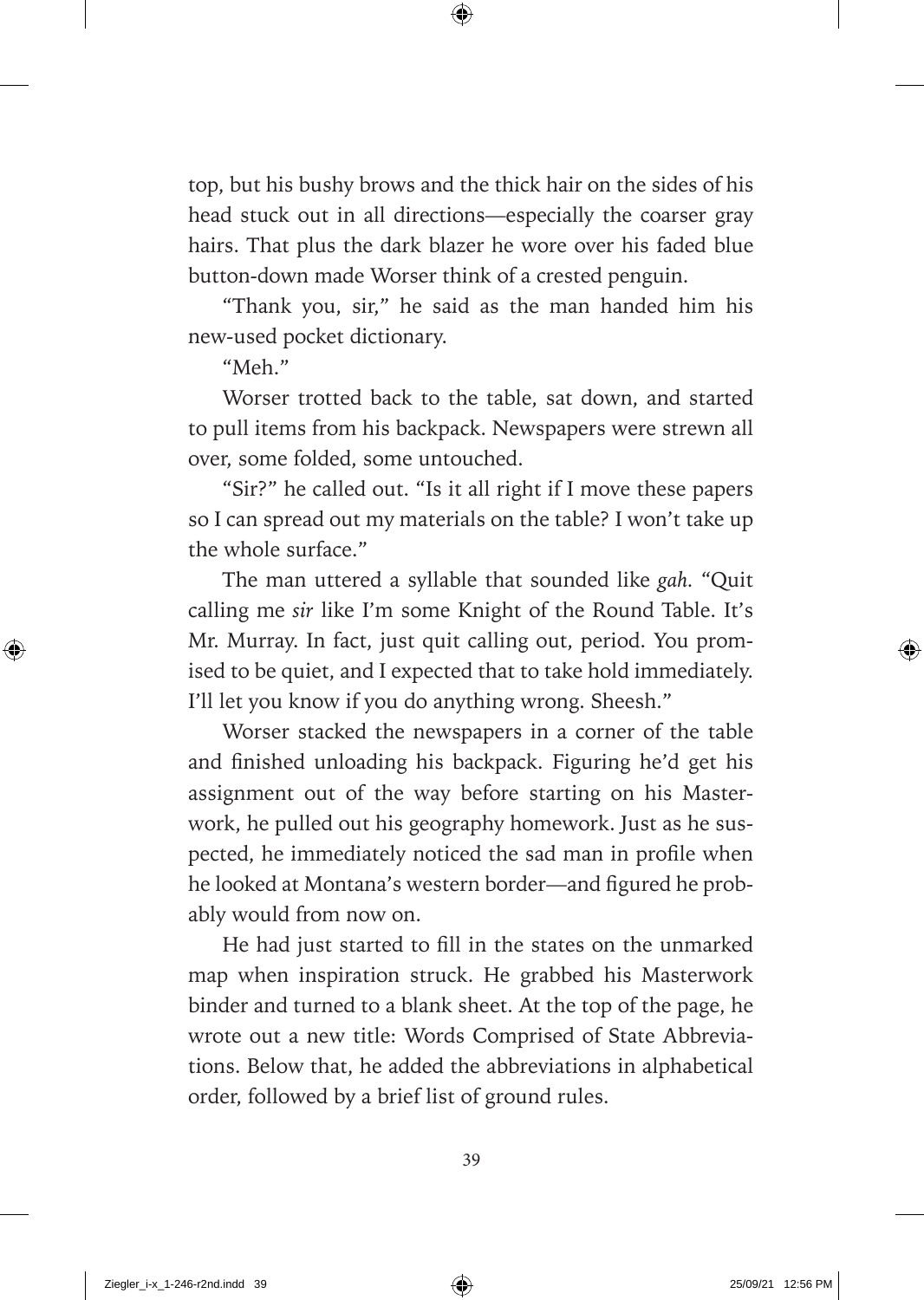He quickly noticed that some abbreviations were words unto themselves, like HI, ID, IN, OH, OK, the musical term MI, and PA. Fingertips sparking, he began to combine the abbreviations into larger words. As he worked, the physical world receded, replaced by words, paper, patterns, and the excited whir of his nervous system.

After a ninety-minute stretch, he'd compiled a fairly long list:

#### AL AK AZ AR CA CO CT DE FL GA HI ID IL IN IA KS KY LA ME MD MA MI MN MS MO MT NE NV NH NJ NM NY NC ND OH OK OR PA RI SC SD TN TX UT VT VA WA WV WI WY

Rules:

- 1. State abbreviations must be used whole; they cannot be divided.
- 2. State abbreviations must remain in their correct order. No reversing CA to AC, etc.
- 3. No other letters may be added to the words— they must *only* be made up of the abbreviations.
- 4. It is permissible to repeat a state abbreviation in a word, as in DECODE.
- 5. No proper nouns, abbreviations, or new slang.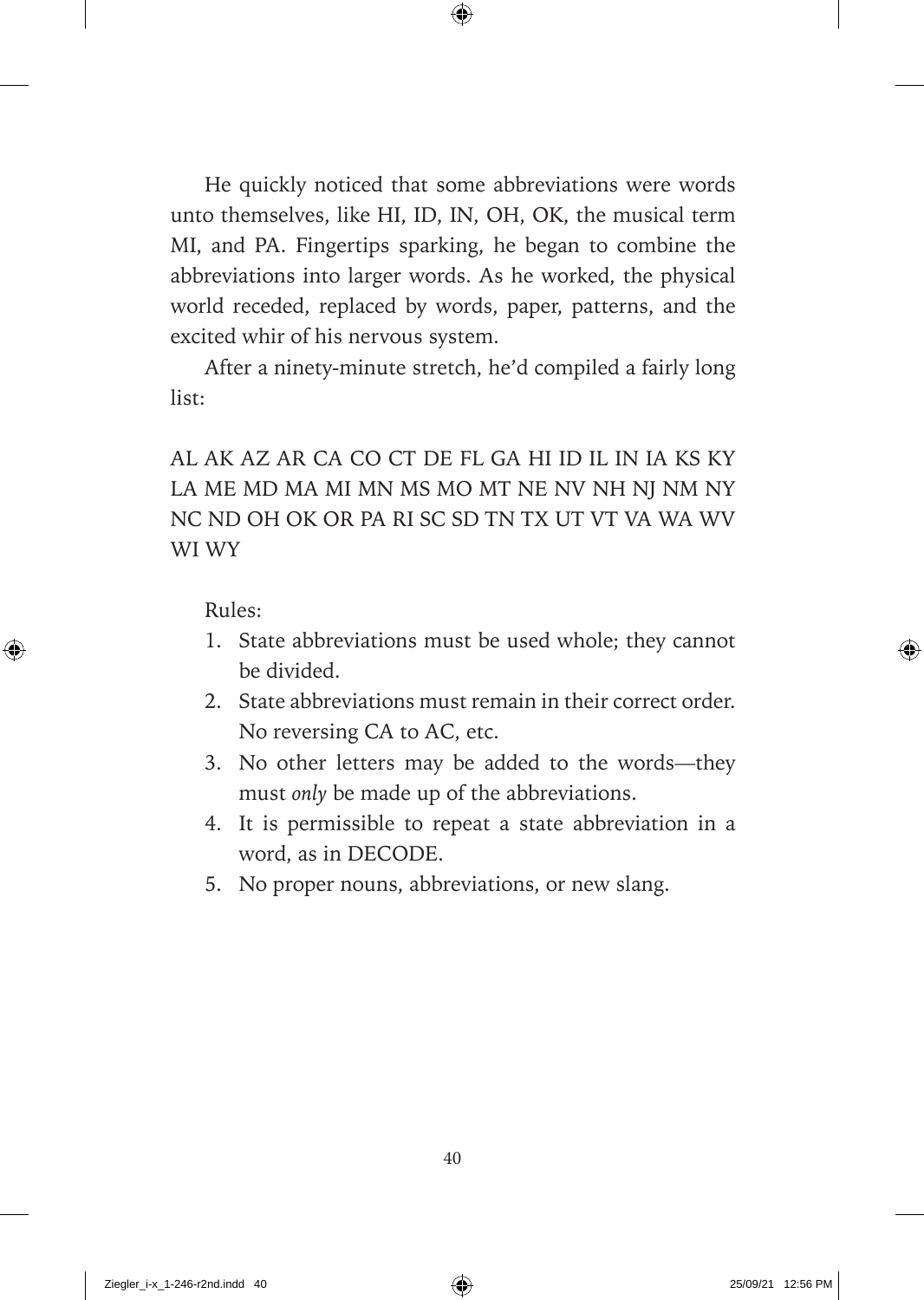| AL     | CT        | $L\underline{A}$       |
|--------|-----------|------------------------|
| alarms | DE        | laid                   |
| alms   | deal      | lain                   |
| almond | dear      | lame                   |
| alpaca | decade    | land                   |
| AK     | decode    | lane                   |
| akin   | demand    | late                   |
| AZ     | deny      | lava                   |
| AR     | deride    | ME                     |
| aria   | FL        | meal                   |
| arid   | flak      | memorial               |
| arms   | floral    | mend                   |
| arcade | florid    | MD                     |
| arcane | GA        | <b>MA</b>              |
| CA     | gain      | maid                   |
| came   | gala      | main                   |
| candid | game      | mane                   |
| candor | H         | many                   |
| cane   | hind      | $\overline{\text{MI}}$ |
| CO     | ID        | mica                   |
| coal   | IL        | mime                   |
| code   | IN        | mind                   |
| coil   | inky      | <b>MN</b>              |
| coin   | income    | $\underline{MS}$       |
| cola   | inlaid    | $\underline{MO}$       |
| coma   | inland    | moor                   |
| come   | invade    | moms                   |
| condor | <u>IA</u> | MT                     |
| cone   | KS        | NE                     |
| cook   | KY        | near                   |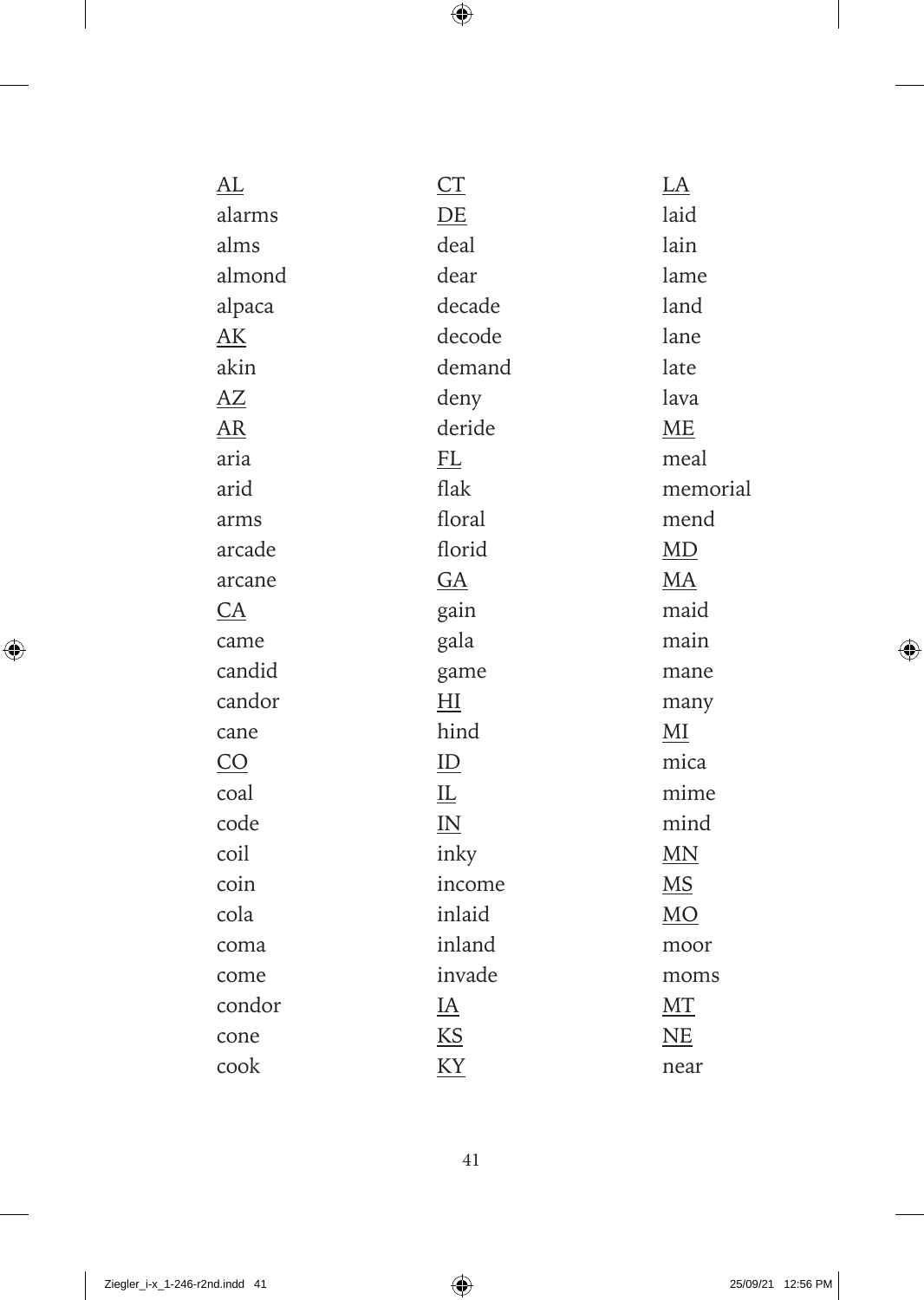| pail                      | VT        |
|---------------------------|-----------|
| pain                      | <b>VA</b> |
| pane                      | vain      |
| $R_{\rm I}$               | vandal    |
| ride                      | <b>WA</b> |
| rims                      | wade      |
| rind                      | wand      |
| rite                      | wane      |
| $\underline{\mathsf{SC}}$ | wail      |
| scar                      | wend      |
| $\underline{\mathrm{SD}}$ | wind      |
| T <sub>N</sub>            | <b>WV</b> |
| <b>TX</b>                 | <b>WI</b> |
| UT                        | wide      |
|                           | WY        |
|                           |           |

It had been weeks since he'd been this productive. He felt breathless, almost light-headed, and his lips were wet from his habit of distractedly pushing his tongue against the corners of his mouth.

Worser took a moment to think of a word that might describe his emotional state. *Satisfied*? Not strong enough. *Elated*? Not quite right either.

*Contented.* That was it. *Con* for *concentration*, *contemplation*, and the *control* he felt over his situation. *Ed*, a suggestion of past tense and an expression of hope that the tension he'd been experiencing could be left in the past. And right in the middle of the word, *tent*, a shelter— protection from conditions and creatures that might thwart him. He was so grateful for this austere and secluded workspace, the thought of leaving pained him.

Worser packed up his belongings and trotted to the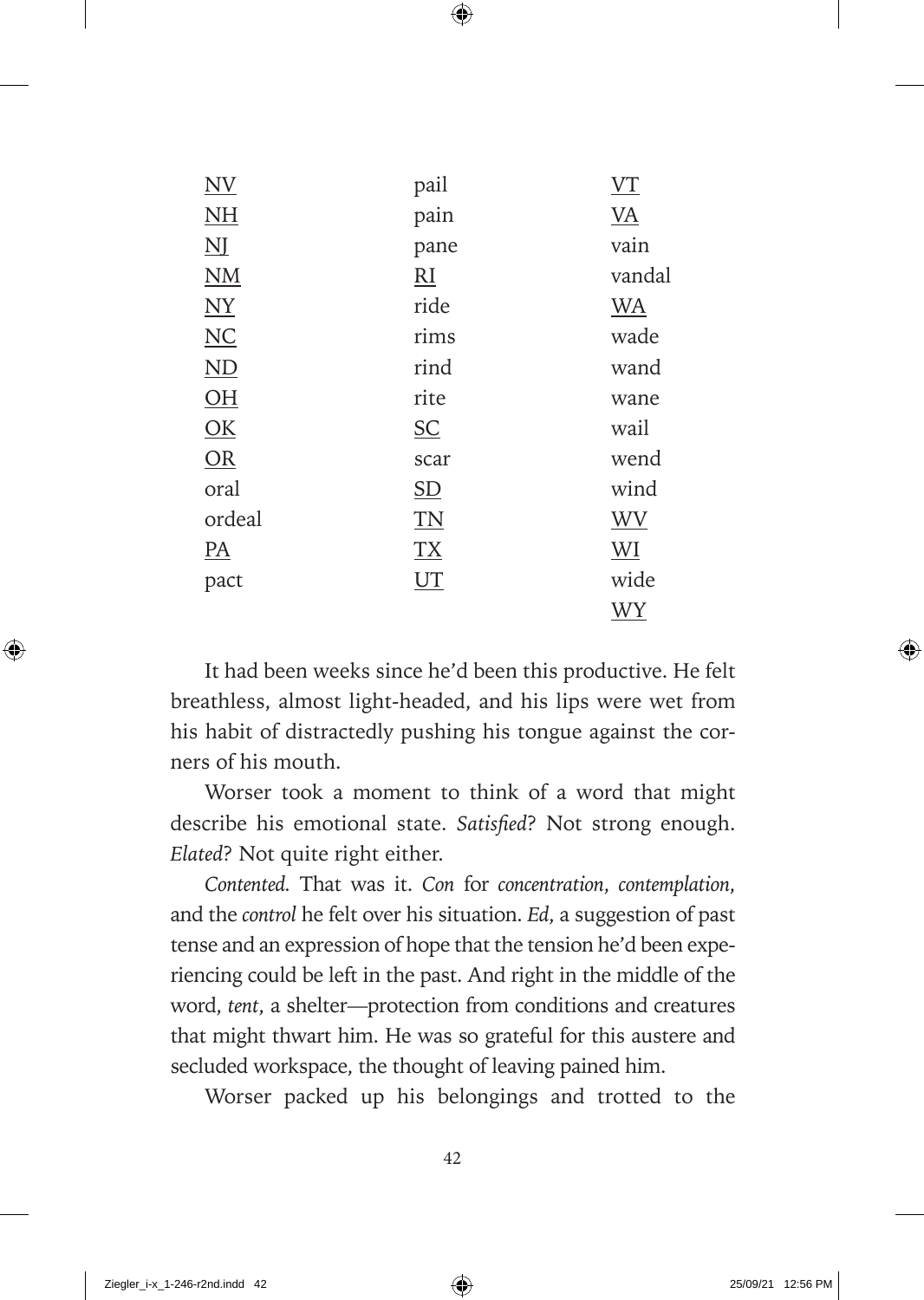counter. "Mr. Murray? Could I work out an arrangement with you? I'd like to rent this worktable a couple of weekdays after school—on Mondays, Wednesdays, and occasional other days with prior notice. What hourly rate would be appropriate in your view?"

Mr. Murray fixed him with the same expression from before. Not so much angry as cramped.

"You're kind of a weirdo, aren't you?"

Worser wasn't sure how to respond. It seemed more like an observation than a question.

"But you work quietly. I like that." The man rubbed the fuzzy patch of gray whiskers that stood out on his chin like dandelion spores. He seemed in favor of the idea— judging by the minor smoothing of his brow— so Worser was surprised when he finally said, "Nah. That sounds like the sort of deal that could get me in trouble. I got enough problems, kid."

"We could write up a contract."

"Ah, who wants to mess with something like that? What a nuisance."

"Then how about..." Worser's gaze bounced around, looking for an answer. "How about I purchase at least ten dollars' worth of books for every hour I'm here? And since I likely won't need them or have room in my backpack, I'll immediately donate them back to the store. That way you'll make sales but not lose stock."

Mr. Murray raised his bristled chin and frowned off into the distance. His lips moved ever so slightly, as if counting to himself. Worser, meanwhile, was practically hopping in place. He *had to* make this work.

Finally, Mr. Murray leaned forward and stared Worser right in the eyes. "And you'll be quiet?"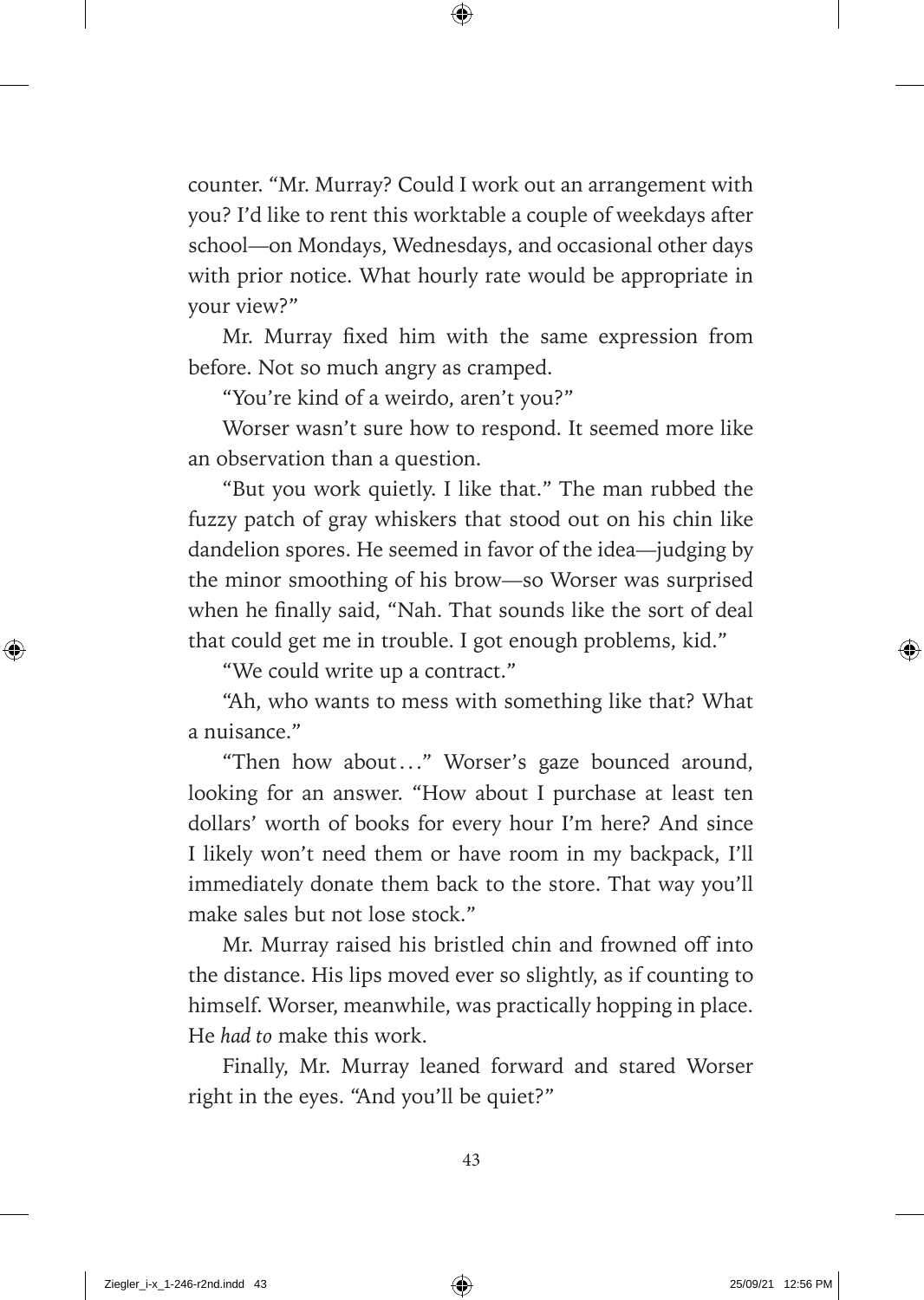"I will."

"Then I guess we have ourselves a deal."

Worser nodded and headed out the door. Once again, a sense of peace came over him, magnified by the knowledge that this would not be a one-time event. And it would only cost him a minor rental fee each time.

Thank goodness he had some money: funds kept in an interest- bearing account at the local bank. His parents had set it up for him when he was born and had a percentage of their pay automatically deposited each month; then, ever since his father died, some Social Security money had been put in every month. When he was old enough, his mother had given him a prepaid debit card, and because he only used it for supplies and infrequent binges on junk food from the corner gas station, his balance had grown considerably.

In fact, the last time he'd checked— before the purchase of his after-school snacks and the dictionary—Worser's account held \$57,343.72.

As soon as he walked through the front door, Aunt Iris pounced on him.

"Where have you been? We've been frantic with worry!"

"I was shopping." He walked past her into the kitchen.

Aunt Iris followed. "Shopping? For what?"

"A book."

"A book?"

Worser was becoming increasingly annoyed at his aunt's insistence on repeating his responses in a high-pitched, grating voice. "Yes."

"A book," she said again. "For this whole time? What kind of a book?"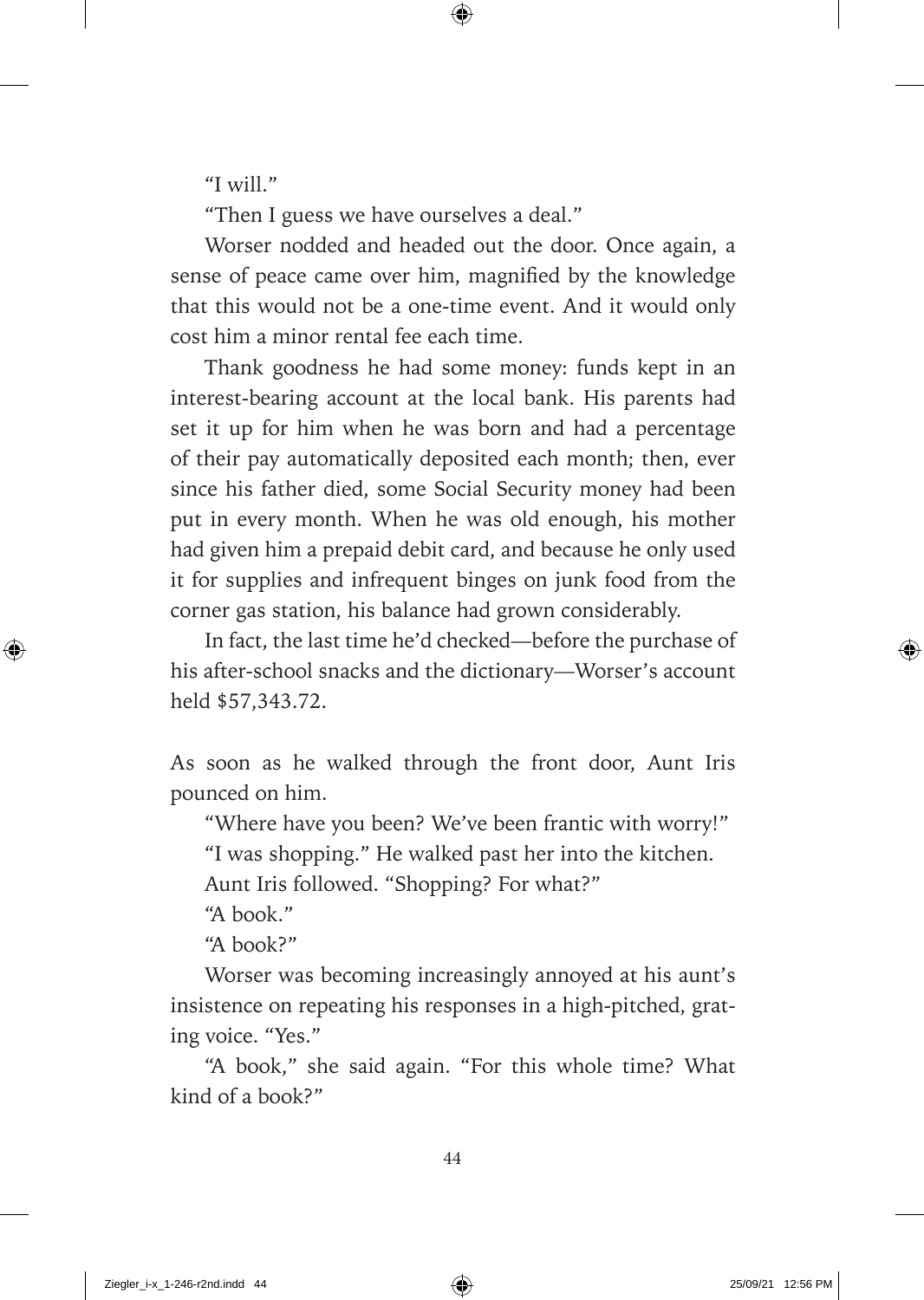"It doesn't matter."

Aunt Iris turned away from him, both hands raised, her head shaking back and forth making her earrings jingle. "Your mother is asleep, probably because she was worn out from being so distressed. We were worried you'd been hurt on your walk home from school! I was about to call the hospitals."

"You're being dramatic."

"How can you say that? You should have been here two hours ago. Why didn't you call?"

Worser could only blink at her. It hadn't occurred to him to call. His mother had never questioned him when he stayed late at the library after school or disappeared to his tree house. And if his mother didn't worry about such things, why should his aunt?

"You didn't check the calendar, did you?" Aunt Iris's voice was back to her regular tone of disappointment. "Oh, Potato. You've got to get into the habit of checking it every morning."

Worser didn't want to tell her that he had, in fact, checked the calendar and saw her plan to purchase him new clothes, but it had not motivated him to race home.

"Your mother's physical therapy appointment was canceled just for today while they finished up some repairs. So instead, she and I did a little movement therapy after her nap. Oh, we had lots of fun." Aunt Iris's smile slowly vanished as she heaved one of her lengthy and, in Worser's opinion, highly theatrical sighs. "We'd been hoping to all go to the department store as soon as you got home, but then you never showed up."

Worser also didn't want to tell her that he actually had made it home on time, but the sight of Aunt Iris and his mother dancing had driven him away.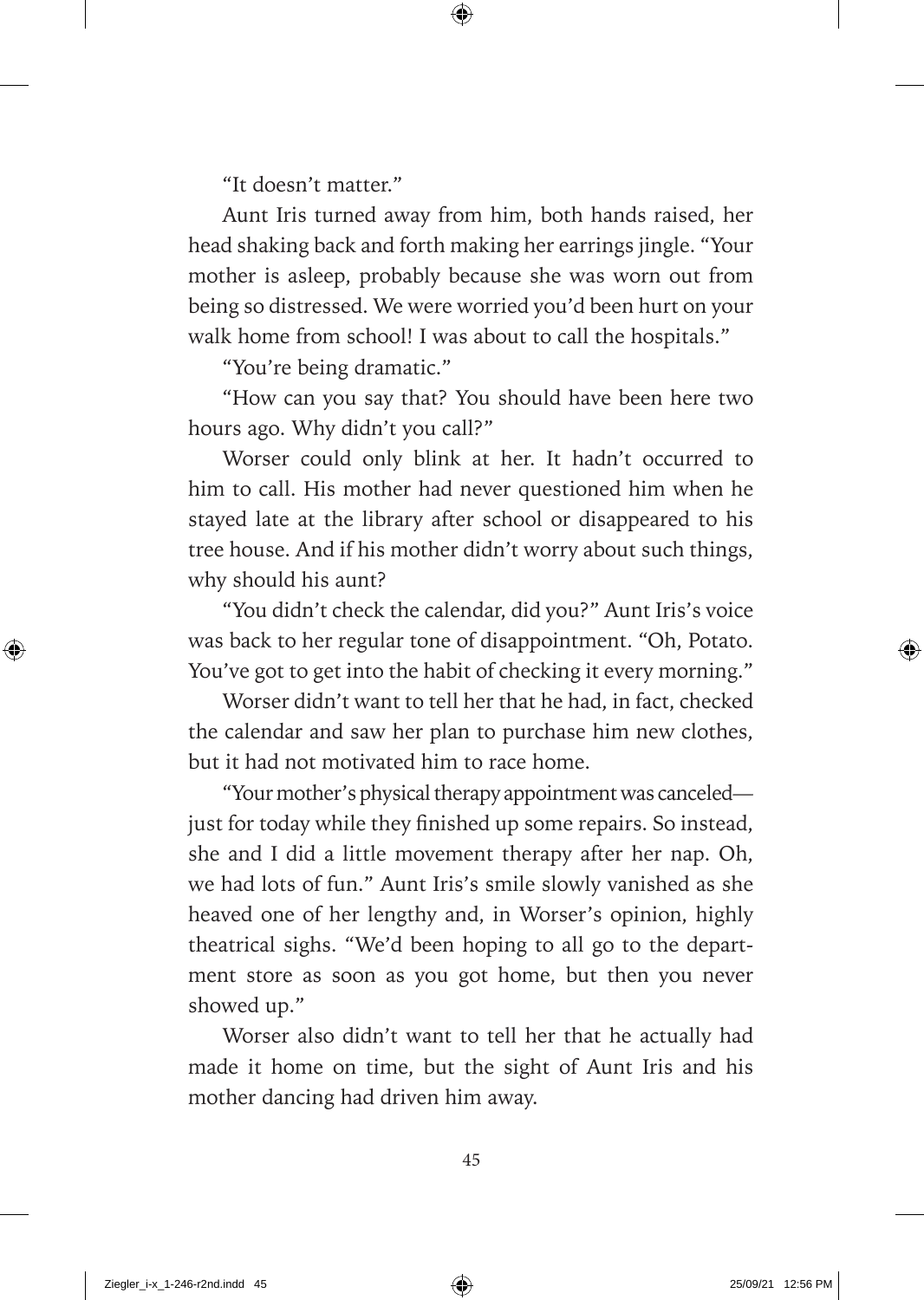"We waited and waited and worried and worried," she went on. "This is why you should have a cell phone."

"Never." Worser crossed his arms over his chest and straightened up as high as his fifty-four-and-a-half-inch frame could go. "They're responsible for the deterioration of language. Besides, they're radioactive. Mom agrees with me on this."

"I know she does."

"Also, I've told you several times that I don't need new clothes. And I don't appreciate your keeping tabs on my whereabouts. Mom never did as long as I was home for dinner. It isn't any of your concern as far as I can see."

"Actually ...," Aunt Iris began, then let the word trail off. "Potato, I promise, this isn't me being nosy. I would like to know where you will be in case anything happens with your mother that you should know about."

"Like what?" A dull panic rose up inside him.

"Nothing in particular. But if your mother needs you, I'd like to be able to find you."

Worser realized, reluctantly, that his aunt had a point.

He exhaled in defeat. "Fine," he said. "Then you should know that if I'm not here on Mondays and Wednesdays, I will likely be at Re-Visions Used Books at the shopping center. The library is now closed after school, so I made an arrangement with the proprietor. He's letting me write and read at a table there on Monday and Wednesday afternoons. That environment is far more conducive to studying than this house, with all the constant interruptions by you and your belligerent animals. But no cell phone."

He braced himself for an argument. He was prepared to